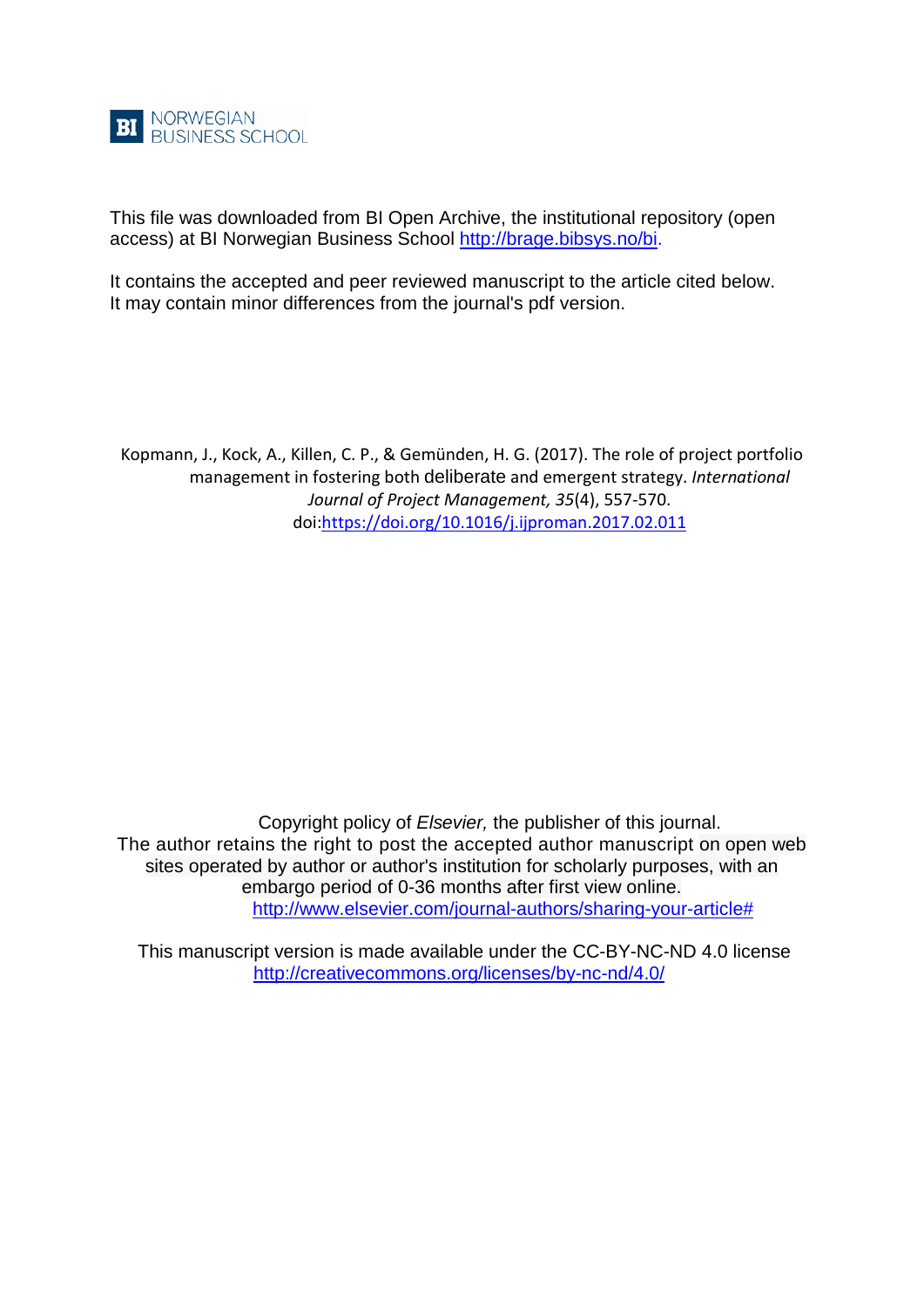## **The role of project portfolio management in fostering both**

## **deliberate and emergent strategy**

Julian Kopmann, Alexander Kock\*, Catherine P. Killen, Hans Georg Gemünden \* corresponding author: [kock@tim.tu-darmstadt.de](mailto:kock@tim.tu-darmstadt.de)

accepted for publication in *International Journal of Project Management*

### **Abstract**

Formal strategy processes have been shown to be insufficient in shaping strategy, particularly in turbulent environments. Emerging strategies that constitute independently from deliberate top-down strategy processes are important for organizational adaptability. This study explores strategic control mechanisms at the project portfolio level and their influence on emergent and deliberate strategies. Based on a sample of 182 firms, we show that both deliberate and emerging strategies positively influence project portfolio success, complementing each other. In turbulent environments, the relevance of deliberate strategy implementation decreases. Strategic control activities not only fosters the implementation of intended strategies, but also discloses strategic opportunities by unveiling emerging patterns. Furthermore, we find that deliberate strategy implementation and emerging strategy recognition mediate the performance impact of strategic control. Our findings suggest that strategic control at the project portfolio level has an important role to play in the purposeful management of emergent strategies.

*Keywords: Project Portfolio Management, Deliberate Strategy, Emergent Strategy, Strategic Control, Strategy Implementation*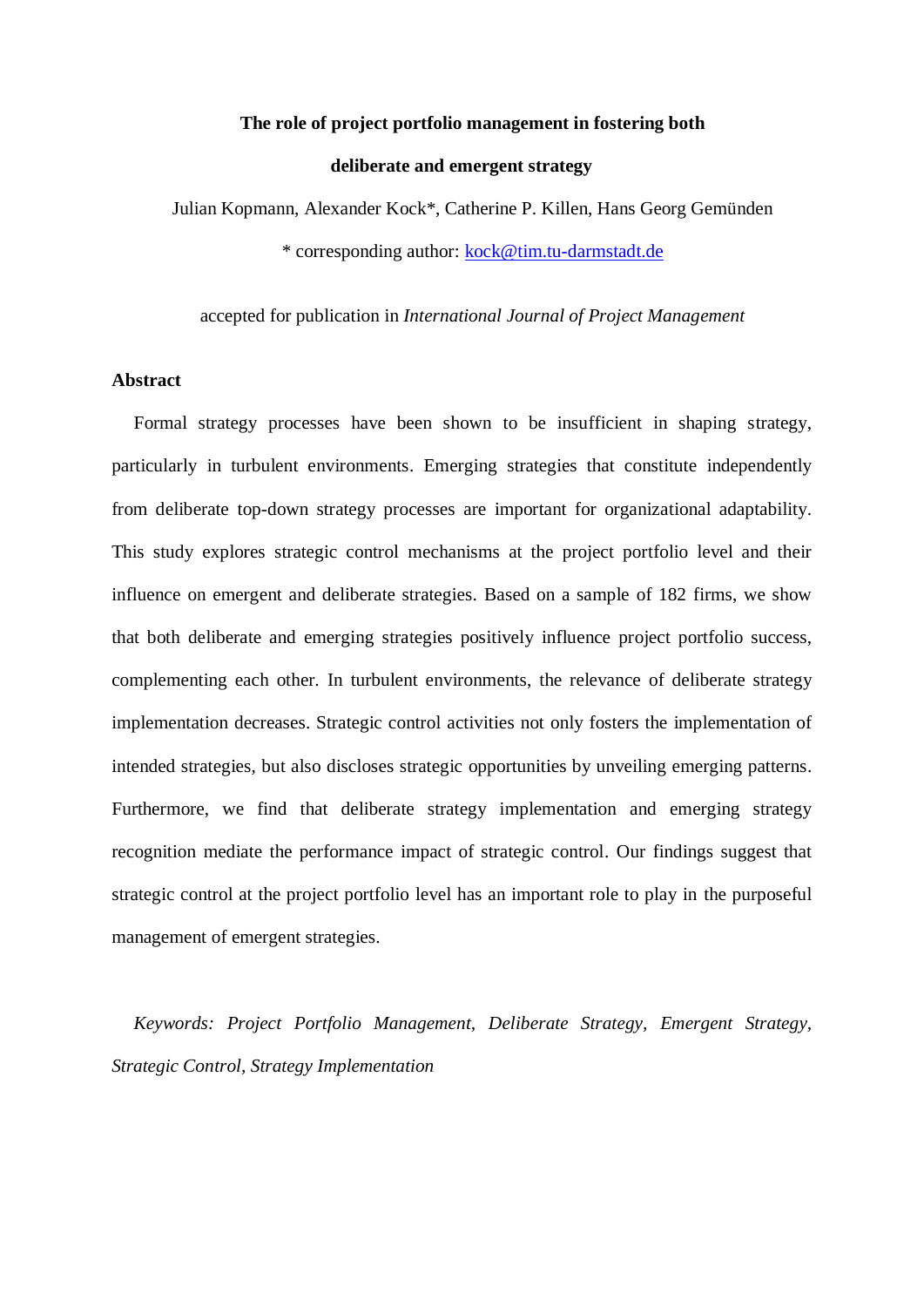# **The role of project portfolio management in fostering both deliberate and emergent strategy**

## **1. Introduction**

Almost 40 years since Mintzberg introduced the concept of emergent strategy [\(Mintzberg,](#page-32-0)  [1978;](#page-32-0) [Mintzberg and Waters, 1985\)](#page-32-1), the impetus to understand the complexity of strategy processes, both deliberate and emergent, is strong and growing [\(Vaara and Whittington,](#page-34-0)  [2012\)](#page-34-0). Acting alone, formal and rigid strategy processes have been shown to be insufficient in shaping strategy in response to change [\(McKiernan and Morris, 1994;](#page-32-2) [Parnell et al., 2012\)](#page-32-3). In today's volatile and unforgiving competitive environment, it might be the emergent strategic processes that are particularly relevant for organizational adaptability and survival [\(Chari et al., 2014;](#page-30-0) [Hamel, 2009;](#page-30-1) [Thomas and D'Aveni, 2009;](#page-33-0) [Whittington et al., 2016\)](#page-34-1). Emergent strategies are realized in absence of or despite formal strategic intention and by nature fall outside traditional strategy processes; this makes it difficult to control their influence and has prompted exploration of alternate methods to manage 'planned emergence' [\(Grant, 2003;](#page-30-2) [Levina and Su, 2008\)](#page-31-0). This study explores how strategic control mechanisms implemented at the portfolio level can influence organizational performance by not only measuring performance, but also providing impetus and direction for change and emergence in strategic processes [\(Bititci et al., 2012;](#page-29-0) [Thomas and Ambrosini, 2015\)](#page-33-1).

The bulk of strategic management research focuses on deliberate strategies and strategy content and formulation, while strategy implementation is sometimes portrayed as an autonomous activity and is not subjected to much scrutiny [\(Bower and Gilbert, 2005;](#page-29-1) [Hrebiniak, 2006;](#page-30-3) [Hutzschenreuter and Kleindienst, 2006;](#page-31-1) [Raes et al., 2011\)](#page-33-2). However, according to Mankins and Steele (2005), firms realize only 63% of their strategies' potential value, and Johnson (2004) reports that 66% of corporate strategy is never implemented. Despite warnings that it is more difficult to make strategy work than to develop it [\(Hrebiniak,](#page-30-3)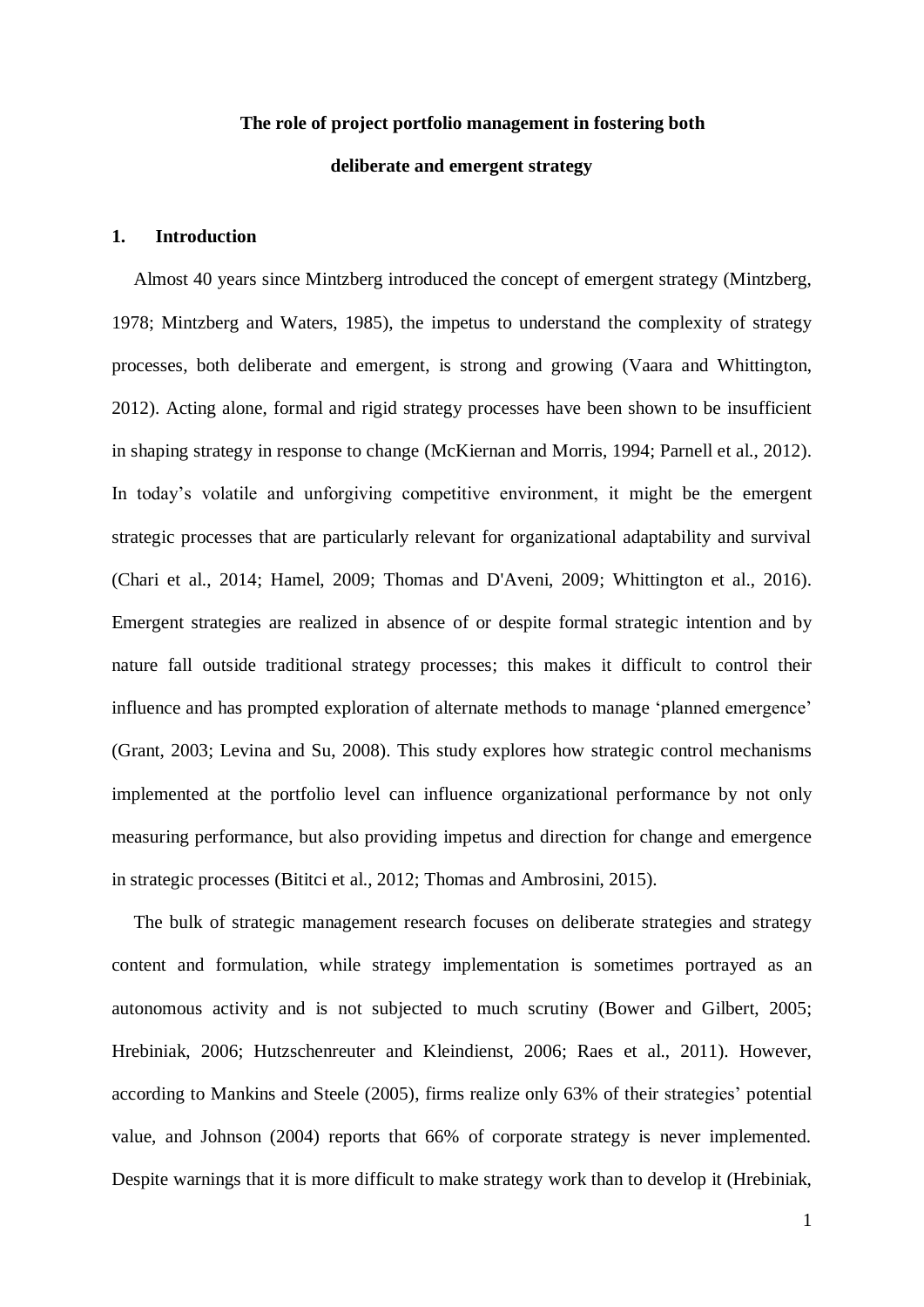[2006\)](#page-30-3), approaches to implementing strategy tend to take a narrow view and look for the best way to implement the deliberate strategy, rather than to consider other possibilities such as the role of emergence [\(Meskendahl, 2010;](#page-32-4) [Morgan et al., 2008;](#page-32-5) [Unger et al., 2012\)](#page-34-2). The limitations of deliberate strategy implementation are highlighted in a review by Hutzschenreuter and Kleindienst (2006); of 202 empirical articles on strategy processes identified in the review, 35 analyzed the impact of strategy process characteristics on corporate performance and less than half (16) of these studies showed a positive influence from deliberate strategies. Only two of the articles analyzed in the review explored the performance impact of emergent strategies, and the findings were contradictory.

Nevertheless, there is a body of empirical research that describes how emergent strategy arises from resource allocation [\(Burgelman, 1994;](#page-29-2) [Noda and Bower, 1996\)](#page-32-6), autonomous strategic behavior [\(Burgelman, 1983;](#page-29-3) [Mirabeau and Maguire, 2014\)](#page-32-7), and is fostered by interactive strategic control systems [\(Osborn, 1998;](#page-32-8) [van Veen-Dirks and Wijn, 2002\)](#page-34-3). The new paradigm of 'planned emergence' constitutes a shift from the traditional perception of strategic planning as a resource deployment process towards viewing 'strategy as aspirations and performance goals' [\(Grant, 2003\)](#page-30-2). 'Planned emergence' promotes differences in attention to timeframe and level when compared with traditional strategic planning; 'planned emergence' brings strategic vision to the present, recognizing micro-level practices whereas traditional strategic planning focuses on the future and on macro-level analysis [\(e Cunha et](#page-30-4)  [al., 2006\)](#page-30-4). In an analysis of major oil companies, Grant (2003) found that these new 'planned emergence' processes are characterized by shorter planning horizons, greater flexibility, and an increased emphasis on performance targets that primarily aim at controlling and coordinating the different parts of the business (see also [Kim et al., 2014;](#page-31-2) [Meissner, 2014\)](#page-32-9). In addition, a wider dialogue in management research aims to better understand the success of strategy processes and the influence of context, communication, and informal processes and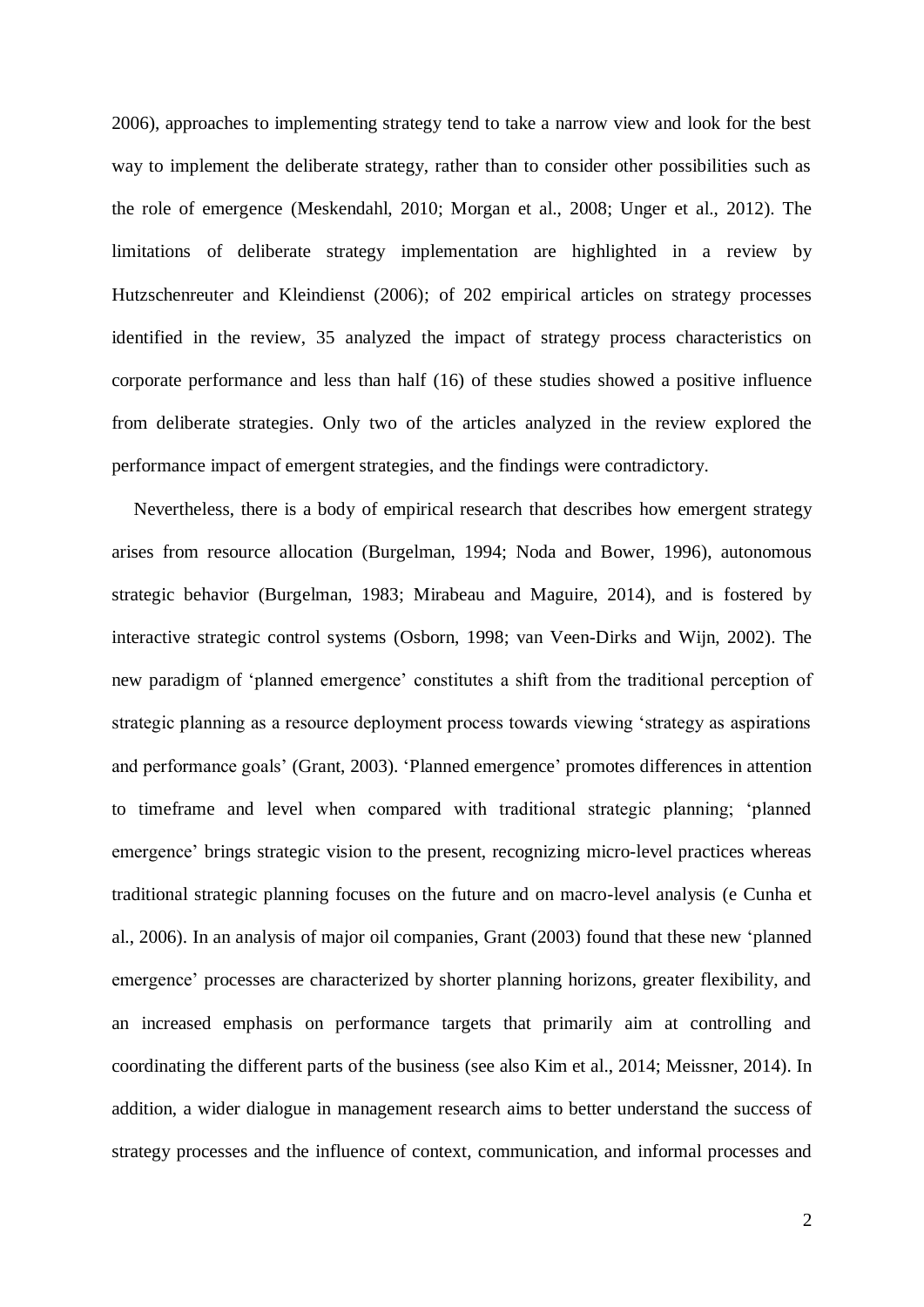controls [\(Hodgkinson et al., 2006;](#page-30-5) [Meissner, 2014;](#page-32-9) [Regner, 2003;](#page-33-3) [Thomas and Ambrosini,](#page-33-1)  [2015\)](#page-33-1).

We address the need to further explore activities through which strategies emerge [\(Vaara](#page-34-0)  [and Whittington, 2012\)](#page-34-0) by focusing on the role of project portfolio management in strategy implementation. Literature suggests that emergent as well as deliberate (intended) strategies are realized through a portfolio of strategic initiatives (either induced or autonomous) that compete for scarce resources [\(Burgelman, 1991;](#page-29-4) [Noda and Bower, 1996;](#page-32-6) [Shenhar et al.,](#page-33-4)  [2001\)](#page-33-4). These strategic initiatives are often implemented through a portfolio of projects and their strategic alignment is best managed from a project portfolio perspective [\(Morris and](#page-32-10)  [Jamieson, 2005;](#page-32-10) [Shenhar et al., 2001\)](#page-33-4). Management activities at this level can play a decisive role in implementing both emergent and deliberate strategies.

We have selected the project portfolio perspective for this study because project portfolio management, which is responsible for the prioritization, selection, and termination of projects, acts as a bridge between strategy formulation and its implementation [\(Meskendahl,](#page-32-4)  [2010\)](#page-32-4). The management of a project portfolio encompasses projects that are initiated through the organization's formal and cascaded strategy process as well as projects that evolve in an 'emergent' fashion and may not be well aligned to the existing strategy [\(Mirabeau and](#page-32-7)  [Maguire, 2014\)](#page-32-7). Thus, project portfolio management not only frames the process of translating a corporate strategy into a project roadmap for implementation, but also provides the oversight of the project landscape that comprises the grassroots of emergent strategies. To better understand the relationship between strategy and project portfolio management, we examine the application of strategic control activities, in particular those that have been identified as levers for exploiting emergent strategies, enabling response to change, and reversing the traditional 'top-down' relationship between strategy formulation and implementation [\(Osborn, 1998;](#page-32-8) [Simons, 2013\)](#page-33-5).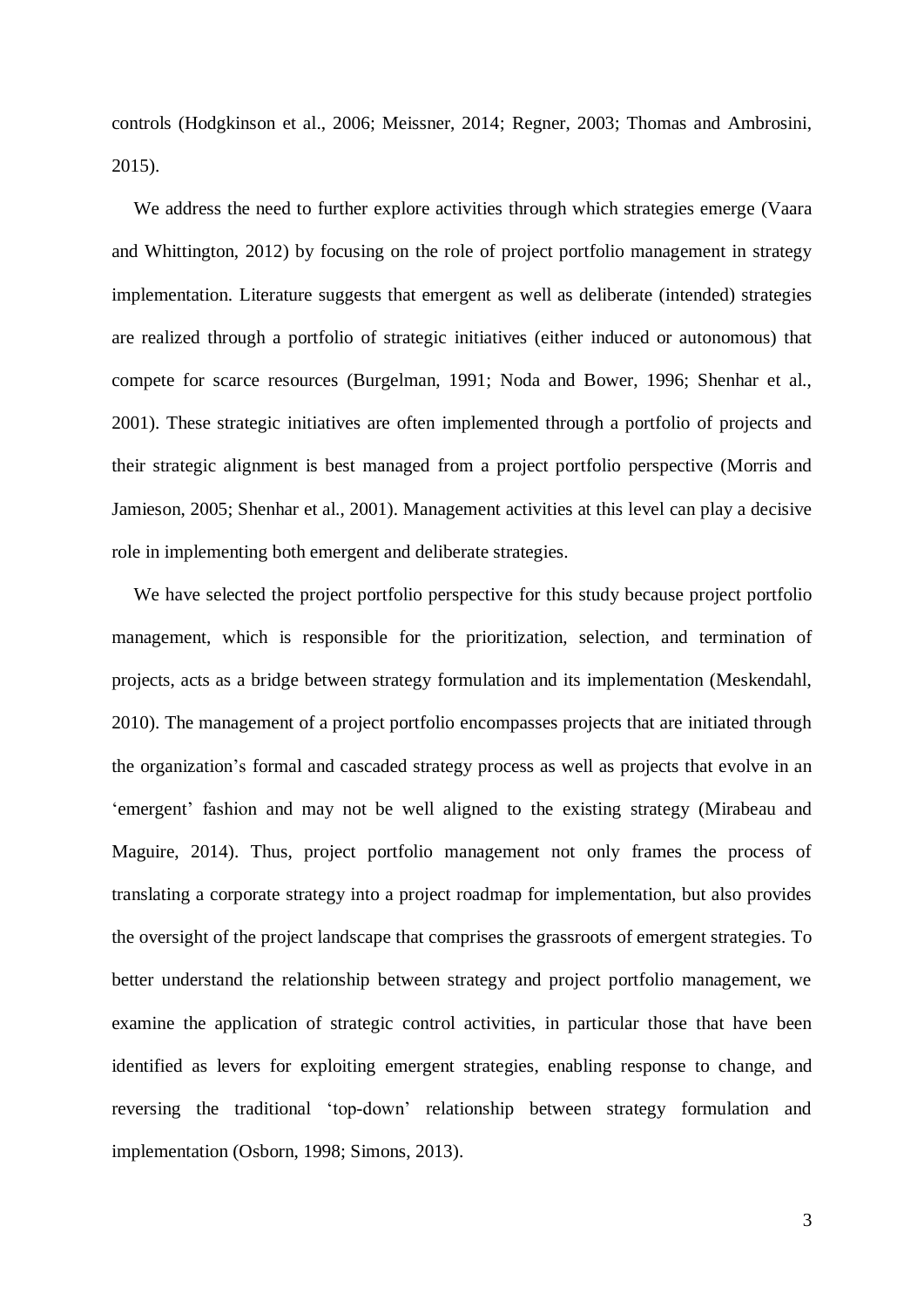Our research contributes to the discussion about the roles of strategy formulation and implementation and the effects of emerging elements under changing environmental conditions [\(Mintzberg, 1990\)](#page-32-11). We examine management activities at the project portfolio level, specifically investigating the application of strategic control mechanisms in the nexus between deliberate and emergent strategies and the resultant effect on realized strategy and success.

The research is guided by the following research questions: *What is the relationship between deliberate and emergent strategies and project portfolio success? How are these relationships moderated by environmental turbulence? What role does strategic control play in the formation of deliberate and emergent strategies? What is the relationship between strategic control and project portfolio success?* 

We address these research questions through a conceptual framework that relates strategic control to both the implementation of deliberate strategies and the recognition of emerging strategies and subsequently project portfolio success. The framework is empirically tested on a dual-informant cross-industry survey of 182 medium-sized and large firms. This study contributes to the literature in several ways. First, we reveal how management activities at the project portfolio level not only foster the implementation of intended strategies but also disclose strategic opportunities by unveiling emerging patterns. We observe a complementary effect between deliberate strategy implementation and emerging strategy recognition. To the best of our knowledge, there is no empirical study, which has tested the simultaneous performance influence or interaction of deliberate and emerging strategy implementation. Second, we find that strategic control positively contributes to the effectiveness of deliberate strategy implementation and emerging strategy recognition., which mediate its influence on project portfolio success. Finally, we also investigate the moderating impact of environmental turbulence and find that deliberate strategy implementation has a weaker relationship with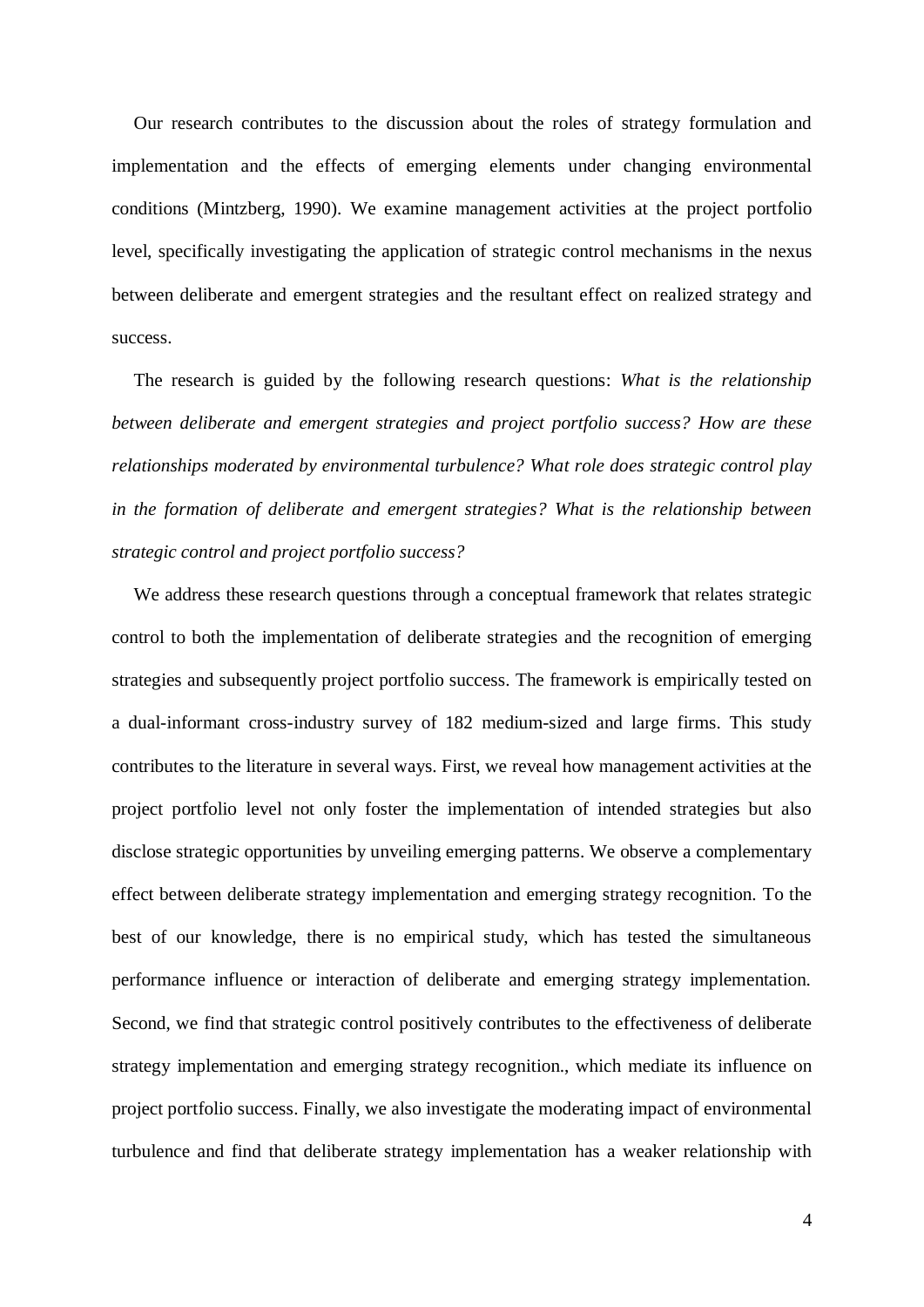success under high turbulence. The findings provide guidance for management practice by highlighting the role of strategic control in strategy implementation and 'planned emergence'.

## **2. Theoretical background**

### *2.1. Strategy formation and emerging strategies*

An organization's strategy determines its objectives, purposes and goals, and defines the plans to achieve them while dealing with the question how to achieve and sustain a competitive advantage [\(Teece et al., 1997\)](#page-33-6). In the literature, the strategy formation process is typically divided into two parts: strategy formulation refers to goal-setting and planning of strategies while strategy implementation concerns the realization of the strategy. Mintzberg [\(1978,](#page-32-0) [1990\)](#page-32-11) criticizes the dichotomy of strategy formulation and implementation and argues that this dichotomy is based on the assumptions that the *'formulator is fully informed'* and the *'environment is sufficiently stable'* [\(Mintzberg, 1978, p. 964\)](#page-32-0). If only one condition is not met, strategy formation becomes a learning process that requires an adaptive approach rather than a planning approach. In the same vein, Johnson et al. [\(2008\)](#page-31-3) argue that in practice, due to unanticipated opportunities or threats, the strategies that are actually pursued are typically a mixture of both intended and adapted strategy.

Mintzberg and Waters [\(1985\)](#page-32-1) explored the discrepancy between the strategic plans and what the organization actually did and revealed two types of strategies: deliberate strategies, which are realized as planned, and emergent strategies, which appear despite or in the absence of formal planning or intentions. In a perfectly deliberate strategy three conditions must be met: (1) strategic intentions must be precise and fully articulated (2) the commitment to implement the strategy must be shared by all actors of an organization (3) the strategy must not be affected by external forces (either the environment must be absolutely predictable or under control). In reality, these conditions do not exist and implementation of a perfectly deliberate strategy is highly unlikely. On the other side, emergent strategies are not planned;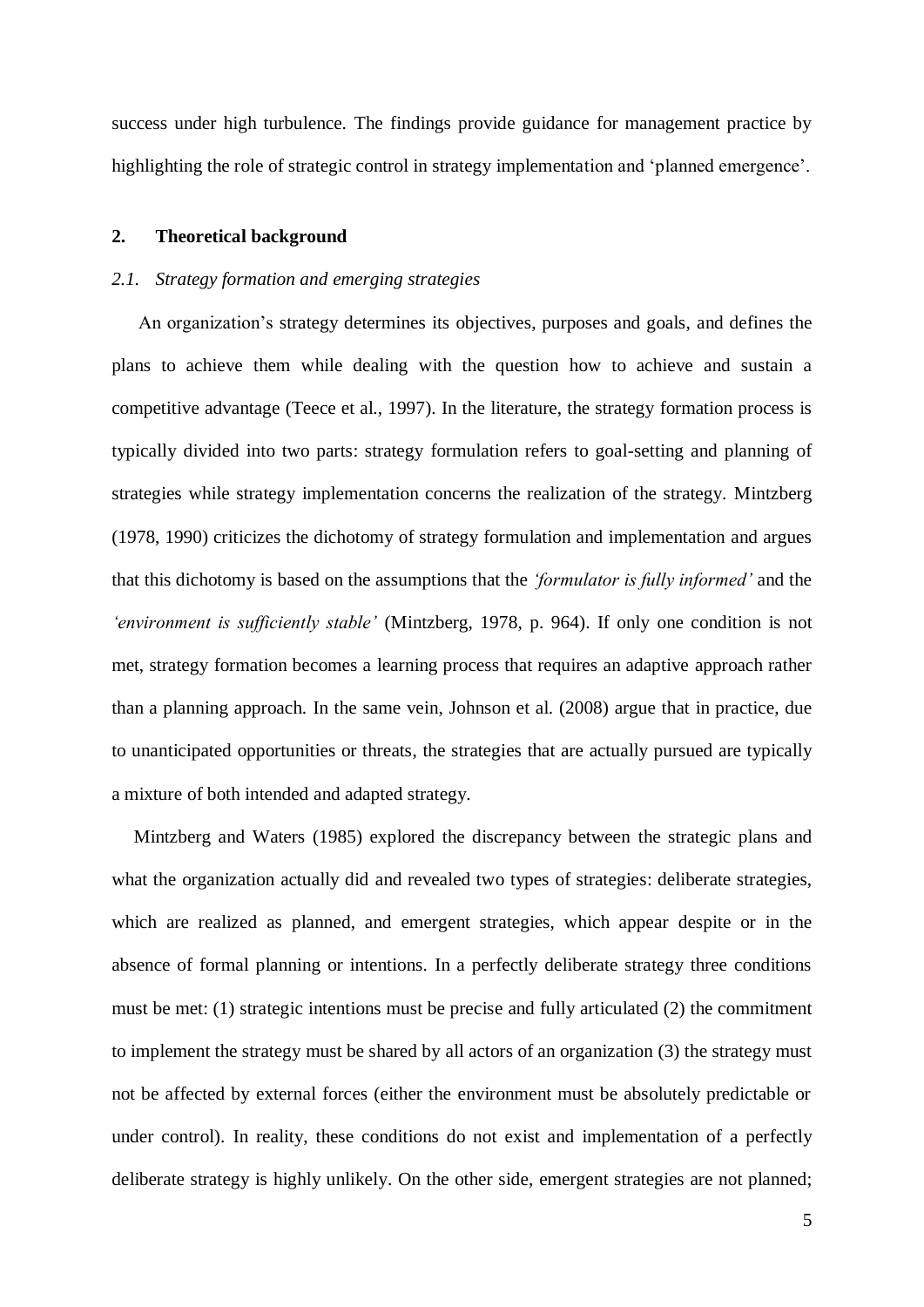they are the patterns of action that occur independently of any formal planning or intention. Therefore, a purely emergent strategy requires the absence of any formal intention, which is also highly unlikely.

In reality strategies are enacted through a combination of both emergent and deliberate mechanisms. From a project and project portfolio management perspective, the two-way relationship between strategy and projects has been observed in several studies (see for example [Killen and Hunt, 2010;](#page-31-4) [Poskela et al., 2005;](#page-33-7) [Poskela and Martinsuo, 2009\)](#page-33-8) and project portfolio management has been highlighted as a dynamic capability due to the advantages offered in enabling organizational response to change [\(Killen and Hunt, 2010;](#page-31-4) [Killen et al., 2012;](#page-31-5) [Kock and Gemünden, 2016;](#page-31-6) [Petit, 2012;](#page-32-12) [Petit and Hobbs, 2010\)](#page-33-9). Mintzberg and Waters [\(1985, p. 271\)](#page-32-1) conclude that strategy formation '*walks on two feet, one deliberate, the other emergent'.* The review from Kürschner and Günther (2012) documents that both, deliberate and emergent strategies contribute to better performance. Similarly, Hart [\(1992\)](#page-30-6) proposes that neither a sheer top-down style (command mode, directing) nor a pure bottom-up style (generative mode, responding) will lead to success, and that a mixture of both is required. To do both, the management needs to simultaneously set direction to realize intended strategies and be responsive to emergent elements. Strategic controls can play a role in balancing formality and flexibility in strategy processes [\(Atkinson, 2006;](#page-29-5) [Goold and](#page-30-7)  [Quinn, 1990\)](#page-30-7) and in enabling response to emergent strategy elements (Mintzberg and Waters, 1985).

## *2.2. Strategic control*

Strategic control activities enable organizations to monitor and manage strategy processes. Simons [\(2013\)](#page-33-5) distinguishes between two types of strategic control systems: diagnostic controls and interactive controls. While diagnostic controls can be applied to motivate,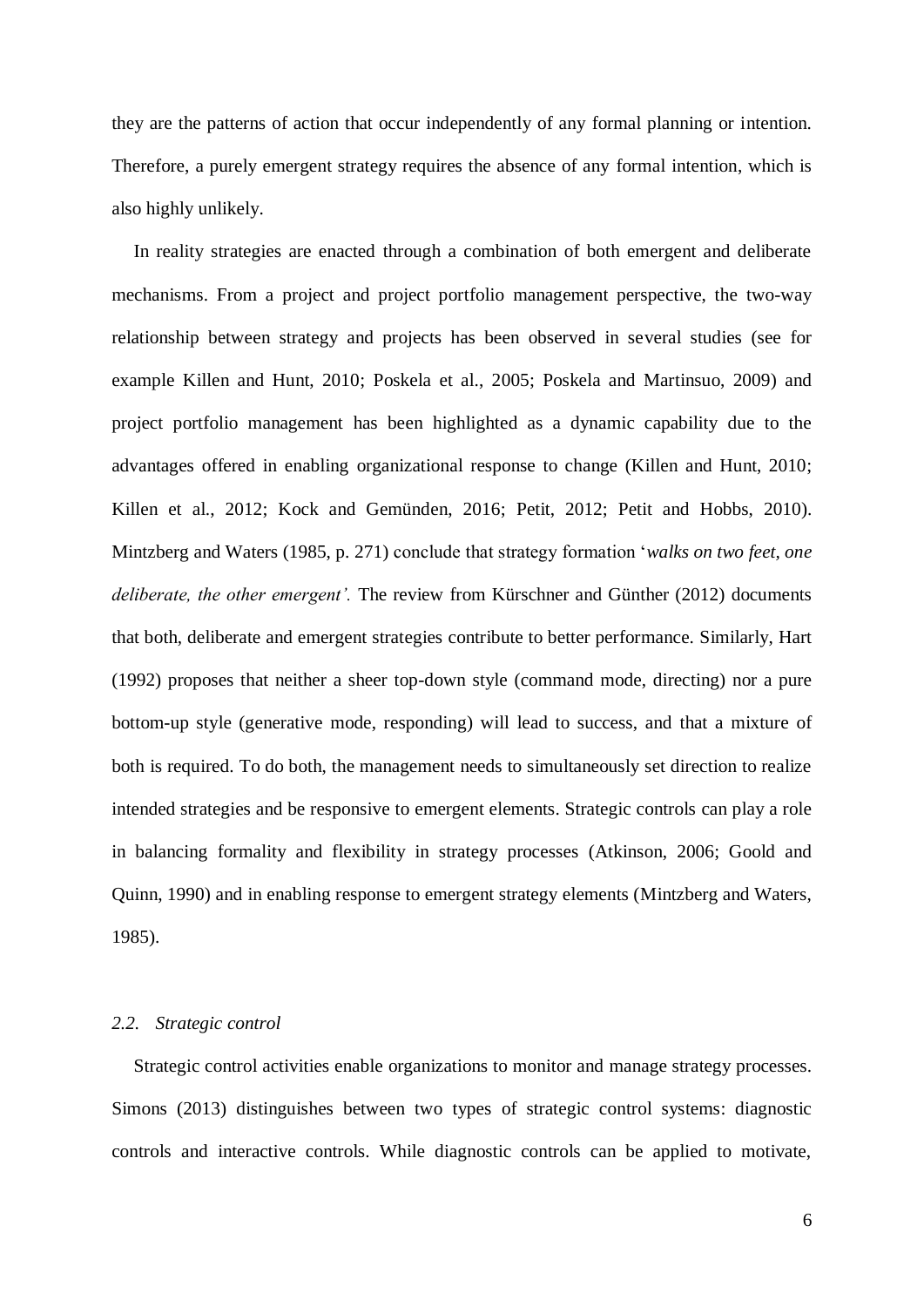monitor, and reward the achievement of strategic goals, interactive control systems include feedback mechanisms and therefore have the ability to facilitate organizational learning and the emergent elements such as new ideas or new strategic directions. Consequently, in order to influence *'emerging patterns of actions',* Simons recommends using interactive controls that focus on addressing uncertainties that could affect the basis of competitive advantage. Other authors describe interactive control as a *'means for surfacing and acting upon emerging strategies'* [\(Osborn, 1998, p. 488\)](#page-32-8) that provides *'a framework for a more incremental and 'emergent' approach to strategy formulation'* [\(van Veen-Dirks and Wijn,](#page-34-3)  [2002, p. 409\)](#page-34-3), however it is important to note that interactive controls are not solely focused on emergent elements. Taking a wider view, strategic controls contribute to performance measurement capability while also enabling organizations to manage and improve organizational performance [\(Bititci et al., 2012\)](#page-29-0).

Schreyögg and Steinmann's [\(1987\)](#page-33-10) conceptualization of interactive strategic controls consists of three aspects: *Premise control* refers to the continuous verification of planning assumptions during strategy formulation and implementation. *Implementation control* scrutinizes the currently implemented and pursued strategic direction in contrast to traditional controls that monitor whether strategy implementation is proceeding according to plan. *Strategic surveillance* takes a less focused view and scans both the internal and external environment of the organization in order to identify '*unforeseeable or previously undetected critical events'* [\(Schreyögg and Steinmann, 1987, p. 97\)](#page-33-10). These aspects control both the expected and unexpected and dynamic aspects of strategy implementation in what Schreyögg and Kliesch-Eberl (2007) later call a dual process approach. In this way the strategic control function can impact strategy formulation and implementation at all stages [\(Band and Scanlan,](#page-29-6)  [1995;](#page-29-6) [Goold and Quinn, 1990;](#page-30-7) [Preble, 1992;](#page-33-11) [Schreyögg and Steinmann, 1987\)](#page-33-10).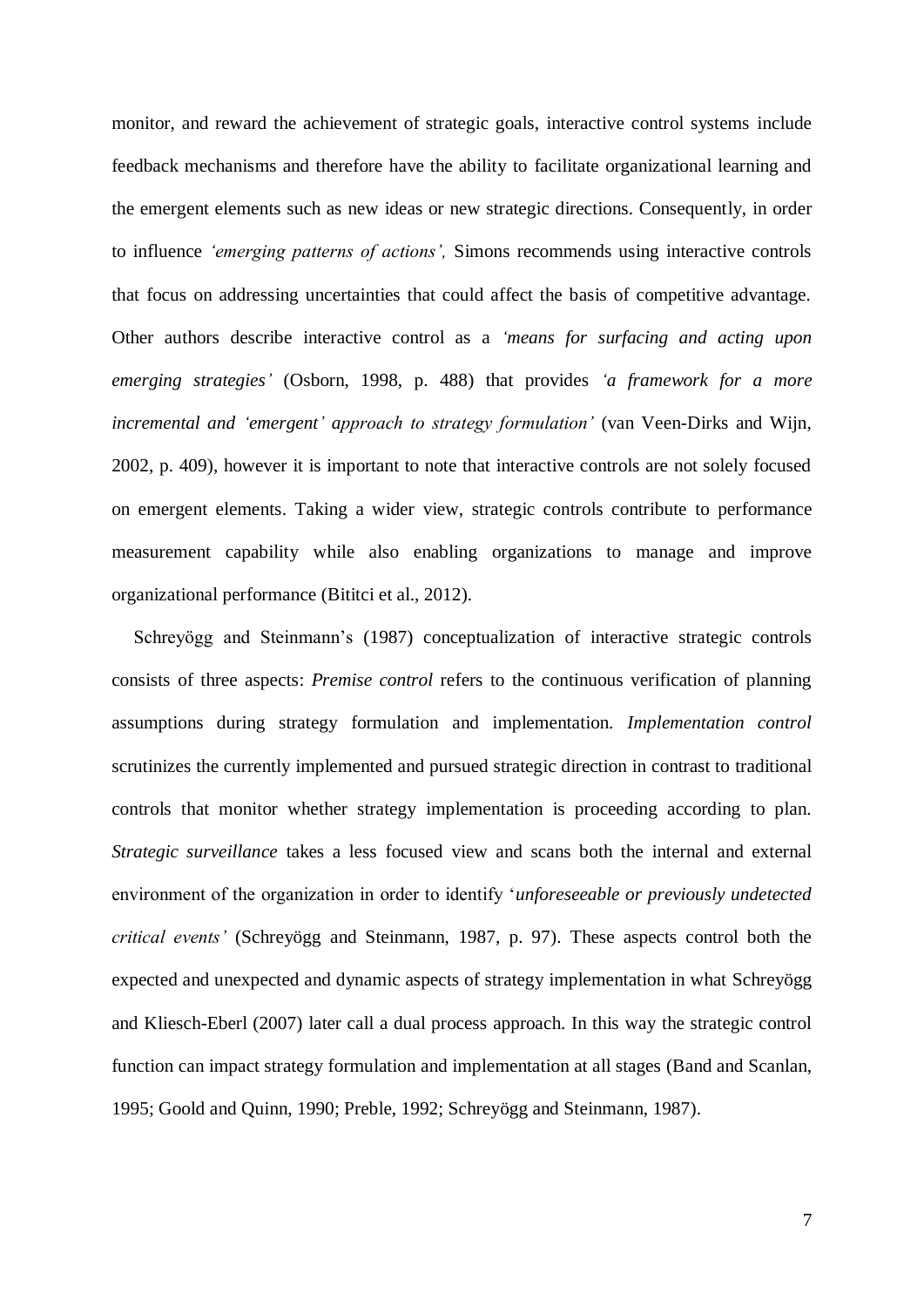Schreyögg and Steinmann's (1987) strategic control concept includes a 'feed-forward' aspect where the shortcomings of strategic planning can be rectified. In contrast to feedback controls that take a post-action approach, the feed-forward model enables strategic management to monitor input variables from the internal and external environment, take account of ambiguity and complexity, and anticipate their effect on the intended strategy [\(Band and Scanlan, 1995;](#page-29-6) [Preble, 1992\)](#page-33-11). This differs from traditional interactive controls by including actions for reformulation of strategy [\(Muralidharan, 1997\)](#page-32-13) making it a powerful tool for the management of emergent strategies. However, there is a danger of administrative overload in highly turbulent environments; in such environments a looser level of strategic control is recommended [\(Goold and Quinn, 1990\)](#page-30-7).

In this paper, we connect the concept of strategic control at the project portfolio management level with the discussion on deliberate and emergent strategies and argue that implementing such controls at the portfolio level can enable a firm to better implement deliberate strategies *and* foster emergent strategies.

#### *2.3. Strategy implementation and project portfolio success*

Project portfolio management is a strategic management function that provides a bridge between strategy formulation and its implementation [\(Meskendahl, 2010\)](#page-32-4). The sum of project investments determines the organization's future in terms of shaping its structure, processes and products. Therefore, the organization's portfolio of projects represents the actual pursued strategy. Three phases for project portfolio management are described in the literature [\(Jonas](#page-31-7)  [et al., 2013\)](#page-31-7): 1) the prioritization and selection of projects [\(Archer and Ghasemzadeh, 2004\)](#page-29-7), 2) resource allocation to and across projects [\(Engwall and Jerbrant, 2003;](#page-30-8) [Killen et al., 2008\)](#page-31-8), and 3) portfolio steering (i.e. the re-prioritization or termination of projects, re-allocation of resources, exploitation of synergies) [\(Blichfeldt and Eskerod, 2008;](#page-29-8) [Blomquist and Müller,](#page-29-9)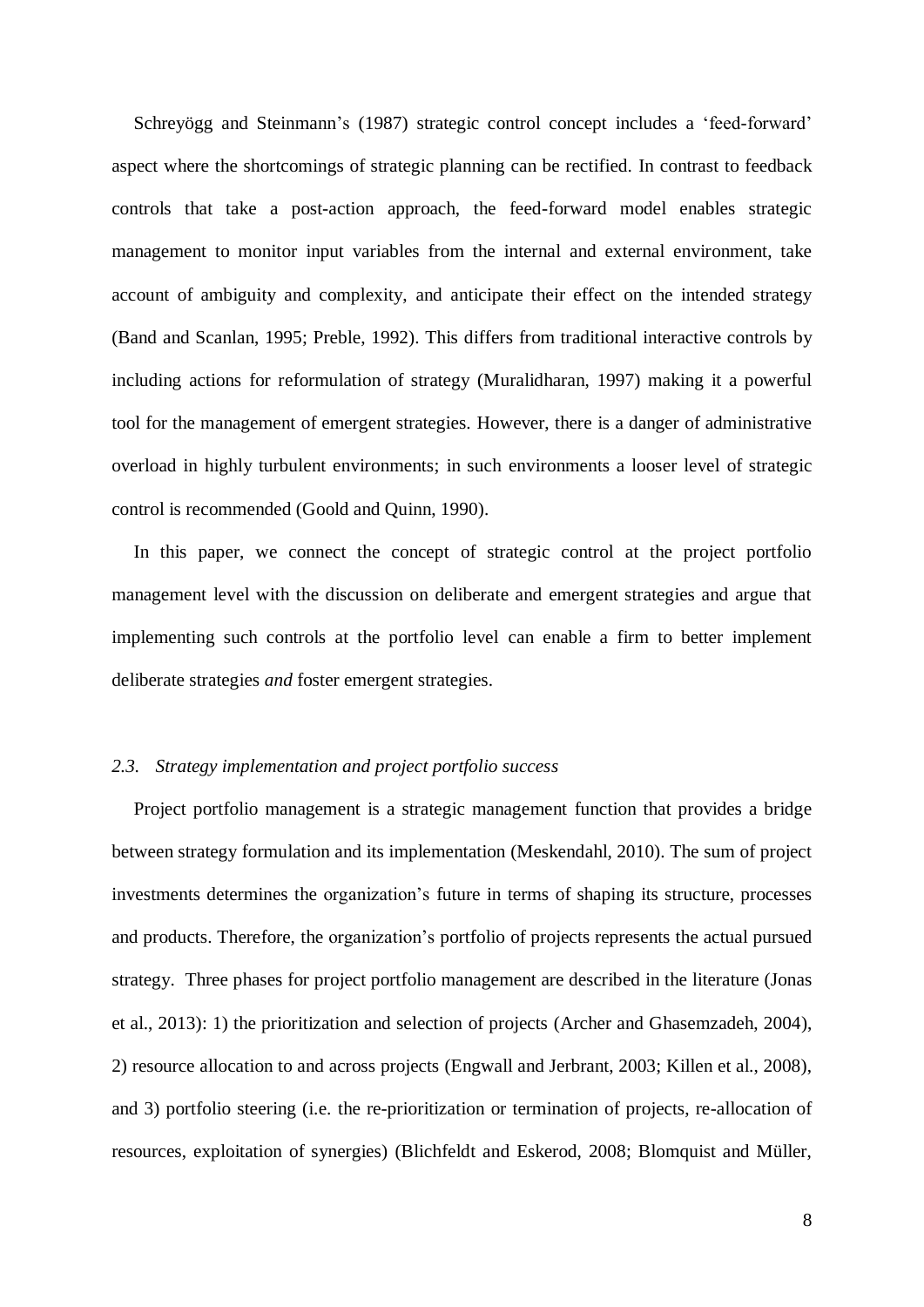[2006;](#page-29-9) [Kock and Gemünden, 2016;](#page-31-6) [Unger et al., 2012\)](#page-34-2). Through these processes, portfolio management implements the business strategy through coordinating decision-making about project investments, balancing risk and resources and maximizing the value of the project portfolio [\(Cooper et al., 2001;](#page-30-9) [Jonas et al., 2013;](#page-31-7) [Voss and Kock, 2013\)](#page-34-4).

Building on previous research [\(Kopmann et al., 2015\)](#page-31-9), this study defines project portfolio success as a second-order construct with five dimensions: strategic implementation success, future preparedness, portfolio balance, usage of synergies, and average product success. *Strategic implementation success* is defined by the strategic fit of the project portfolio [\(Meskendahl, 2010\)](#page-32-4) and the implementation success of the strategy as perceived by top management. *Future preparedness* reflects the long-term perspective on portfolio success and describes the organization's preparedness for the future in terms of technological assets and competences [\(Shenhar et al., 2001\)](#page-33-4). It evaluates the long-term benefits offered by a project portfolio (i.e. creation of new markets and development of new technologies and capabilities) and by that is a measure for the quality of the strategy [\(Voss and Kock, 2013\)](#page-34-4). *Portfolio balance* concerns the equilibrium of risks, long- and short-term opportunities and the steady utilization of resources within the project portfolio's execution [\(Killen et al., 2008;](#page-31-8) [Teller et](#page-33-12)  [al., 2012\)](#page-33-12). *Average product success* is measured by the commercial success of project outcomes, which determine in their entirety the quality and success of the strategy implementation [\(Kock et al., 2015;](#page-31-10) [Kock et al., 2016\)](#page-31-11). *Synergy exploitation* represents the added value that emerges from dedicated portfolio management, over and above contributions from individual projects, through capitalizing on interdependencies and avoiding redundancies [\(Meskendahl, 2010\)](#page-32-4).

These five dimensions build an established construct of project portfolio success that reflects the three aspects of strategy formation: the alignment with the intended strategy (strategic implementation success), the realization of single strategic initiatives through

9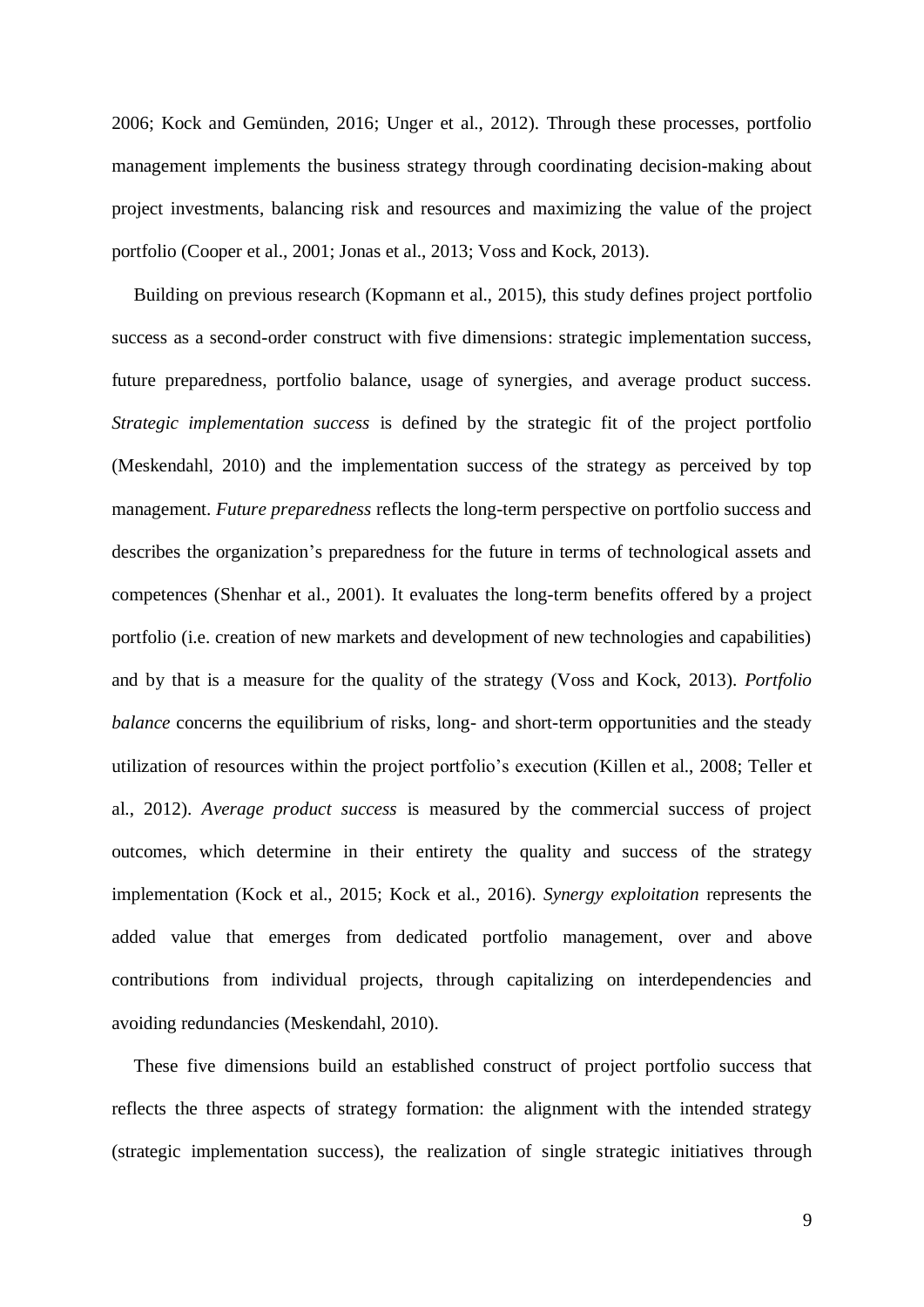projects (average product success and synergy exploitation) and the quality of the currently pursued strategy (portfolio balance and future preparedness). While the first aspect refers primarily to deliberate strategies, the latter two incorporate considerations related to both deliberate and emergent strategy. Bringing these aspects together, the project portfolio success construct provides a comprehensive measure to reflect the success of both the deliberate and the emergent strategy.

## **3. Conceptual Framework and Hypotheses**

Figure 1 summarizes our conceptual framework relating strategic control, portfolio management, and project portfolio success in the nexus of deliberate and emerging strategies. We propose that strategic control at the portfolio level contributes to project portfolio success by fostering strategy formation. This relationship is mediated by two management mechanisms: *Deliberate strategy implementation* and *emerging strategy recognition*.

*Deliberate strategy implementation* describes the process of purposefully cascading the formulated corporate strategy to project level in a top-down manner*.* This process aims at the realization of intended strategies and can be assigned to the 'planned' strategy type [\(see](#page-32-1)  [Mintzberg and Waters, 1985, p. 270\)](#page-32-1). *Emerging strategy recognition* describes the process to disclose emerging patterns in a project portfolio and to inform the strategy formulation process. This process aims at the creation of awareness for emergent strategies and enable the organization to purposefully cope with emergence. It can be assigned to the less deliberate strategy types such as the 'process' or 'umbrella' type [\(see Mintzberg and Waters, 1985, p.](#page-32-1)  [270\)](#page-32-1). Both are argued to be positively related to *project portfolio success*; and we argue that they complement each other in their performance effect. Furthermore, we consider the effect of external turbulence and hypothesize a moderating effect of this environmental context on the relationship with project portfolio success.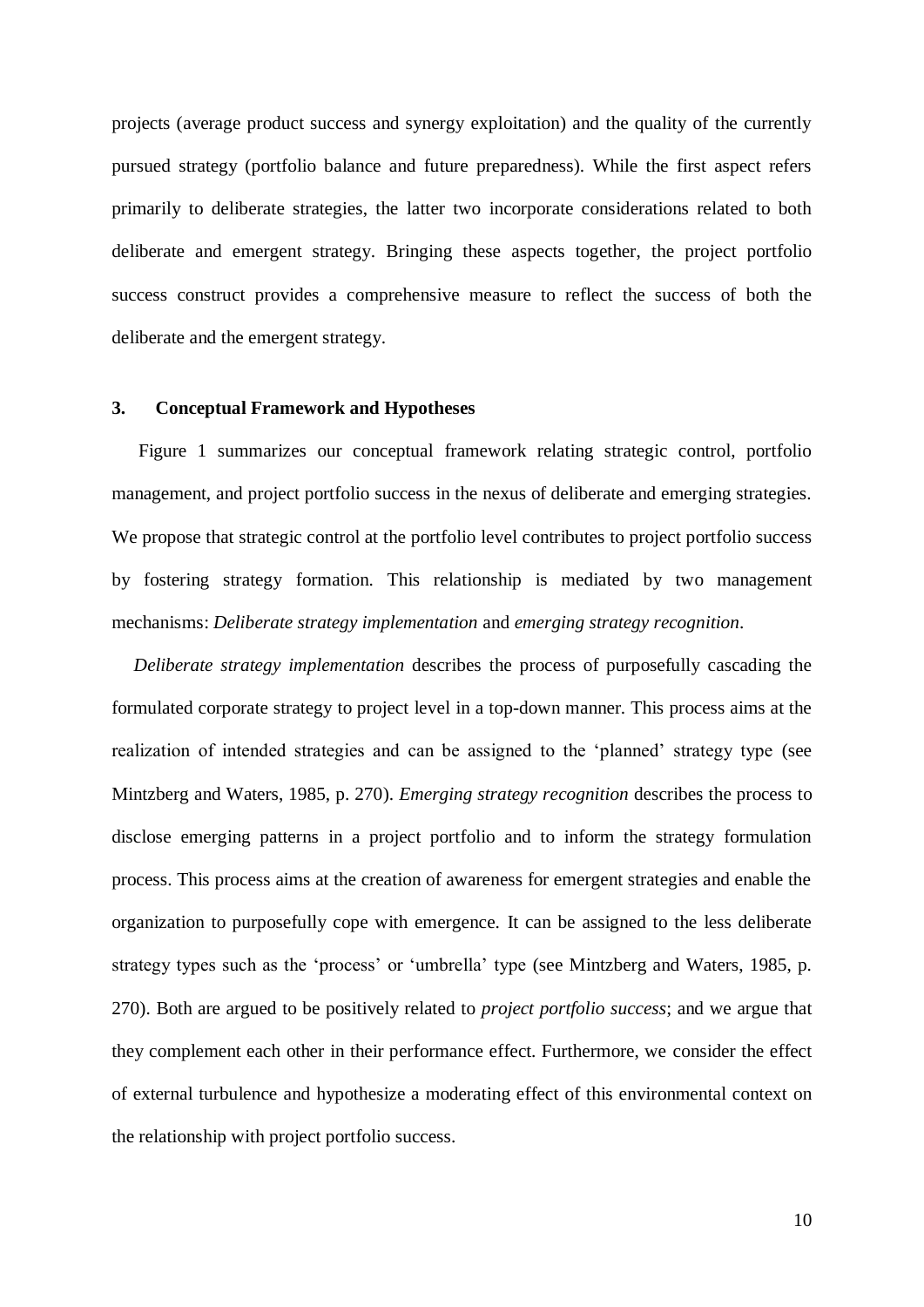--------------------------------- Please insert Figure 1 here ---------------------------------

## *3.1. Deliberate strategy implementation and project portfolio success*

In organizations where projects and programs form the building blocks for strategy implementation, the project portfolio in its entirety represents an organization's strategy [\(Benko and McFarlan, 2003;](#page-29-10) [Morgan et al., 2008\)](#page-32-5) and determines its future situation [\(Cooper](#page-30-10)  [et al., 1999\)](#page-30-10). Research on project portfolio management from a strategic perspective repeatedly emphasizes the importance of the prioritization and selection phase [\(Archer and](#page-29-7)  [Ghasemzadeh, 2004;](#page-29-7) [Blichfeldt and Eskerod, 2008;](#page-29-8) [Dietrich and Lehtonen, 2005;](#page-30-11) [Englund](#page-30-12)  [and Graham, 1999;](#page-30-12) [Müller et al., 2008\)](#page-32-14).

The top-down 'cascade' perspective posits that projects are prioritized and selected to align the portfolio with the organization's strategic objectives [\(Morris and Jamieson, 2005\)](#page-32-10). This perspective focuses on the realization of deliberate strategies and does not consider the emergent aspect of strategies. We argue that this *deliberate strategy implementation*, defined as the alignment of the project portfolio with the intended strategy by linking portfolio planning to the strategic planning process, will be positively related to *project portfolio success*.

*Hypothesis 1: Deliberate strategy implementation is positively related to project portfolio success.*

## *3.2. Emerging strategy recognition and project portfolio success*

Extant research shows that project portfolio management in practice is not exclusively a rigid and formal process that is characterized by a cascaded top-down approach. Several studies highlight that focusing only on the realization of deliberate strategies may hinder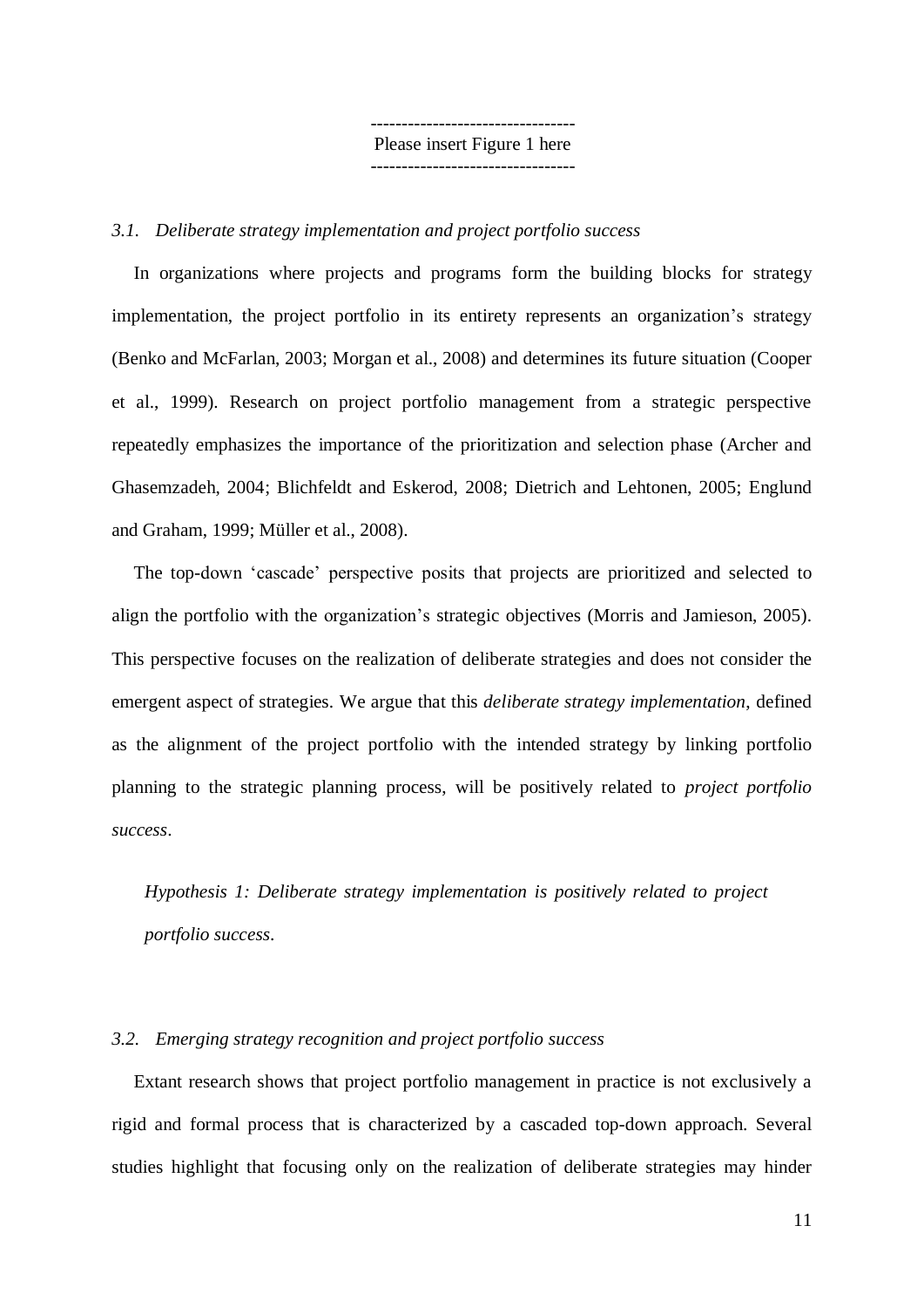innovation or even threaten a company's survival [\(Burgelman, 1994;](#page-29-2) [Fredrickson and](#page-30-13)  [Mitchell, 1984;](#page-30-13) [Hart, 1992;](#page-30-6) [Maniak and Midler, 2014\)](#page-32-15). In a comprehensive exploratory interview-based study Blichfeldt and Eskerod [\(2008\)](#page-29-8) point out that companies typically have a plethora of 'under-the-radar' projects not managed or considered within project portfolio management frameworks. Project portfolio management is not only a structured and rational top-down driven process, but also *'can be viewed as negotiation and bargaining and as structural reconfiguration'* [\(Martinsuo, 2013, p. 794\)](#page-32-16) where project portfolios are not only deliberate but also emergent and affected by unplanned changes. Similarly Christiansen and Varnes (2009) observe that senior project portfolio managers do not necessarily follow defined procedures and rules but that their actions are also driven by observation of others, the organizational context and learning. Moreover, based on two case studies Jerbrant and Gustavsson [\(2013\)](#page-31-12) report that project portfolio managers are moving away from formal procedures and are improvising in order to increase their 'action space'. Kester et al. (2011) provide further evidence that politics and intuition also play a role in project portfolio decision-making processes.

Acknowledging the existence of emergence, the question arises as to how emergence in a project portfolio affects strategy and ultimately success. Previous research has identified three phenomena, which represent examples of emergent strategies within multi-project landscapes: autonomous strategic behavior, bootlegging, and lineage management.

Burgelman [\(1983\)](#page-29-3) identified *autonomous strategic behavior* as a source for strategic projects that are out of the organization's current strategic scope when initiated. Furthermore, he proposes that strategy may follow autonomous strategic behavior when the middlemanagers make sense out of these initiatives and manipulate the strategic context accordingly. More explicitly, Mirabeau and Maguire [\(2014\)](#page-32-7) explored several autonomous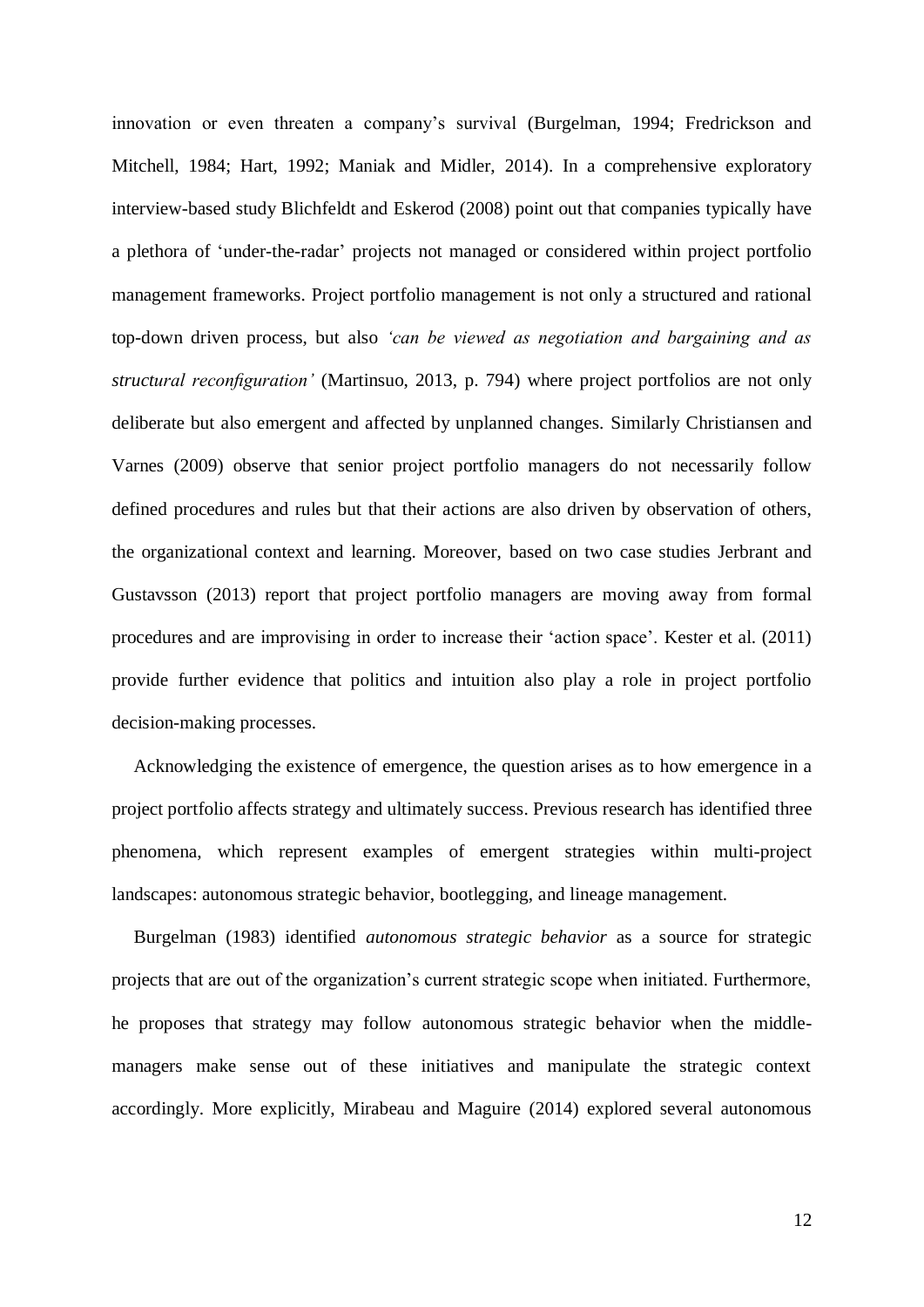strategic projects that have led to emergent strategies by mobilizing support for change and altering the strategic and structural context [\(Mirabeau and Maguire, 2014\)](#page-32-7).

*Bootlegging* describes secretly organized projects initiated from the bottom-up, ignoring management directives, but often providing beneficial outcomes for organizations [\(Augsdorfer, 2005\)](#page-29-11).

Another perspective on emerging strategies in multi-project environments is offered by Midler [\(2013\)](#page-32-17) who describes the emergence of a strategy through cross-project learning based on a longitudinal case study. *Multiproject lineage management* is the term used to describe the dialectic process between strategy formulation and implementation through project sequencing observed in the study [\(Maniak and Midler, 2014\)](#page-32-15). Furthermore, Midler and Silberzahn [\(2008\)](#page-32-18) highlight that the agility offered by lineage management is a key success factor for a firm.

These three examples highlight the relevance and the positive impact that emerging elements in project portfolios can have on the organization's strategy. As Artto et al. [\(2004\)](#page-29-12) stated, strategic renewal is enhanced by important emergent elements in the connection between projects and portfolio-level strategy processes.

Based on extant research on the impact projects have on the firm's strategy we conclude that, 1) strategies are to some extent emergent and to some extent deliberate, 2) projects in the portfolio can represent antecedents of emergent strategies, and 3) project portfolio management can facilitate the positive effect of emerging elements.

Thus, project portfolios can be both means for the implementation of intended strategies and sources of emergent strategies. We hypothesize that project portfolio management can provide valuable information regarding the need for strategic change and reveal strategic investment needs and opportunities. We refer to this information function as *emerging* 

13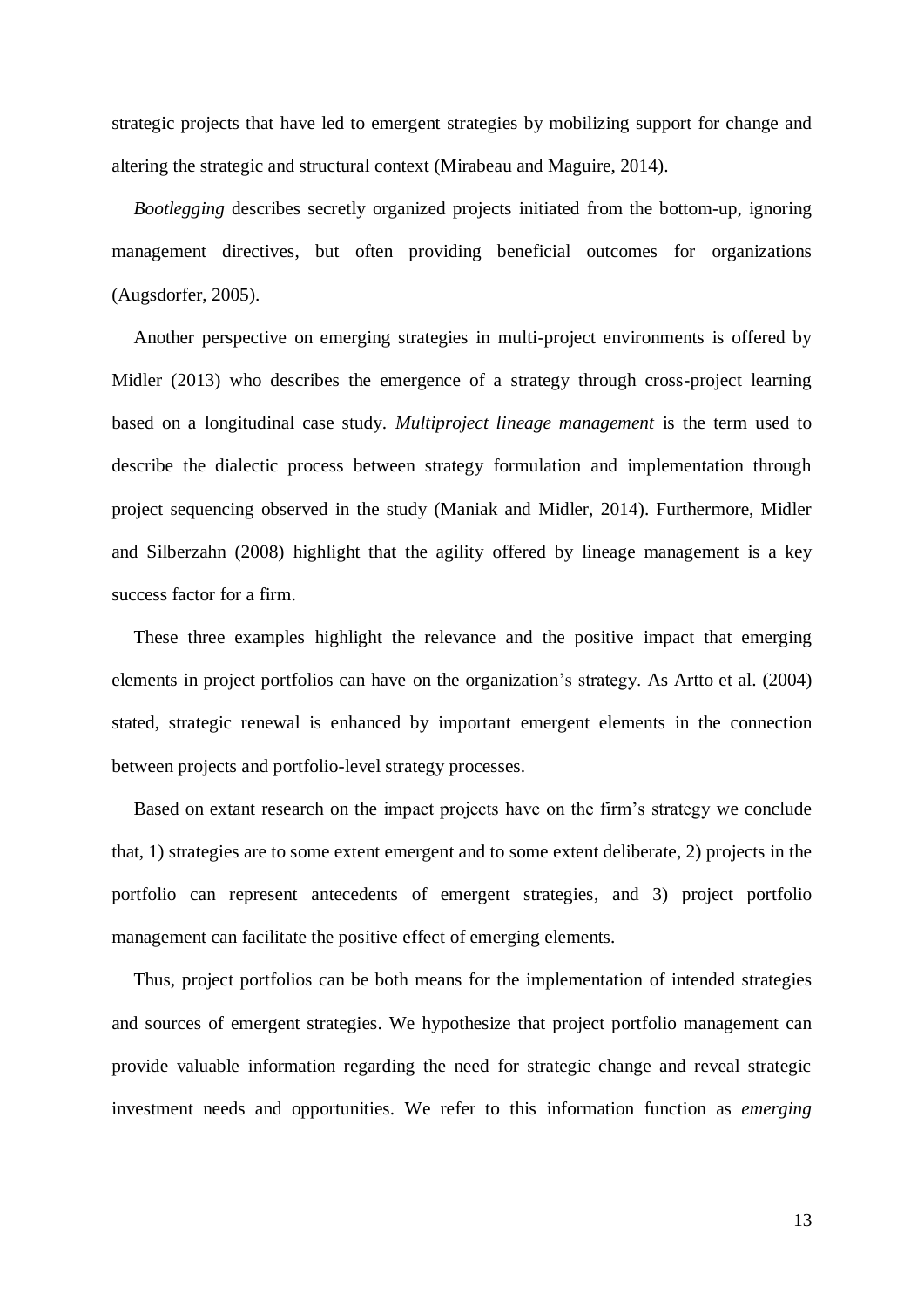*strategy recognition* and propose that it contributes to *project portfolio success* by providing the sensing mechanism to recognize and respond to emerging patterns.

*Hypothesis 2: Emerging strategy recognition is positively related to project portfolio success.*

We have detailed the role of portfolio management in the nexus between deliberate and emergent strategies in two ways: First, portfolio management integrates the firm's strategy with the project portfolio and aims to align the currently pursued strategy with the intended strategy. Second, it provides impetus for the adaptation and renewal of the intended strategy. Hypotheses 1 and 2 proposed that deliberate strategy implementation and emerging strategy recognition have the potential to improve success. Beyond their individual performance effect, we argue that there is a complementary effect; a superadditive effect such that an increase in either aspect amplifies the benefits of the other aspect. Following studies that highlight the benefits of managing both the deliberate and emergent elements concurrently [\(Burgelman, 1991;](#page-29-4) [Hart, 1992;](#page-30-6) [Hutchison-Krupat and Kavadias, 2015;](#page-30-14) [Smeds et al., 2003\)](#page-33-13) we propose a positive interaction between deliberate strategy implementation and emerging strategy recognition.

*Hypothesis 3: Deliberate strategy implementation and emerging strategy recognition are complementary in their effect on project portfolio success, i.e. there is a positive interaction effect.*

The degree of external turbulence is an important contextual factor to consider when exploring the two roles of project portfolio management. Stable long-term strategies facilitate deliberate strategy implementation and provide long-term orientation for the project portfolio [\(Cooper and Kleinschmidt, 1995\)](#page-30-15). However, long-term strategies require long-term predictions about market-related and technological developments. The more a firm's market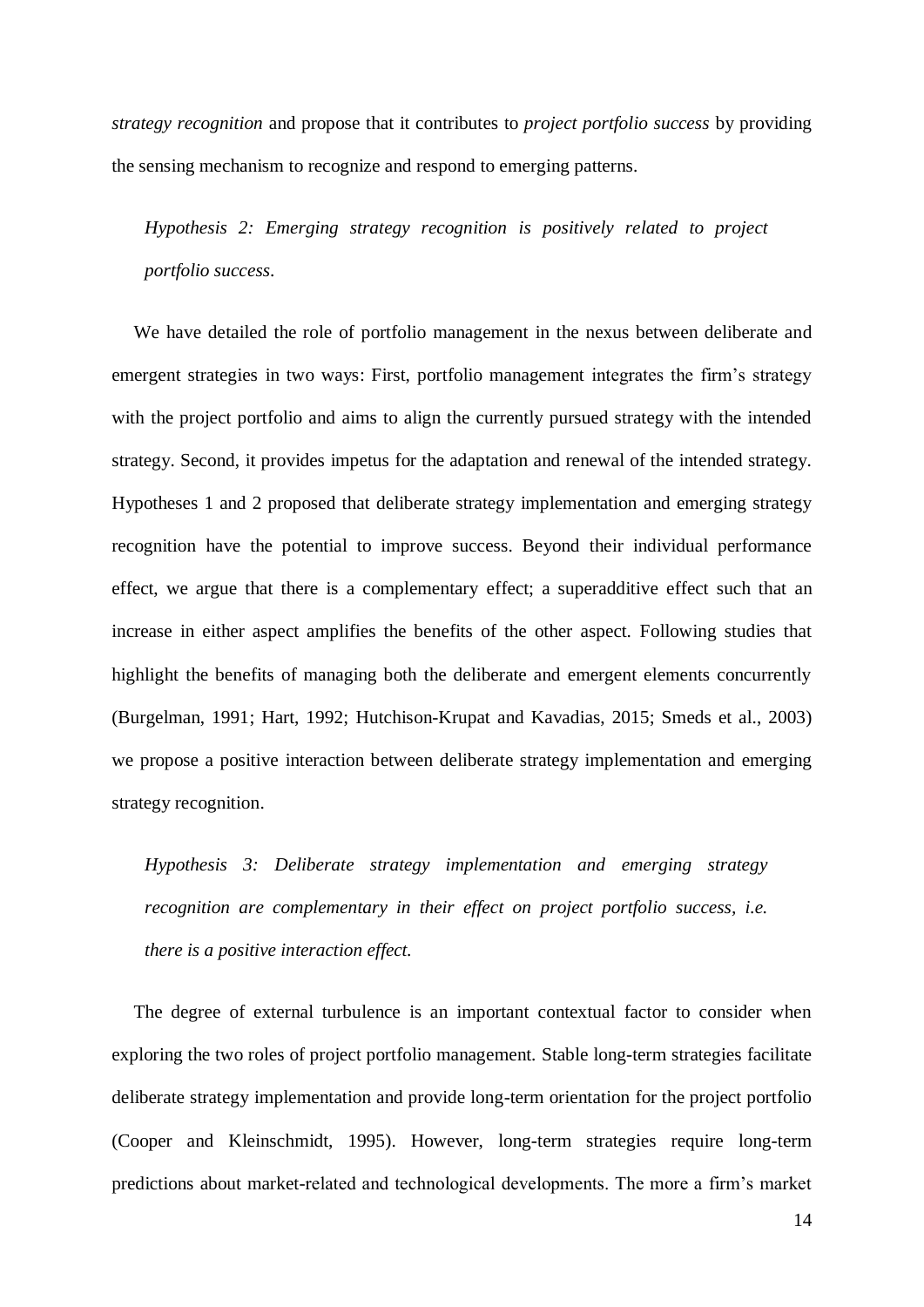and applied technologies are subject to high turbulence, the less accurate these long-term predictions will be and the more often strategies need to be revised. Likewise, Goold and Quinn [\(1990\)](#page-30-7) propose that strategic controls that aim to implement intended strategies are most valuable in an environment marked by low turbulence. They argue that in highly turbulent environments the levels of effort required for monitoring the validity of strategy and the impact of environmental changes will be too high in relation to the potential benefits. In the same vein, Mintzberg and Waters (1985, p. 258) argued that for a strategy to be perfectly deliberate "[t]he environment […] must have been either perfectly predictable, totally benign, or else under the full control of the organization."

On the other side, emerging strategy recognition refers to the revealing of unplanned and unforeseen events. Such events are much more likely to occur in a turbulent environment. Furthermore, emerging strategy recognition represents a sensing capability that can enable organizations to detect and respond to changes in the environment [\(Teece, 2007;](#page-33-14) [Teece et al.,](#page-33-6)  [1997\)](#page-33-6). Similarly, the benefits of adaptability and responsiveness are dependent on the environment. Loch [\(2000\)](#page-32-19) shows that radically new product development projects benefit from a less structured approach than incremental development projects. Especially in a turbulent environment, creativity and flexibility are required for successful strategies because they are less deliberate and irrevocable but emerging and evolutionary [\(Mintzberg and](#page-32-1)  [Waters, 1985\)](#page-32-1).

Hence, we propose that in highly turbulent environments the merits of deliberate strategy implementation will be diminished or even offset by the effort to monitor and re-align the induced strategy while the relationship between emerging strategy recognition and project portfolio success is stronger.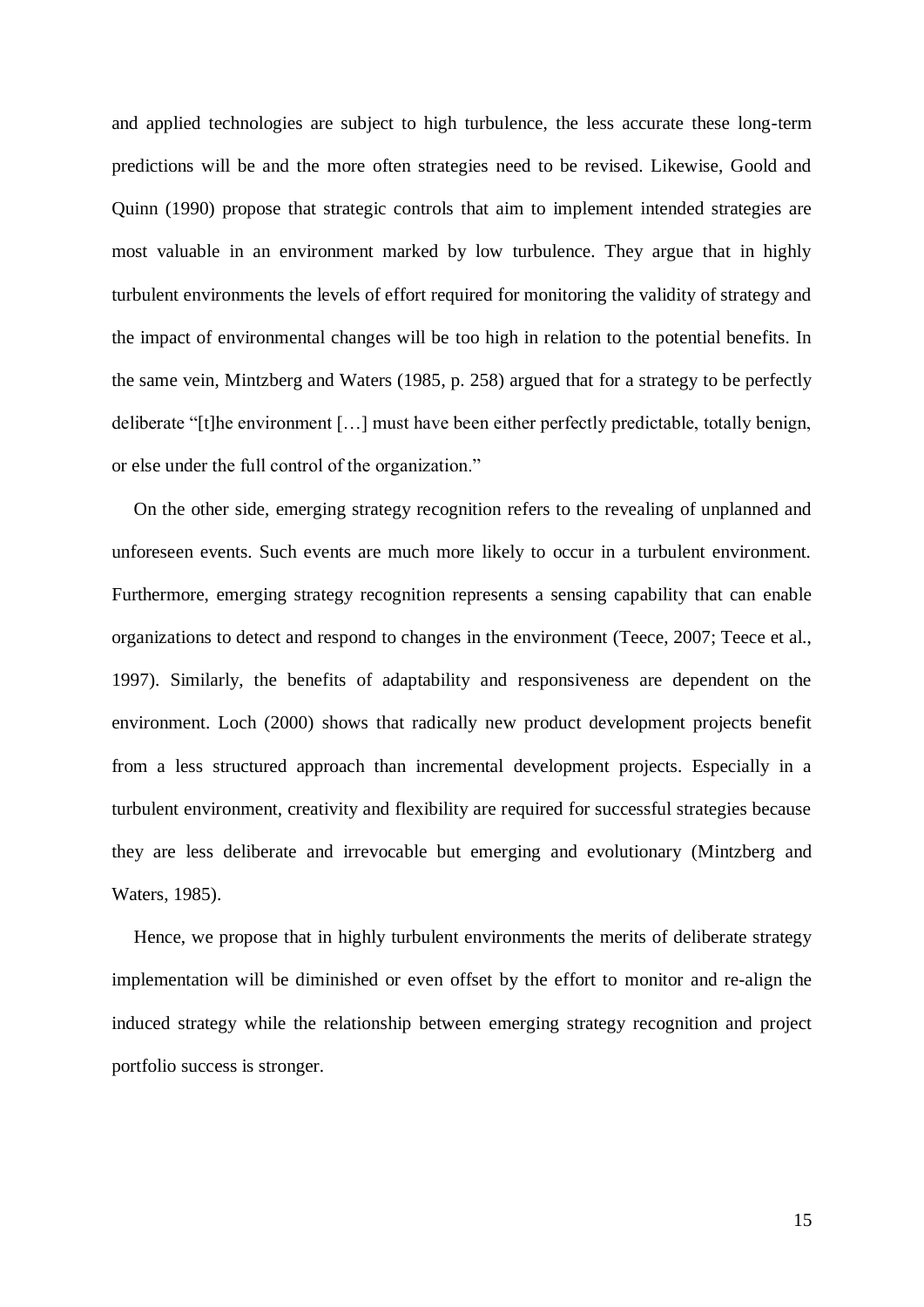*Hypothesis 4a: The relationship between deliberate strategy implementation and project portfolio success is moderated by external turbulence such that the relationship is stronger in environments of low turbulence.*

*Hypothesis 4b: The relationship between emerging strategy recognition and project portfolio success is moderated by external turbulence such that the relationship is stronger in environments of high turbulence.*

### *3.3. Strategic control at the portfolio management level*

Band and Scanlan [\(1995\)](#page-29-6) claimed that in order to be effective, strategic control *'needs to be pitched at a level which is sufficient to capture the full range of threats, opportunities and contingencies which might bear upon an organization's strategic choices'* [\(Band and](#page-29-6)  [Scanlan, 1995, p. 106\)](#page-29-6). We argue that the project portfolio management is the ideal level in the organization to facilitate effective strategic control as it is directly involved in implementing the intended strategy and includes capabilities to monitor and analyze the progress of its projects so that deviations or unexpected events can be detected. Therefore, the project portfolio perspective facilitates the implementation of strategic control functions that validate strategic assumptions (premise control) and scrutinize the pursued strategy (implementation control) [\(Muralidharan, 1997;](#page-32-13) [Schreyögg and Steinmann, 1987\)](#page-33-10). We build on previous research [\(Ittner and Larcker, 1997\)](#page-31-13) and propose that *strategic control* is positively related to strategy implementation in terms of *project portfolio success*. In the following section we argue that strategic control is an antecedent to both deliberate strategy implementation and emerging strategy recognition, which in turn mediate the effect of *strategic control* on *project portfolio success*.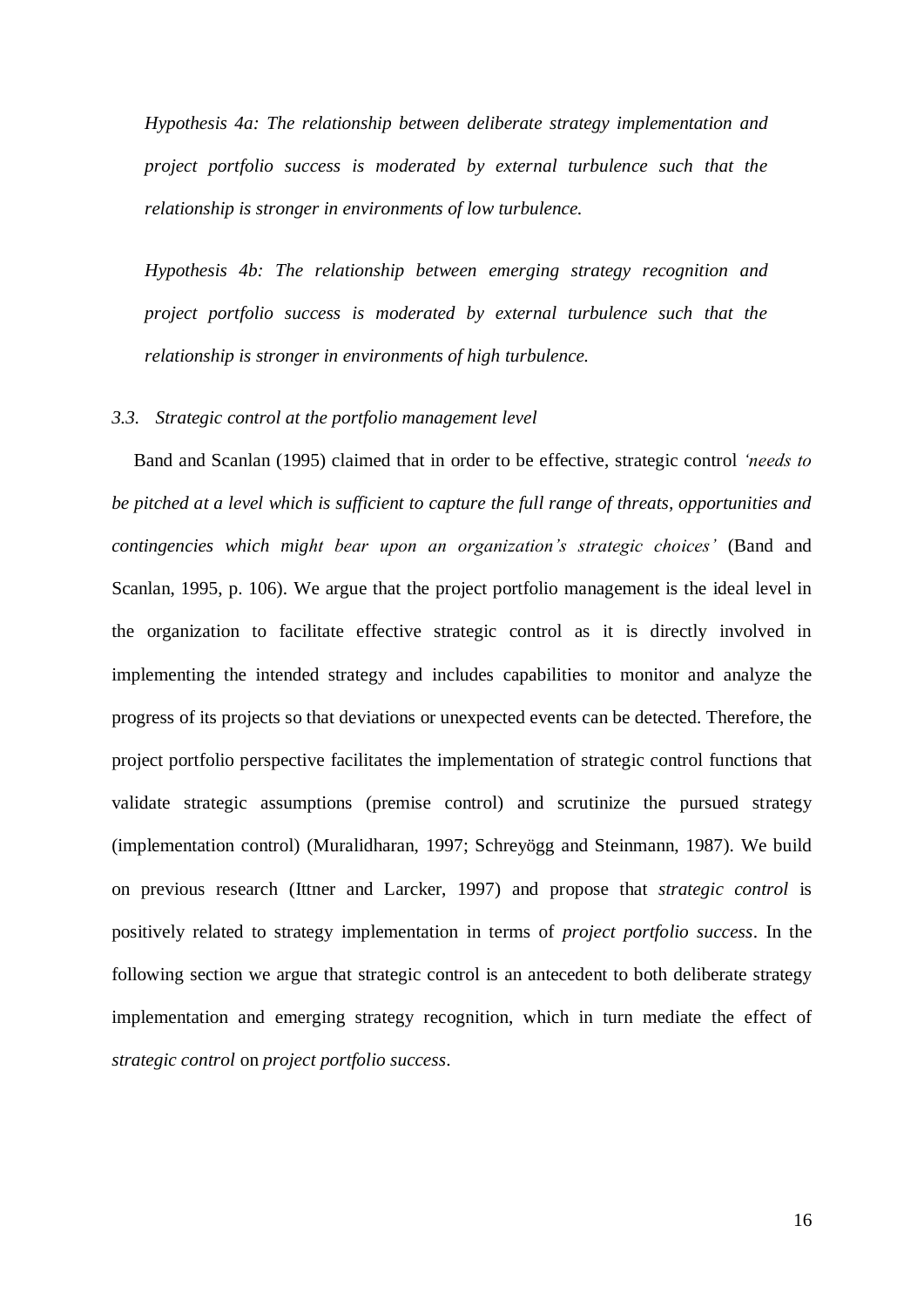## *3.4. Strategic control and deliberate strategy implementation*

Scrutinizing the strategy content and monitoring its underlying assumptions fosters the understanding of the strategy from the portfolio management perspective. A quantitative study by Kock and Gemünden (2016) reports a positive relationship between strategic clarity and decision-making clarity in portfolio management. Moreover, Schreyögg and Steinmann (1987) state that implementation control refers to questions about whether or not strategic projects should be continued. Such 'stop-or-go' decisions foster the alignment of the portfolio with the strategy in two ways: by ensuring that ongoing projects remain aligned with corporate strategy and strategic goals, and by terminating projects and unlocking additional resources that can then be allocated to more strategically aligned projects. In particular, this capability to terminate projects has been identified as a key success factor for strategic fit [\(Unger et al., 2012\)](#page-34-2). We argue that *strategic control* contributes to *deliberate strategy implementation* by fostering the clarity of the strategy and facilitating the project prioritization, re-prioritization and termination decisions that keep the project portfolio aligned with the strategy.

*Hypothesis 5: Strategic control is positively related to deliberate strategy implementation.* 

#### *3.5. Strategic control and emerging strategy recognition*

Strategic controls, especially interactive strategic controls, include mechanisms to *'stimulate organizational learning and the emergence of new ideas and strategies'* [\(Simons,](#page-33-5)  [2013, p. 7\)](#page-33-5). Such controls can reverse the relationship between strategy formulation and implementation by enabling organizations to quickly adapt to emergent strategies [\(Osborn,](#page-32-8)  [1998\)](#page-32-8). Emerging strategy recognition is enhanced by identifying changing conditions or unforeseen events (through premise control and strategic surveillance) and by disclosing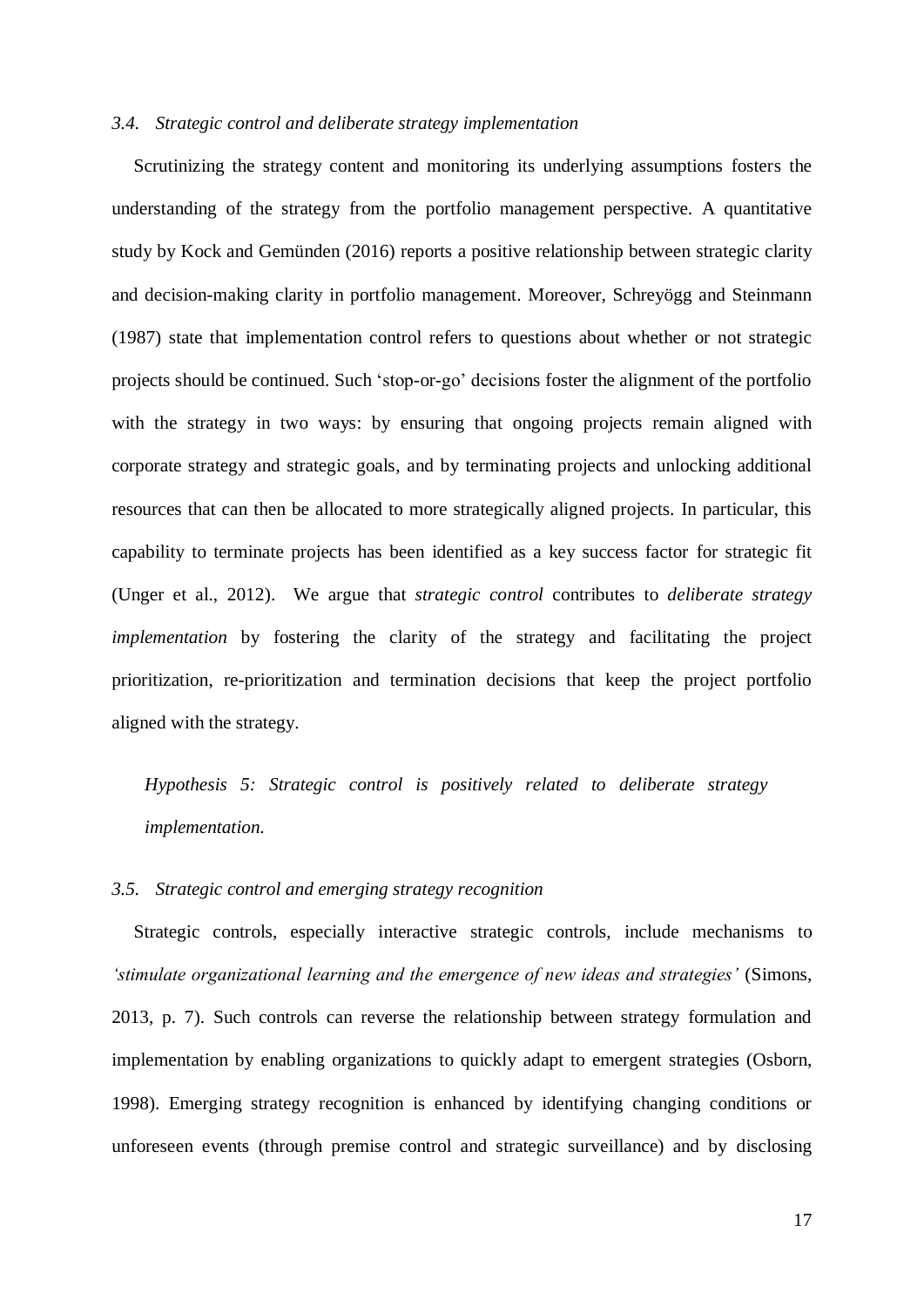emerging strategies or unfolding patterns of action (through implementation control). These strategic control activities provide the mechanisms for the disclosure of information that may influence strategic change.

*Hypothesis 6: Strategic control is positively related to emerging strategy recognition.*

By proposing that strategic control fosters *deliberate strategy implementation and emerging strategy recognition*, which in turn are antecedents of project portfolio success, we provide detail for the concept of the performance effect of strategic control that has been controversially discussed in previous research [\(Goold and Quinn, 1990;](#page-30-7) [Ittner and Larcker, 1997\)](#page-31-13). We suggest that the performance effect of strategic control may be explained by its influence on *deliberate strategy implementation and emerging strategy recognition*.

*Hypothesis 7a: Deliberate strategy implementation mediates the relationship between strategic control and project portfolio success.* 

*Hypothesis 7b: Emerging strategy recognition mediates the relationship between strategic control and project portfolio success.*

## **4. Methodology**

## *4.1. Sample*

A cross-industry sample of medium to large firms in Germany is used to test the proposed framework. Our object of analysis is the project portfolio of a firm or a business unit in case of large firms. For each portfolio we contacted two key informants – a decision maker and a coordinator. Decision maker informants were senior managers with decision authority over the portfolio in deciding on initiation, termination, or reprioritization of projects. Coordinator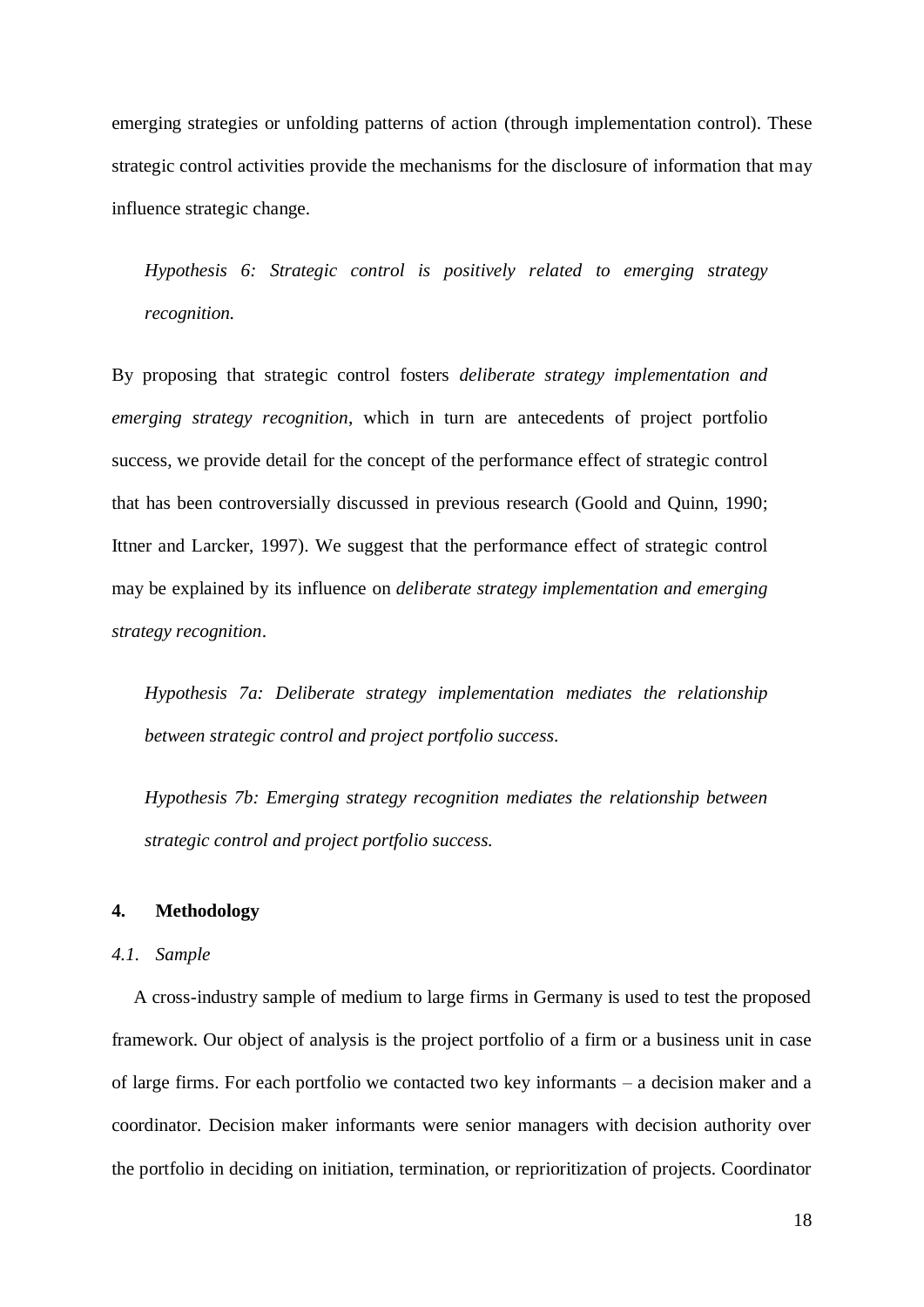informants were middle managers in charge of actively managing the portfolio, such as portfolio managers, department managers, or project management organization heads. For hypotheses testing, we use the decision maker assessment of project portfolio success and environmental turbulence, and the coordinator assessment for the remaining variables. This two-informant approach allowed the integration of information from different perspectives and hierarchies within each firm and reduces the likelihood of common method bias [\(Podsakoff et al., 2003\)](#page-33-15).

We received 189 decision maker questionnaires and 195 coordinator questionnaires from 200 firms (response rate of 19.7%), resulting in 184 matched dyads with data from both types of informants. In order to test for non-response bias we compared the 25 percent early and late respondents using a t-test on all study variables and found no significant differences. Two observations were removed from analysis due to missing data. The 182 firms representing the final sample (response rate of 17.9%) represent diverse industries (26% automotive, 18 % electronics/IT, 16% finance, 11 % construction and utility, 8 % health care, 7 % logistics, 5% pharmaceuticals/chemicals, 9 % others). Firm size varies across the sample with 32 % having less than 500 employees, 29 % between 500 and 2000 employees, and 39 % with more than 2,000 employees. Portfolio budget was less than 20 million  $\epsilon$  in 37 %, between 20 and 100 million  $\epsilon$  in 39 %, and higher than 100 million  $\epsilon$  in 24 % of the portfolios.

## *4.2. Measurement*

We use multi-item scales for the constructs, which are anchored from 1, "strongly" disagree", to 7, "strongly agree". Scales were operationalized based on existing literature and pretested with 12 representatives from academia and industry to assure face validity of constructs, improve item wording, and remove ambiguity. We validated the scales using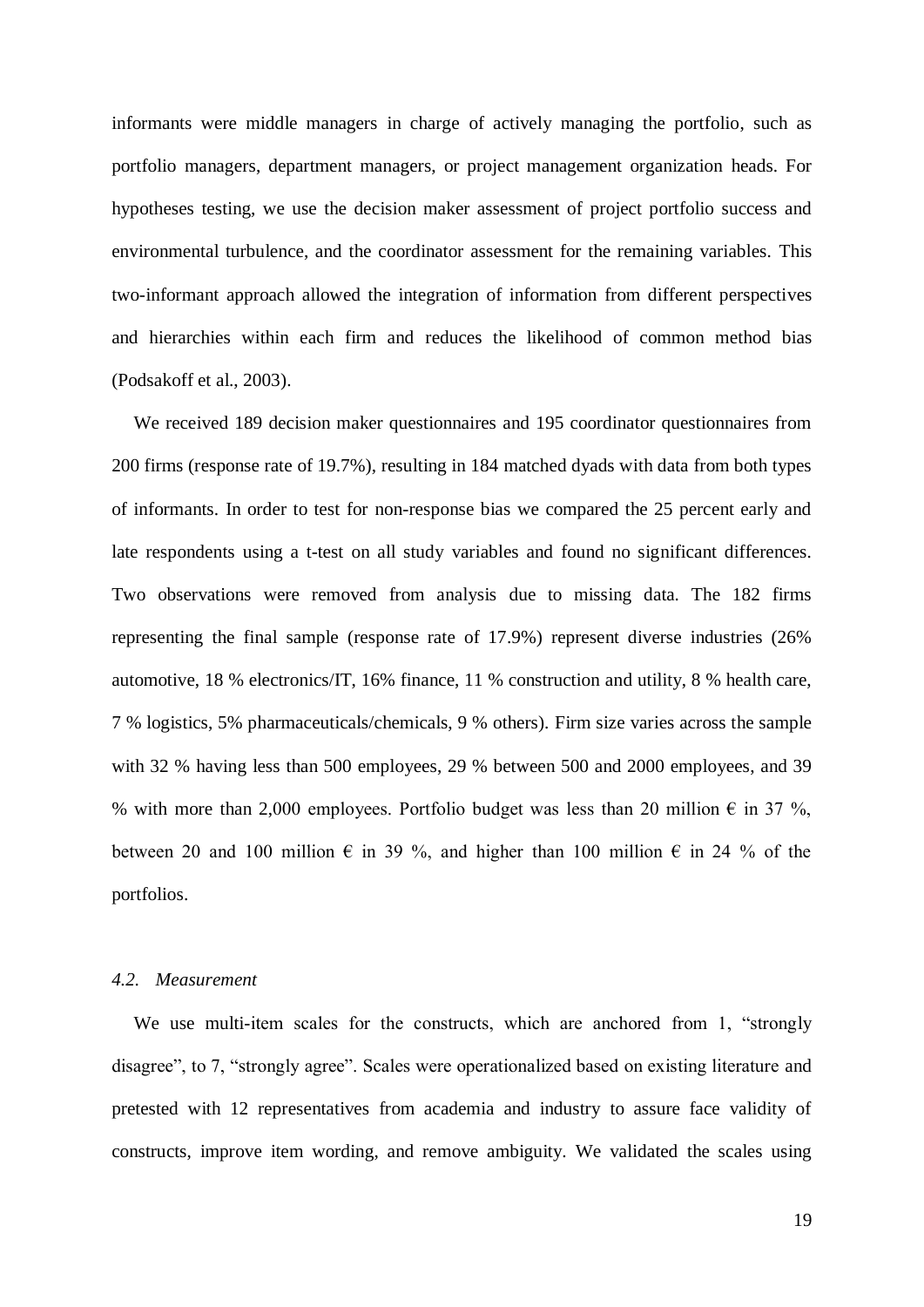principal components factor analysis (PCFA) and confirmatory factor analysis (CFA) [\(Ahire](#page-29-13)  [and Devaraj, 2001\)](#page-29-13). We follow the guidelines of Hu and Bentler [\(1998\)](#page-30-16) to evaluate structural equation models. They suggest a Comparative Fit Index (CFI) of 0.95 for good and of 0.90 for acceptable fit, and a Standardized Root Mean Squared Residual (SRMSR) and a Root Mean Squared Error of Approximation (RMSEA) below 0.08 for acceptable fit.

> --------------------------------- Please insert Table 1 here ---------------------------------

The dependent variable *project portfolio success* is measured as a five-dimensional second-order construct using dimensions and their items from existing literature [\(Beringer et](#page-29-14)  [al., 2013;](#page-29-14) [Cooper et al., 2001;](#page-30-9) [Jonas et al., 2013;](#page-31-7) [Kock et al., 2016;](#page-31-11) [Voss and Kock, 2013\)](#page-34-4): strategic implementation success (4 items), future preparedness (3 items), portfolio balance (3 items), average product success (4 items), and synergy exploitation (3). PCFA showed that all items load highly on their respective dimensions with no cross-loadings above 0.30. The CFA confirms the second-order structure in that all dimensions load highly on the overall construct project portfolio success and the model fit is acceptable. The results and item wordings are shown in table 1. The coordinator informant also assessed project portfolio success. Although we do not use these data for hypothesis testing, we used the information for further validation. The coordinator responses resulted in the same factor structure with similar loadings and fit. Both assessments are highly correlated  $(r=0.57)$ , which gives strong confidence in the validity of our performance measure.

> Please insert Table 2 here ---------------------------------

*Deliberate strategy implementation* was measured as a three-item construct evaluating the degree to which the strategic planning process forms the basic conditions for the portfolio and how closely strategic and portfolio planning are linked to each other. The items were based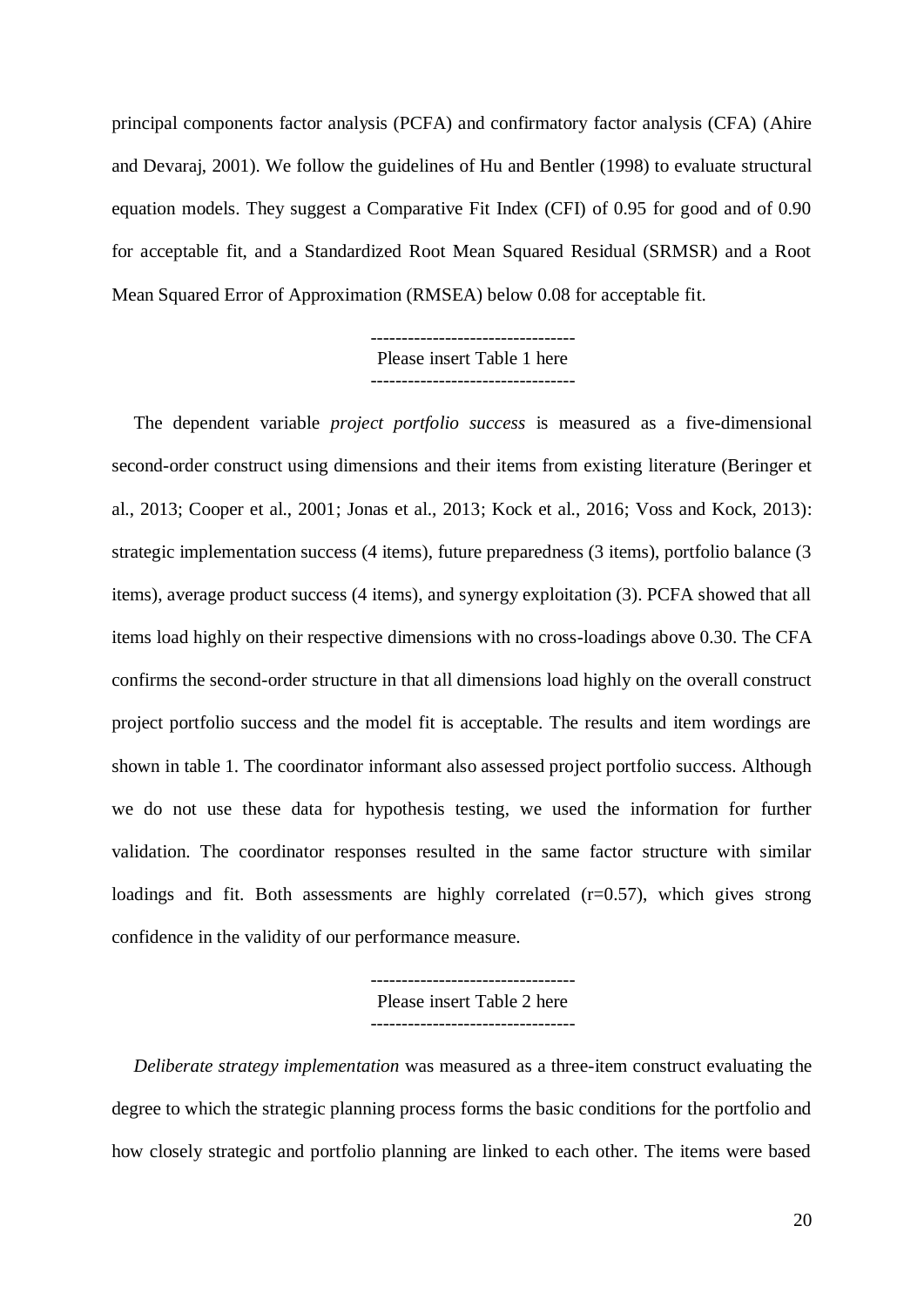on related constructs in the literature [\(Meskendahl, 2010\)](#page-32-4). *Emerging strategy recognition* was measured by three items evaluating in how far portfolio analyses lead to new opportunities that were not visible during strategic planning. *Strategic Control* was measured with four items adapted from Schreyögg and Steinmann (1987) and Preble (1992). *Environmental turbulence* included three technology and three market turbulence items taken from Sethi and Iqbal (2008). A PCFA showed that all items loaded on their respective constructs with no cross-loadings higher than 0.30. The results of the CFA are displayed in table 2 along with the item wording.

Finally, we control for several variables that may affect our model. Firm size and portfolio budget size might affect portfolio success [\(Jonas et al., 2013\)](#page-31-7). *Firm size* is measured as the natural logarithm of the number of employees of the firm or business unit. *Portfolio budget* is measured as natural logarithm of the overall budget of the portfolio (measured in millions of Euros). Furthermore, we control for the innovativeness of the portfolio, which has been shown to affect performance [\(Talke et al., 2011\)](#page-33-16). *Portfolio innovativeness* (Cronbach's Alpha  $= 0.84$ ) is measured as the average technological innovativeness of projects in the portfolio with three items taken from previous literature [\(Kock et al., 2011;](#page-31-14) [Talke et al., 2011\)](#page-33-16). Finally, we control *for portfolio management formalization* (Alpha = 0.93) that we measure with four items taken from Teller et al. (2012). Portfolio management formalization is an indicator of the maturity of portfolio processes and should therefore be controlled for [\(Kopmann et al.,](#page-31-9)  [2015\)](#page-31-9).

Correlations and descriptives for all variables are shown in table 3. Strategic control is strongly correlated to deliberate strategy implementation and *emerging strategy recognition*, which could constitute a threat to discriminant validity. However, the CFA shows that these constructs are discriminant. When pair-wise correlations between the constructs are constrained to one, the model significantly worsens (Delta  $\chi^2$  = 99.35 (p<0.00) and Delta  $\chi^2$  =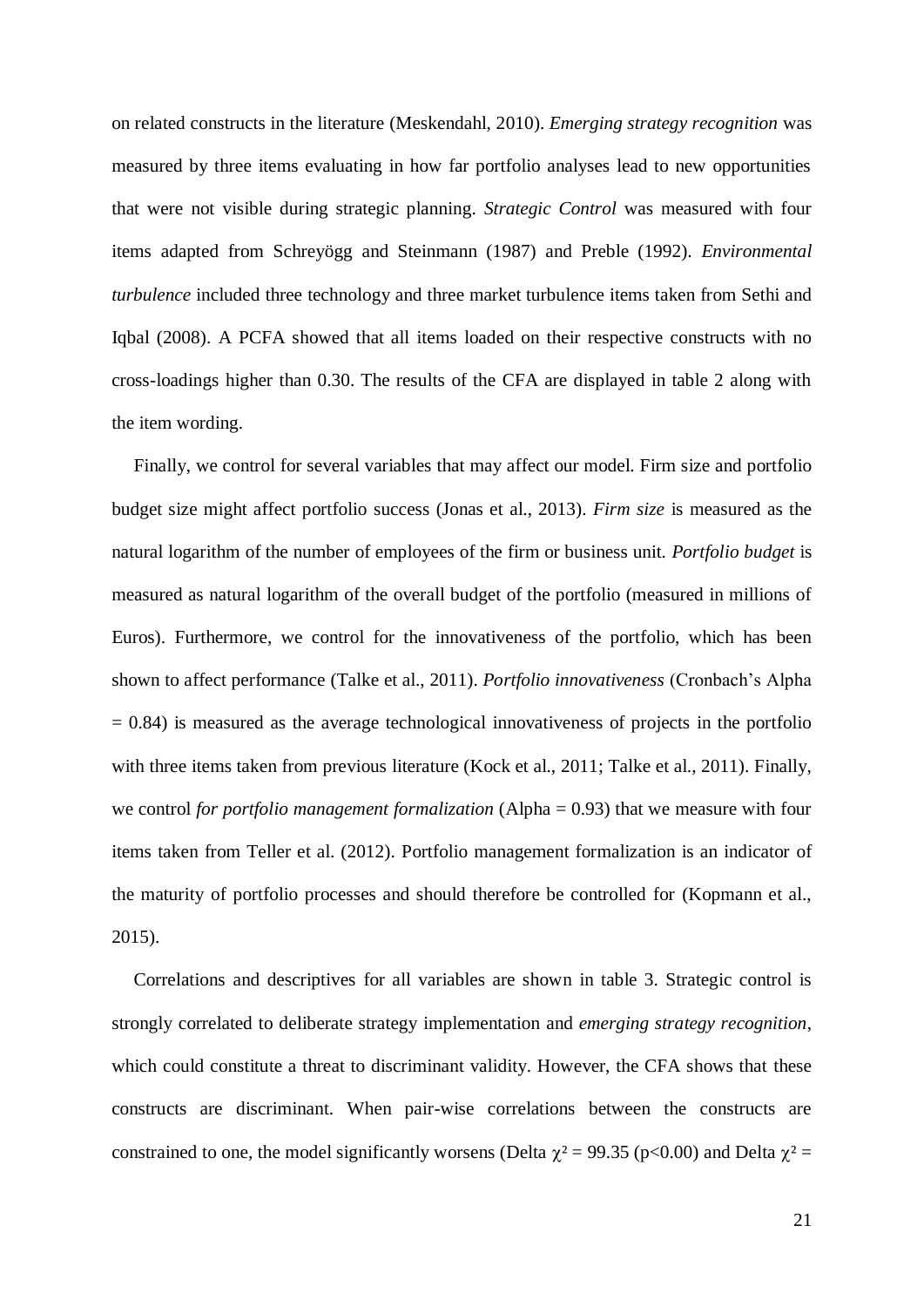113.37 ( $p<0.00$ ) respectively). Furthermore, the average variance extracted (AVE) is higher than 0.64 for all three constructs. The square root of the AVE is consequently higher than the highest correlation between constructs, which indicates discriminant validity [\(Fornell and](#page-30-17)  [Larcker, 1981\)](#page-30-17).

Please insert Table 3 here

## **5. Results**

We use ordinary least squares regression in order to test the hypotheses. The first model in table 4 contains the direct effects of all control and moderator variables as well as strategic control on project portfolio success. Model 2 introduces the two mediators in order to test hypotheses 1 and 2. Deliberate strategy implementation (b=0.13, p<0.01) and *emerging strategy recognition* (b=0.13, p<0.01) both have positive and significant coefficients. Hypothesis 1 and 2 are therefore supported by the data. Model 3 tests the complementary effect of deliberate strategy implementation and emerging strategy recognition. Following Aiken, West and Reno [\(1991\)](#page-29-15) we introduce the product-term between the centered variables and evaluate whether the explained variance significantly increases. Model 3 shows that the interaction of deliberate strategy implementation and *emerging strategy recognition* is positive and significant ( $b=0.06$ ,  $p<0.01$ ), which is in support of hypothesis 3. Model 4 tests the moderation effects of external turbulence. As expected in hypothesis 4a we find a negative moderation effect with deliberate strategy implementation  $(b=-0.08, p<0.05)$ . However, we cannot find any significant moderating effects with emerging strategy recognition; therefore hypothesis 4b is not supported by the data.

> --------------------------------- Please insert Table 4 here ---------------------------------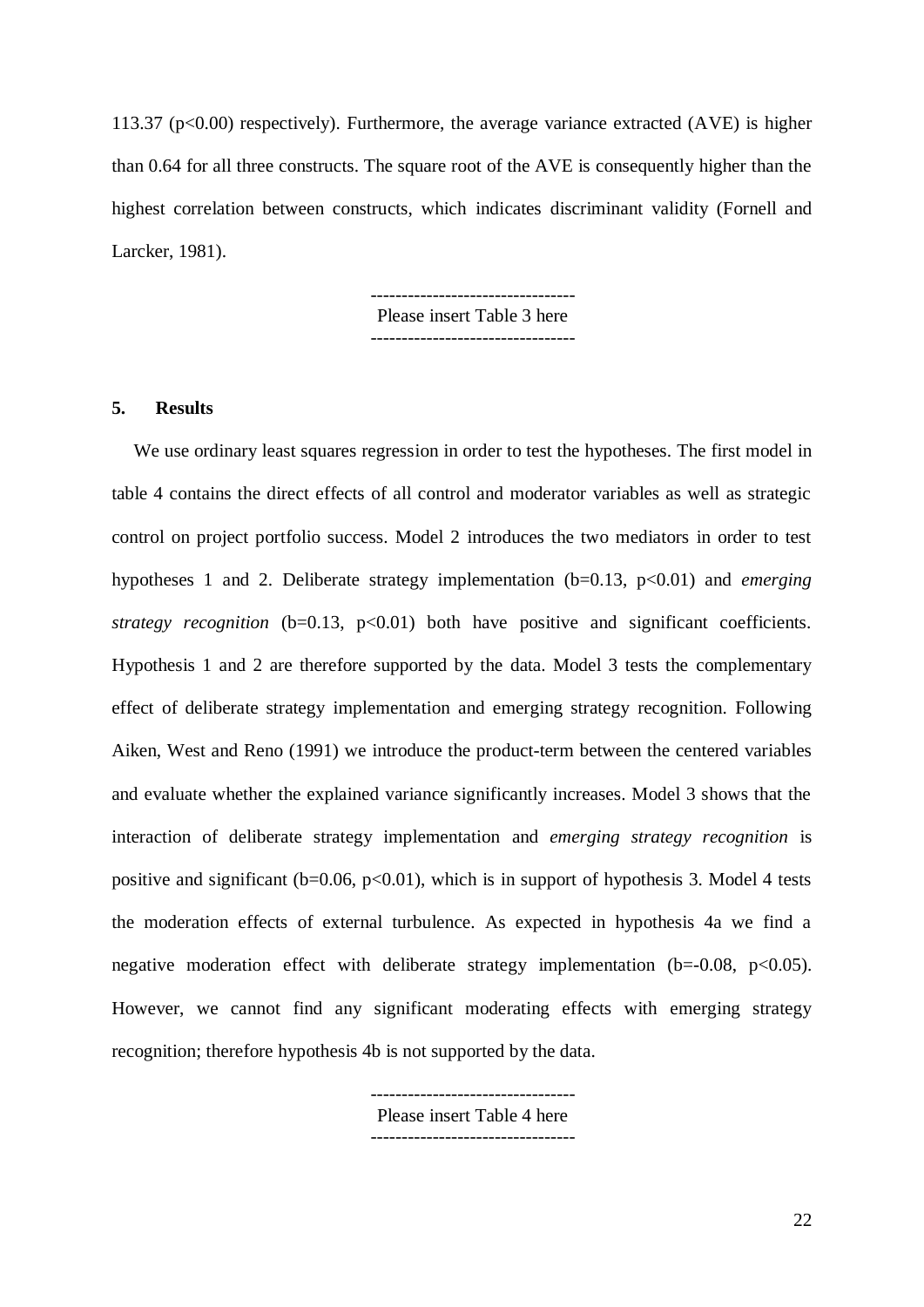To visualize the moderation effect we use a marginal plot to show the strength and significance for all possible values of the moderator variable [\(Brambor et al., 2006\)](#page-29-16). The solid line in Figure 2 represents the effect of deliberate strategy implementation on project portfolio success over the range of external turbulence. The dashed lines represent 95% confidence intervals. Figure 2 shows that deliberate strategy implementation only has a positive and significant effect on project portfolio success if external turbulence is below 4.3 (mean is 4.01). Higher turbulence diminishes the positive effect of deliberate strategy implementation on success.

> --------------------------------- Please insert Figure 2 here

Model 5 tests the relationship between strategic control and deliberate strategy implementation and finds a positive and significant effect  $(b=0.64, p<0.01)$ , which supports hypothesis 5. Similarly, model 6 supports hypothesis 6 in showing a positive and significant effect between strategic control and emerging strategy recognition ( $b=0.50$ ,  $p<0.01$ ). We furthermore test whether the effect of strategic control on project portfolio success is mediated by deliberate strategy implementation and emerging strategy recognition. We follow the procedure suggested by Zhao et al. (2010) and calculate the significance of the indirect effects using bootstrapping with 1000 replications. Both indirect effects of strategic control through deliberate strategy implementation ( $b_{ind}=0.09$ ,  $p<0.01$ ) and emerging strategy recognition ( $b_{ind}=0.06$ ,  $p<0.05$ ) are positive and significant, supporting hypotheses 7a and 7b. Since the direct effect of strategic control on project portfolio success is not significant when controlling for the mediator variables, the mediation is an indirect-only mediation [\(Zhao et](#page-34-5)  [al., 2010\)](#page-34-5).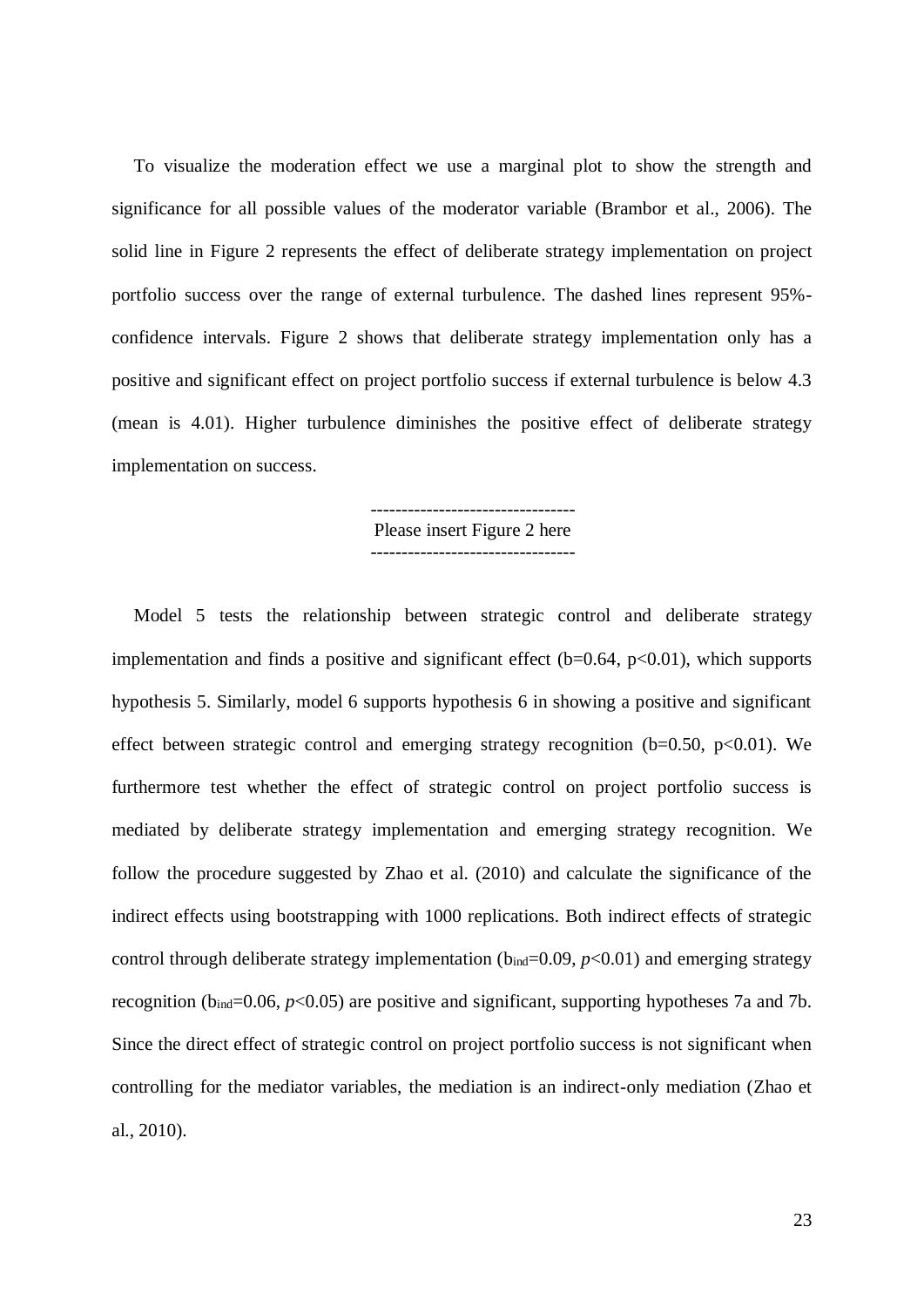#### **6. Discussion**

This empirical study contributes to the recent calls to broaden the understanding of emergent strategies and explore how organizations can manage a strategy formation process that is driven by both emergence and intention [\(Hamel, 2009;](#page-30-1) [Vaara and Whittington, 2012\)](#page-34-0). Our focus on strategic control at the project portfolio management level provides detail of a specific management practice that plays a distinctive role in the managing deliberate strategy while also facilitating 'planned emergence'.

The findings show that strategic control at the project portfolio level contributes to success by supporting the implementation of both deliberate and emergent strategies through deliberate strategy implementation and emerging strategy recognition activities. The effects are complementary in that both activities increase the positive influence of the other on the success of the project portfolio. Finally, a moderation analysis shows that the influence of deliberate strategy implementation on project portfolio success is reduced under high environmental turbulence.

#### *6.1. Theoretical Implications*

This research provides the first quantitative study from a project portfolio perspective to complement earlier studies that explore the phenomenon of emergent strategies and related strategic management practices [\(Burgelman, 1994;](#page-29-2) [Chari et al., 2014;](#page-30-0) [Mirabeau and Maguire,](#page-32-7)  [2014;](#page-32-7) [Thomas and Ambrosini, 2015\)](#page-33-1). The results of this study contribute to the literature in three primary ways.

First, we introduce the project portfolio management perspective into the discussion and provide insights on the management of emergent strategies from that perspective. Beyond its role in the realization of deliberate strategy, we show that portfolio management is an active player in shaping strategy by disclosing strategic opportunities and thus providing an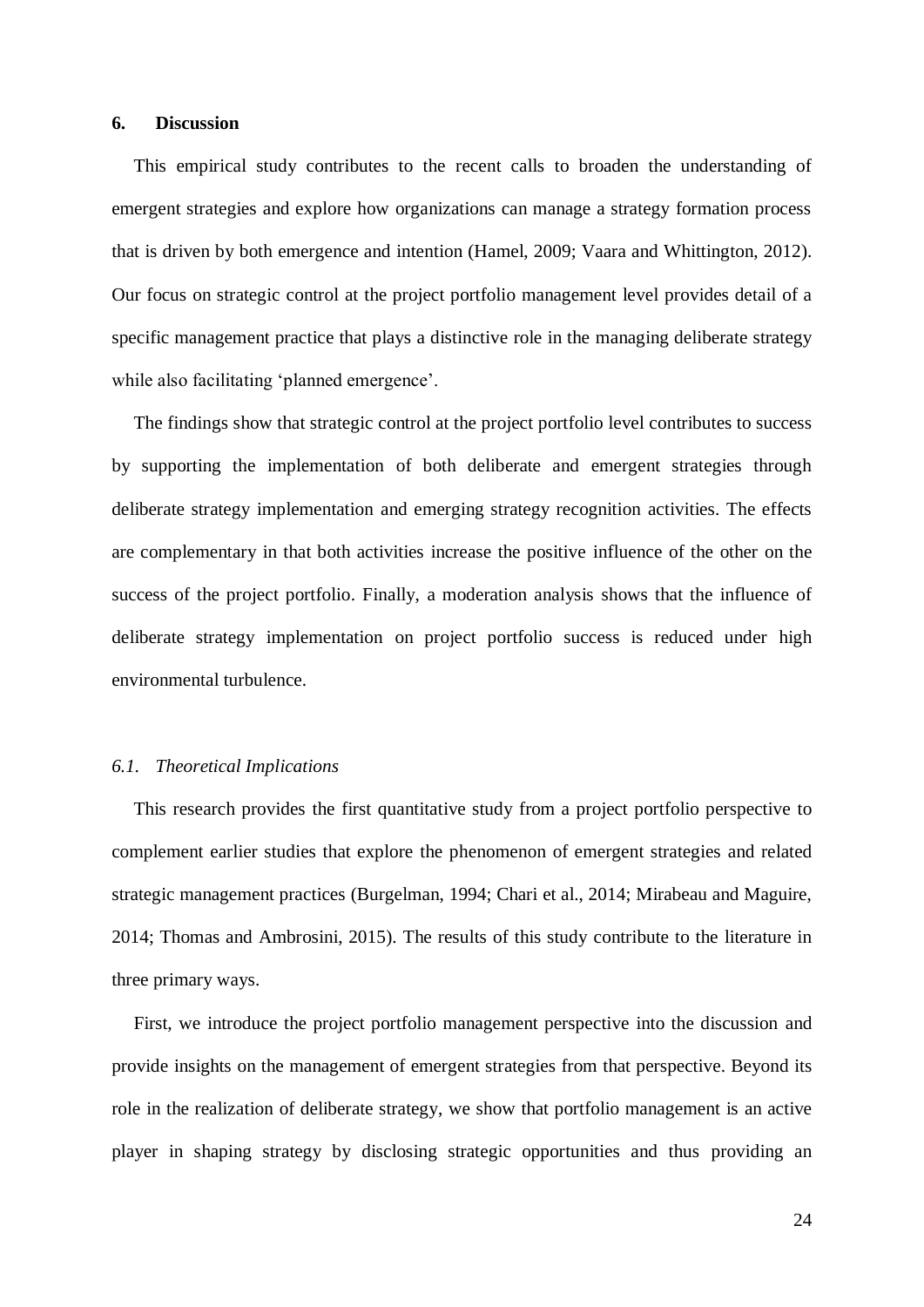important impetus for strategy formulation in response to environmental conditions. The result that top-down operationalization of strategy (i.e. deliberate strategy implementation) becomes less relevant for success under conditions of high environmental turbulence further highlights the relationship portfolio management's role in shaping strategy in response to change. By illustrating how strategic controls at the portfolio level provide mechanisms for sensing and reconfiguring through emerging strategy recognition, and revealing that the level of environmental turbulence affects the role of deliberate strategy implementation activities, the results of this study support previous studies that position project portfolio management as a dynamic capability [\(Killen and Hunt, 2010;](#page-31-4) [Killen et al., 2007;](#page-31-15) [Killen et al., 2012;](#page-31-5) [Petit](#page-33-9)  [and Hobbs, 2010\)](#page-33-9). The findings also provide support for arguments that a dual process approach could be at play where the deliberate strategy implementation approaches operate in a relatively stable fashion, while emerging strategy recognition aspects cater for dynamism [\(Schreyögg and Kliesch-Eberl, 2007\)](#page-33-17).

Second, this study reveals the connections between the concepts of emerging strategies and strategic control in the context of project portfolio management. The literature suggests that strategic control enables organizations to cope with the challenges of emergent strategies [\(Osborn, 1998;](#page-32-8) [Simons, 2013;](#page-33-5) [van Veen-Dirks and Wijn, 2002\)](#page-34-3), which are more likely to occur in highly turbulent environments [\(Mintzberg and McHugh, 1985\)](#page-32-20). However, in their conceptual work Goold and Quinn [\(1990\)](#page-30-7) propose that strategic controls are most valuable in an environment marked by low turbulence. Our findings address these contrasting views by separately investigating aspects of deliberate strategy implementation and emerging strategy recognition. We find that deliberate strategy implementation is moderated by environmental turbulence, and for this aspect Goold and Quinn's propositions apply: strategic controls for deliberate strategy implementation are more effective when turbulence is low. Contrary to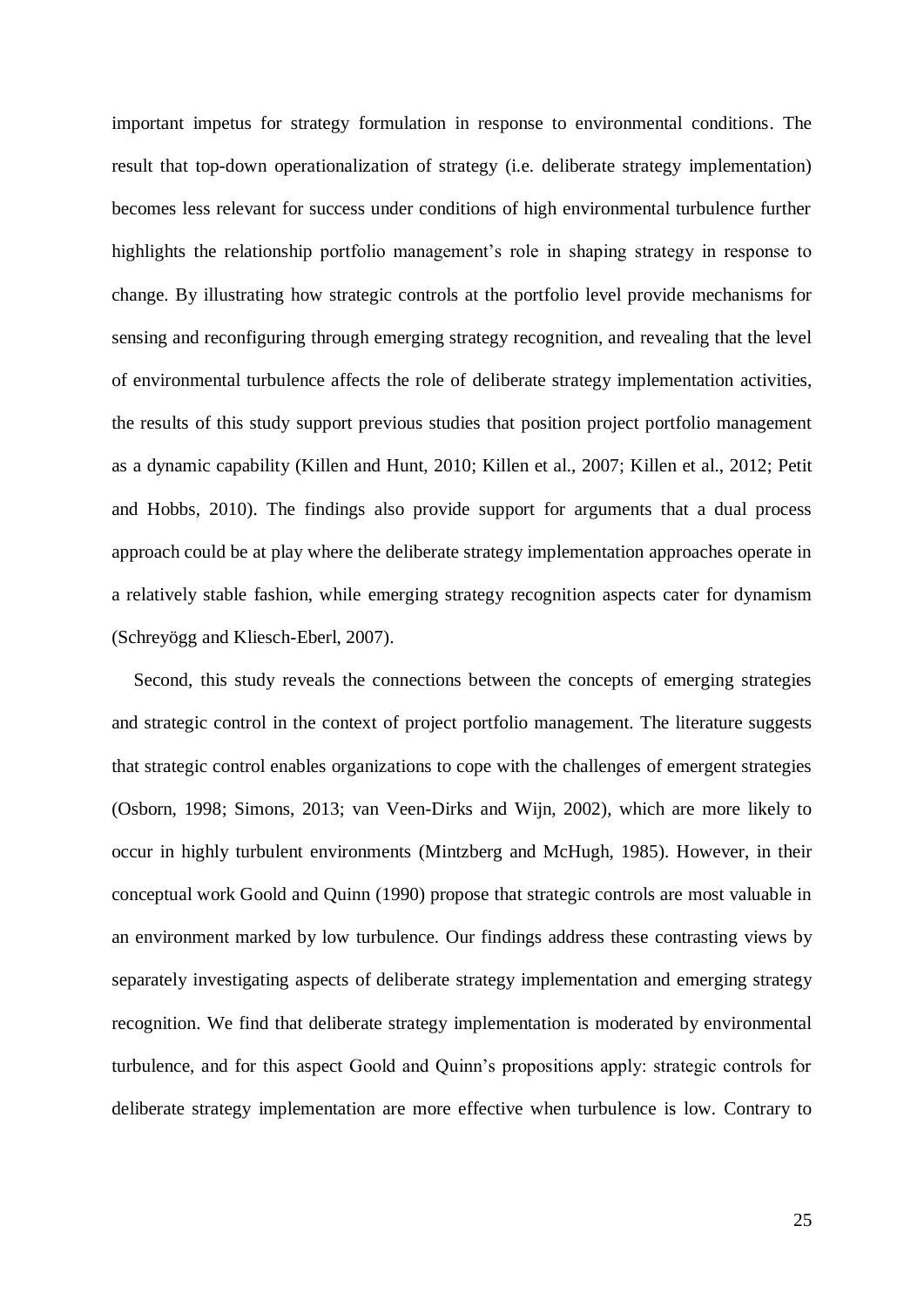our expectations, we did not observe an effect on the emerging strategy recognition aspect of strategic control from differing levels of environmental turbulence.

Finally, and paradoxically, an 'emergent' finding from this study is the insights it offers on methods for 'planned emergence'. The concept of 'planned emergence' is compelling due to the tension that exists between rigid strategic planning and control that may lead to an irrelevant strategy in dynamic environments, and too little control that could lead to the realization of a fragmented and uncoordinated strategy. From one perspective, 'emergent strategies' could be defined as outside formal planning and control processes – and therefore not able to be 'planned'. However, our findings that strategic controls can play a positive role in enhancing emerging strategy recognition, and in turn in enhancing project portfolio success, suggest that there are ways that emergent strategies can be nurtured through formal means. Our findings align with research by Grant (2003) by revealing how emergent strategy processes complement deliberate top-down strategy processes to enhance success, especially in turbulent environments. Interest in 'planned emergence' is growing from a number of perspectives including strategy, foresight, and manufacturing (see for example [e Cunha et al.,](#page-30-4)  [2006;](#page-30-4) [Idoko and MacKay, 2016;](#page-31-16) [Kim et al., 2014;](#page-31-2) [Sanderson et al., 2015;](#page-33-18) [van der Duin and](#page-34-6)  [den Hartigh, 2009\)](#page-34-6). We offer early findings that enhance understanding about whether and how emergence can be planned, contributing to what we believe will be an important research theme for improving organizational approaches and outcomes in dynamic environments.

## *6.2. Managerial Implications*

For practitioners, this study offers insights on the importance of emergent strategies for organizational success and provides guidance for proactive approaches to sense and respond to these emergent elements while also managing the intended strategy. The findings show how strategic control activities at the project portfolio level can facilitate both deliberate and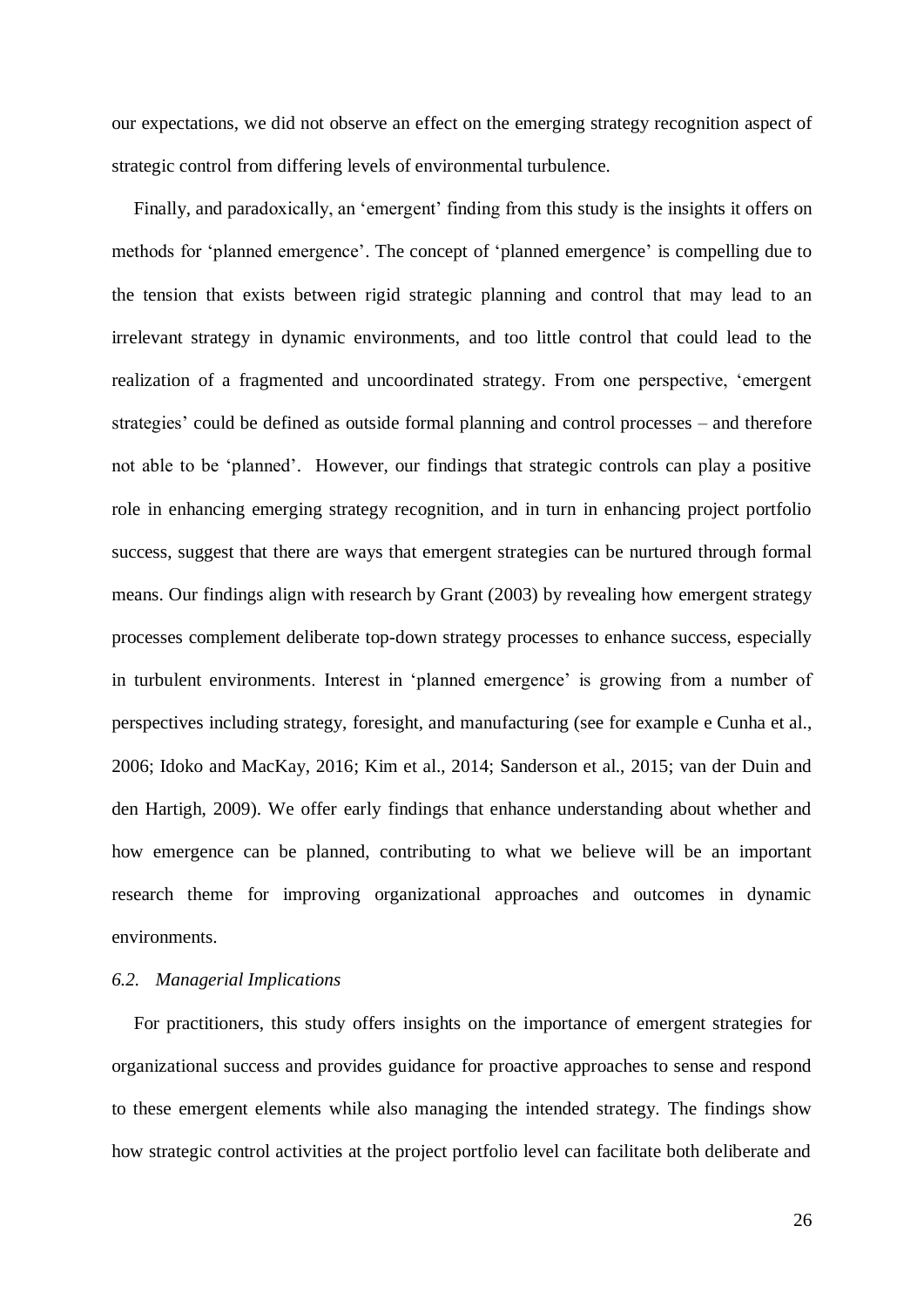emerging strategy and provide benefits at the interface between strategy formulation and implementation. These results support the integration of project portfolio management into the strategic formation process - not only as an instrument to implement the strategy, but also as a valuable source for strategic renewal and change.

#### *6.3. Limitations and Future Research*

This study gives rise to future research opportunities, some of which stem from its limitations. First, there are limitations in the perspectives explored in this study. We investigated the interface between strategy formulation and implementation at the project portfolio level using responses from senior and middle managers. Future studies could investigate the performance effect of emerging strategy recognition in more depth to illuminate the mechanisms involved. Future research may also benefit from the inclusion of additional perspectives such as the views from top management to reveal the mechanism by which emerging strategy recognition affects strategy formulation. Similarly, it would be interesting to include the bottom-up perspective of project managers or team members. In particular, employee voice behavior, which is a form of extra-role behavior that focuses on changing the current situation, processes, or procedures, has been repeatedly argued to positively affect organizational decision-making [\(Bashshur and Oc, 2015\)](#page-29-17). Since voice behavior has only been scarcely investigated in project management research [\(Ekrot et al.,](#page-30-18)  [2016\)](#page-30-18), and studies on its organizational outcomes are rare in general [\(Bashshur and Oc,](#page-29-17)  [2015\)](#page-29-17), this research field could fruitfully contribute to emerging strategy formation. Although we did not set out to look for 'planned emergence' in this study, our findings contribute to the growing interest in this concept, and provide support for further research in this area. Finally, future studies that take a multi-level, longitudinal, and micro-foundational perspective would provide deeper insights into how strategies actually emerge [\(Barney and Felin, 2013\)](#page-29-18) and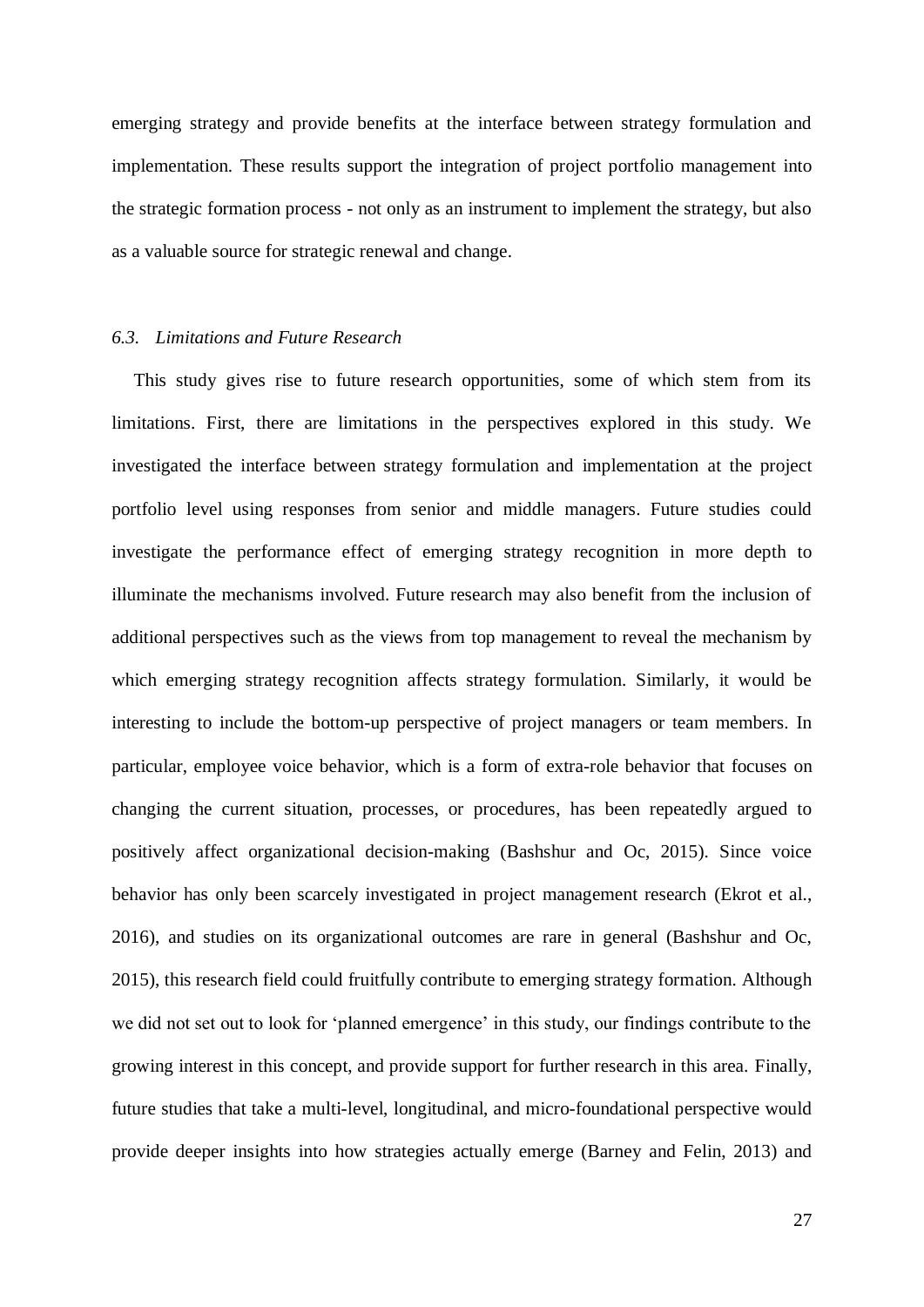could build on recent qualitative studies conducted from such a perspective [\(Maniak and](#page-32-15) 

[Midler, 2014;](#page-32-15) [Midler, 2013;](#page-32-17) [Mirabeau and Maguire, 2014\)](#page-32-7).

## **References**

- <span id="page-29-13"></span>Ahire, S.L., Devaraj, S., 2001. An empirical comparison of statistical construct validation approaches. IEEE Transactions on Engineering Management, 48, 319-329.
- <span id="page-29-15"></span>Aiken, L.S., West, S.G., Reno, R.R., 1991. Multiple regression: testing and interpreting interactions. Sage Publications, Newbury Park, Calif.
- <span id="page-29-7"></span>Archer, N.P., Ghasemzadeh, F., 2004. Project portfolio selection and management, in: Morris, P.W.G., Pinto, J.K. (Eds.), The Wiley guide to managing projects. Wiley Online Library, pp. 237- 255.
- <span id="page-29-12"></span>Artto, K., Dietrich, P., Nurminen, M., 2004. Strategy Implementation by Projects, Innovations: Project Management Research 2004.
- <span id="page-29-5"></span>Atkinson, H., 2006. Strategy implementation: A role for the balanced scorecard? Management Decision, 44, 1441-1460.
- <span id="page-29-11"></span>Augsdorfer, P., 2005. Bootlegging and path dependency. Research Policy, 34, 1–11.
- <span id="page-29-6"></span>Band, D.C., Scanlan, G., 1995. Strategic control through core competencies. Long Range Planning, 28, 102-114.
- <span id="page-29-18"></span>Barney, J., Felin, T., 2013. What Are Microfoundations? Academy of Management Perspectives, 27, 138-155.
- <span id="page-29-17"></span>Bashshur, M.R., Oc, B., 2015. When voice matters - A multilevel review of the impact of voice in organizations. Journal of Management, 41, 1530-1554.
- <span id="page-29-10"></span>Benko, C., McFarlan, F.W., 2003. Connecting the dots: Aligning projects with objectives in unpredictable times. Harvard Business Press.
- <span id="page-29-14"></span>Beringer, C., Jonas, D., Kock, A., 2013. Behavior of internal stakeholders in project portfolio management and its impact on success. International Journal of Project Management, 31, 830-846.
- <span id="page-29-0"></span>Bititci, U., Garengo, P., Dörfler, V., Nudurupati, S., 2012. Performance Measurement: Challenges for Tomorrow\*. International Journal of Management Reviews, 14, 305-327.
- <span id="page-29-8"></span>Blichfeldt, B.S., Eskerod, P., 2008. Project portfolio management – There's more to it than what management enacts. International Journal of Project Management, 26, 357-365.
- <span id="page-29-9"></span>Blomquist, T., Müller, R., 2006. Practices, roles, and responsibilities of middle managers in program and portfolio management. Project Management Journal, 37, 52-66.
- <span id="page-29-1"></span>Bower, J.L., Gilbert, C.G., 2005. From resource allocation to strategy. Oxford University Press Oxford, UK.
- <span id="page-29-16"></span>Brambor, T., Clark, W.R., Golder, M., 2006. Understanding interaction models: Improving empirical analyses. Political Analysis, 14.
- <span id="page-29-3"></span>Burgelman, R.A., 1983. A model of the interaction of strategic behavior, corporate context, and the concept of strategy. Academy of Management Review, 8, 61-70.
- <span id="page-29-4"></span>Burgelman, R.A., 1991. Intraorganizational ecology of strategy making and organizational adaptation: Theory and field research. Organization Science, 2, 239-262.
- <span id="page-29-2"></span>Burgelman, R.A., 1994. Fading Memories: A Process Theory of Strategic Business Exit in Dynamic Environments. Administrative Science Quarterly, 39, 24-56.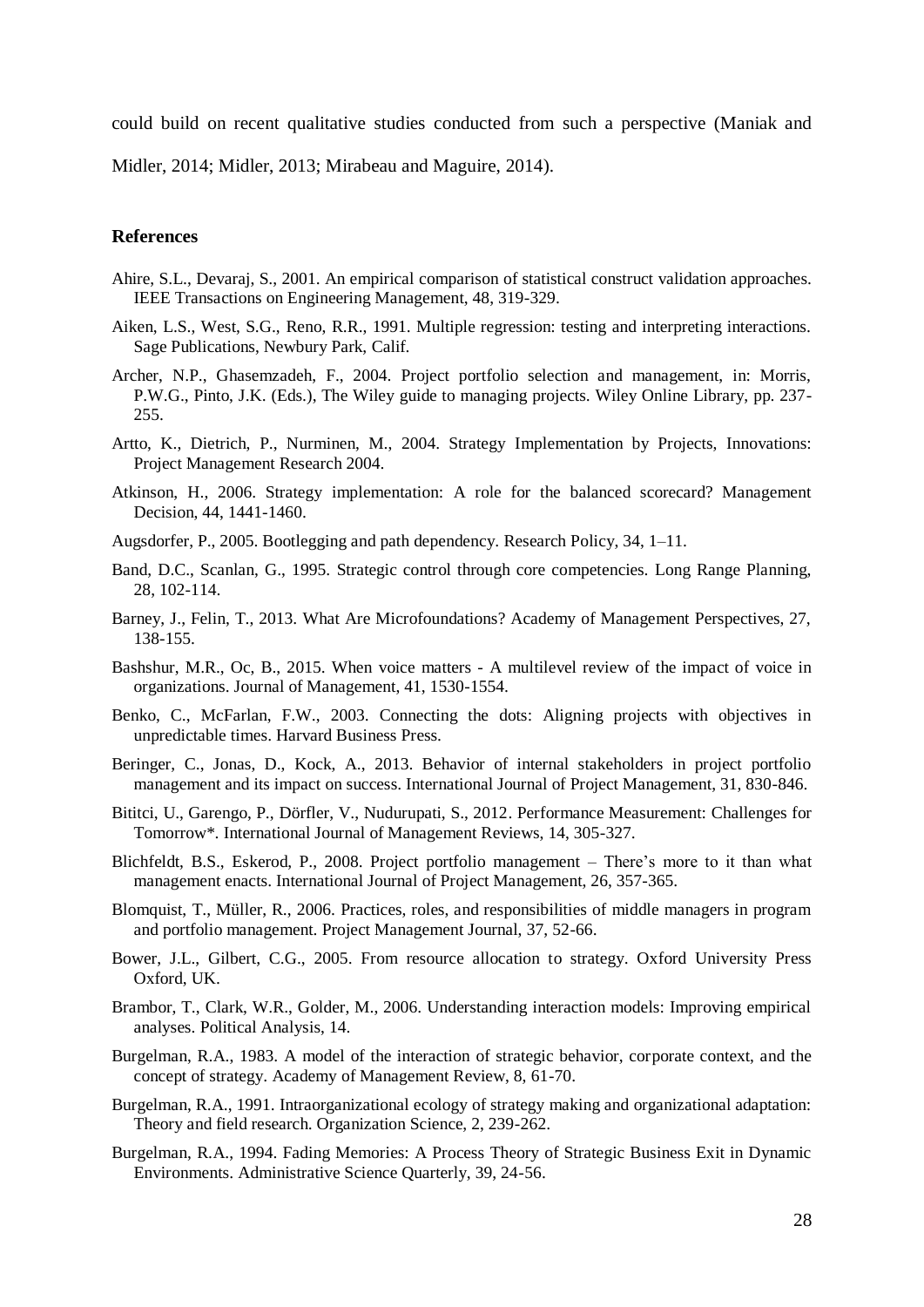- <span id="page-30-0"></span>Chari, S., Katsikeas, C.S., Balabanis, G., Robson, M.J., 2014. Emergent Marketing Strategies and Performance: The Effects of Market Uncertainty and Strategic Feedback Systems. British Journal of Management, 25, 145-165.
- Christiansen, J.K., Varnes, C.J., 2009. Formal Rules in Product Development: Sensemaking of Structured Approaches\*. Journal of Product Innovation Management, 26, 502-519.
- <span id="page-30-10"></span>Cooper, R.G., Edgett, S.J., Kleinschmidt, E.J., 1999. New product portfolio management: practices and performance. Journal of Product Innovation Management, 16, 333-351.
- <span id="page-30-9"></span>Cooper, R.G., Edgett, S.J., Kleinschmidt, E.J., 2001. Portfolio management for new products, 2nd ed. Perseus Pub., Cambridge, MA.
- <span id="page-30-15"></span>Cooper, R.G., Kleinschmidt, E.J., 1995. Benchmarking the firm's critical success factors in new product development. Journal of Product Innovation Management, 12, 374-391.
- <span id="page-30-11"></span>Dietrich, P., Lehtonen, P., 2005. Successful management of strategic intentions through multiple projects–Reflections from empirical study. International Journal of Project Management, 23, 386- 391.
- <span id="page-30-4"></span>e Cunha, M.P., Palma, P., da Costa, N.G., 2006. Fear of foresight: Knowledge and ignorance in organizational foresight. Futures, 38, 942-955.
- <span id="page-30-18"></span>Ekrot, B., Rank, J., Gemünden, H.G., 2016. Antecedents of project managers' voice behavior: The moderating effect of organization-based self-esteem and affective organizational commitment. International Journal of Project Management, 34, 1028-1042.
- <span id="page-30-12"></span>Englund, R.L., Graham, R.J., 1999. From experience: linking projects to strategy. Journal of Product Innovation Management, 16, 52-64.
- <span id="page-30-8"></span>Engwall, M., Jerbrant, A., 2003. The resource allocation syndrome: The prime challenge of multiproject management? International Journal of Project Management, 21, 403-409.
- <span id="page-30-17"></span>Fornell, C., Larcker, D.F., 1981. Evaluating Structural Equation Models with Unobservable Variables and Measurement Error. Journal of Marketing Research, 18, 39-50.
- <span id="page-30-13"></span>Fredrickson, J.W., Mitchell, T.R., 1984. Strategic Decision-Processes - Comprehensiveness and Performance in an Industry with an unstable Environment. Academy of Management Journal, 27, 399-423.
- <span id="page-30-7"></span>Goold, M., Quinn, J.J., 1990. The Paradox of Strategic Controls. Strategic Management Journal, 11, 43-57.
- <span id="page-30-2"></span>Grant, R.M., 2003. Strategic planning in a turbulent environment: Evidence from the oil majors. Strategic Management Journal, 24, 491–571.
- <span id="page-30-1"></span>Hamel, G., 2009. Moon shots for management. Harvard Business Review, 87, 91-98.
- <span id="page-30-6"></span>Hart, S.L., 1992. An Integrative Framework for Strategy-Making Processes. The Academy of Management Review, 17, 327-351.
- <span id="page-30-5"></span>Hodgkinson, G.P., Whittington, R., Johnson, G., Schwarz, M., 2006. The Role of Strategy Workshops in Strategy Development Processes: Formality, Communication, Co-ordination and Inclusion. Long Range Planning, 39, 479-479.
- <span id="page-30-3"></span>Hrebiniak, L.G., 2006. Obstacles to Effective Strategy Implementation. Organizational Dynamics, 35, 12–31.
- <span id="page-30-16"></span>Hu, L.T., Bentler, P.M., 1998. Fit indices in covariance structure modeling: Sensitivity to underparameterized model misspecification. PSYCHOLOGICAL METHODS, 3, 424-453.
- <span id="page-30-14"></span>Hutchison-Krupat, J., Kavadias, S., 2015. Strategic Resource Allocation: Top-Down, Bottom-Up, and the Value of Strategic Buckets. Management Science, 61, 391-412.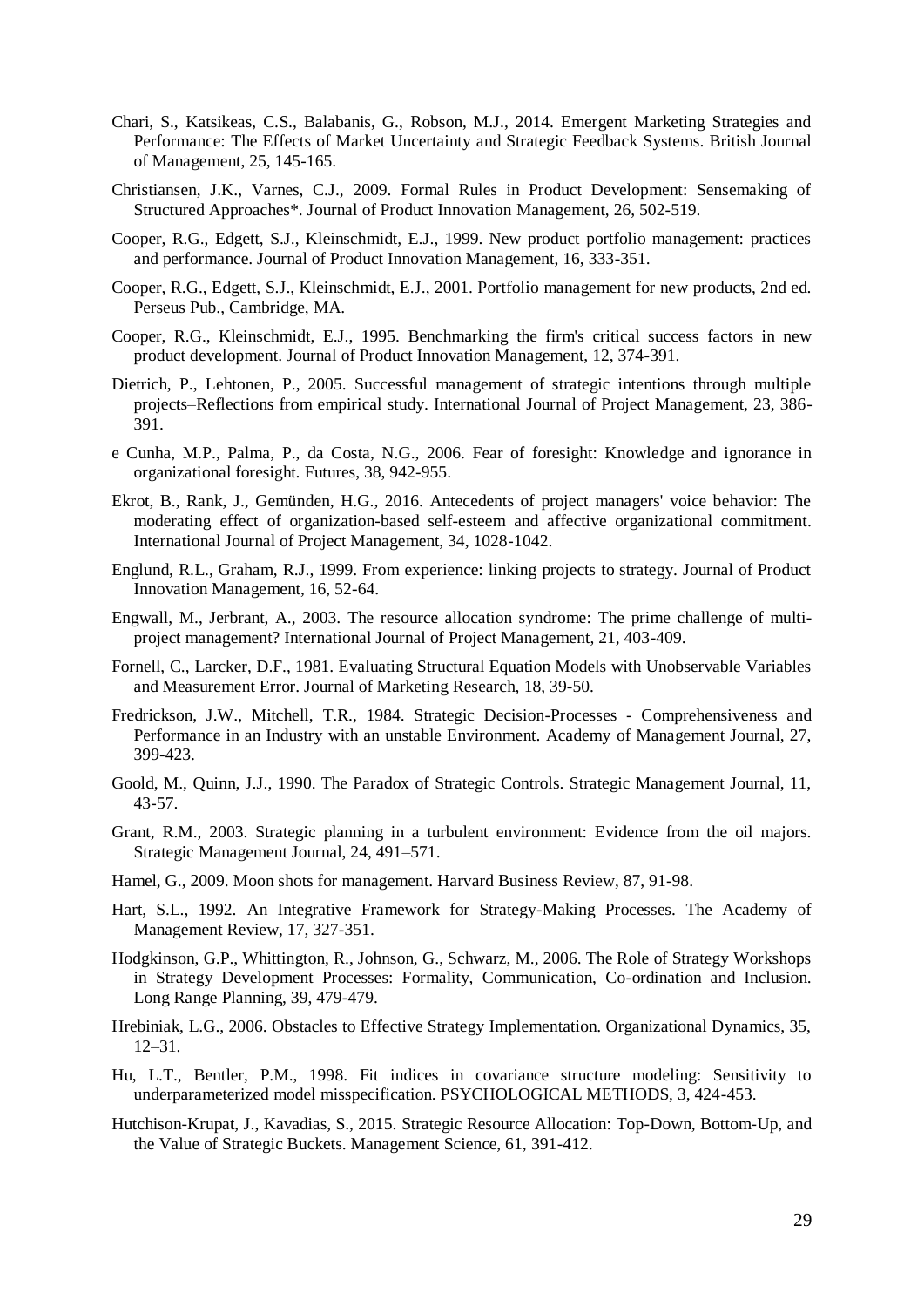- <span id="page-31-1"></span>Hutzschenreuter, T., Kleindienst, I., 2006. Strategy-Process Research: What Have We Learned and What Is Still to Be Explored. Journal of Management, 32, 673-721.
- <span id="page-31-16"></span>Idoko, O., MacKay, R.B., 2016. How strategy tools as activation devices perform strategy theory. Academy of Management Proceedings, 2016.
- <span id="page-31-13"></span>Ittner, C.D., Larcker, D.F., 1997. Quality strategy, strategic control systems, and organizational performance. Accounting, Organizations and Society, 22, 293-314.
- <span id="page-31-12"></span>Jerbrant, A., Gustavsson, T.K., 2013. Managing project portfolios: balancing flexibility and structure by improvising. International Journal of Managing Projects in Business, 6, 152-172.
- <span id="page-31-3"></span>Johnson, G., Scholes, K., Whittington, R., 2008. Exploring Corporate Strategy. Financial Times Prentice Hall.
- Johnson, L.K., 2004. Execute Your Strategy -- Without Killing It. Harvard Management Update, 9, 3– 6.
- <span id="page-31-7"></span>Jonas, D., Kock, A., Gemünden, H.G., 2013. Predicting Project Portfolio Success by Measuring Management Quality—A Longitudinal Study. IEEE Transactions on Engineering Management, 60, 215-226.
- Kester, L., Griffin, A., Hultink, E.J., Lauche, K., 2011. Exploring Portfolio Decision-Making Processes. Journal of Product Innovation Management, 28, 641-661.
- <span id="page-31-4"></span>Killen, C.P., Hunt, R.A., 2010. Dynamic capability through project portfolio management in service and manufacturing industries. International Journal of Managing Projects in Business, 3, 157-169.
- <span id="page-31-15"></span>Killen, C.P., Hunt, R.A., Kleinschmidt, E.J., 2007. Dynamic capabilities: Innovation project portfolio management, Managing our Intellectual and Social Capital: Australian and New Zealand Academy of Management (ANZAM), Sydney Australia.
- <span id="page-31-8"></span>Killen, C.P., Hunt, R.A., Kleinschmidt, E.J., 2008. Project portfolio management for product innovation. International Journal of Quality & Reliability Management, 25, 24-38.
- <span id="page-31-5"></span>Killen, C.P., Jugdev, K., Drouin, N., Petit, Y., 2012. Advancing project and portfolio management research: Applying strategic management theories. International Journal of Project Management, 30, 525-538.
- <span id="page-31-2"></span>Kim, Y.H., Sting, F.J., Loch, C.H., 2014. Top-down, bottom-up, or both? Toward an integrative perspective on operations strategy formation. Journal of Operations Management, 32, 462-474.
- <span id="page-31-6"></span>Kock, A., Gemünden, H.G., 2016. Antecedents to Decision-making Quality and Agility in Innovation Portfolio Management. Journal of Product Innovation Management 10.1111/jpim.12336.
- <span id="page-31-14"></span>Kock, A., Gemünden, H.G., Salomo, S., Schultz, C., 2011. The Mixed Blessings of Technological Innovativeness for the Commercial Success of New Products. Journal of Product Innovation Management, 28, 28-43.
- <span id="page-31-10"></span>Kock, A., Heising, W., Gemünden, H.G., 2015. How Ideation Portfolio Management Influences Front-End Success. Journal of Product Innovation Management, 32, 539-555.
- <span id="page-31-11"></span>Kock, A., Heising, W., Gemünden, H.G., 2016. A Contingency Approach on the Impact of Front-End Success on Project Portfolio Success. Project Management Journal, 47, 115-129.
- <span id="page-31-9"></span>Kopmann, J., Kock, A., Killen, C.P., Gemünden, H.G., 2015. Business Case Control in Project Portfolios - An Empirical Investigation of Performance Consequences and Moderating Effects. IEEE Transactions on Engineering Management, 62, 529-543.
- Kürschner, S., Günther, T., 2012. Design parameters of the strategic planning process and organizational performance—a quantitative analysis of empirical research. Journal für Betriebswirtschaft, 62, 5-44.
- <span id="page-31-0"></span>Levina, N., Su, N., 2008. Global Multisourcing Strategy: The Emergence of a Supplier Portfolio in Services Offshoring. Decision Sciences, 39, 541-570.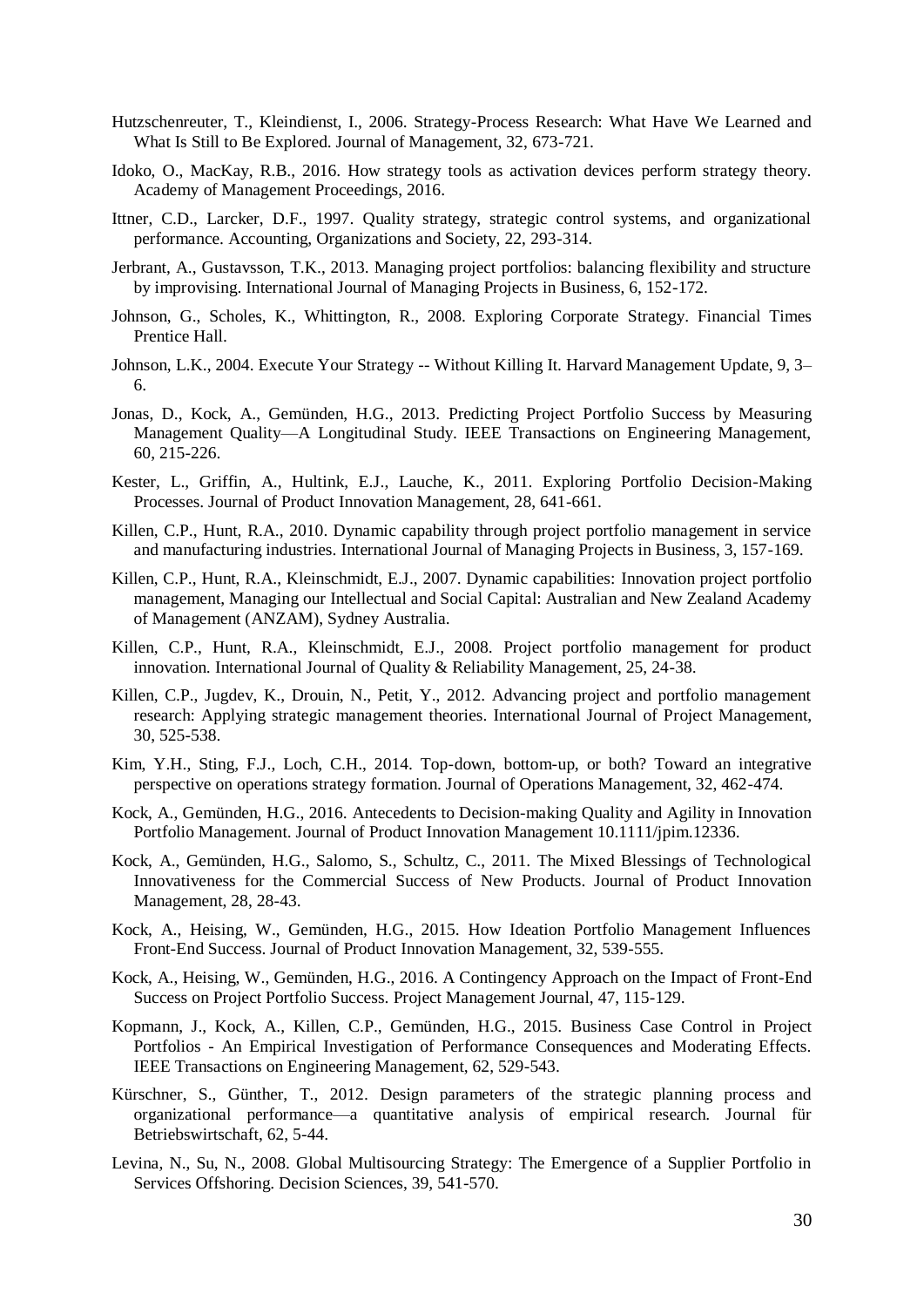- <span id="page-32-19"></span>Loch, C., 2000. Tailoring product development to strategy: Case of a European technology manufacturer. European Management Journal, 18, 246.
- <span id="page-32-15"></span>Maniak, R., Midler, C., 2014. Multiproject lineage management: Bridging project management and design-based innovation strategy. International Journal of Project Management, 32, 1146-1156.
- Mankins, M.C., Steele, R., 2005. Turning Great Strategy into Great Performance. Harvard Business Review, 83, 64-72.
- <span id="page-32-16"></span>Martinsuo, M., 2013. Project portfolio management in practice and in context. International Journal of Project Management, 31, 794-803.
- <span id="page-32-2"></span>McKiernan, P., Morris, C., 1994. Strategic Planning and Financial Performance in UK SMEs: Does Formality Matter? British Journal of Management, 5, S31-S41.
- <span id="page-32-9"></span>Meissner, P., 2014. A process-based perspective on strategic planning: the role of alternative generation and information integration. Business Research, 7, 105-124.
- <span id="page-32-4"></span>Meskendahl, S., 2010. The influence of business strategy on project portfolio management and its success - A conceptual framework. International Journal of Project Management, 28, 807-817.
- <span id="page-32-17"></span>Midler, C., 2013. Implementing a Low-End Disruption Strategy Through Multiproject Lineage Management: The Logan Case. Project Management Journal, 44, 24-35.
- <span id="page-32-18"></span>Midler, C., Silberzahn, P., 2008. Managing robust development process for high-tech startups through multi-project learning: The case of two European start-ups. International Journal of Project Management, 26, 479-486.
- <span id="page-32-0"></span>Mintzberg, H., 1978. Patterns in Strategy Formation. Management Science, 24, 934–948.
- <span id="page-32-11"></span>Mintzberg, H., 1990. The design school: Reconsidering the basic premises of strategic management. Strategic Management Journal, 11, 171-195.
- <span id="page-32-20"></span>Mintzberg, H., McHugh, A., 1985. Strategy formation in an adhocracy. Administrative Science Quarterly, 160-197.
- <span id="page-32-1"></span>Mintzberg, H., Waters, J.A., 1985. Of Strategies, Deliberate and Emergent. Strategic Management Journal, 6, 257–272.
- <span id="page-32-7"></span>Mirabeau, L., Maguire, S., 2014. From autonomous strategic behavior to emergent strategy. Strategic Management Journal, 35, 1202-1229.
- <span id="page-32-5"></span>Morgan, M., Levitt, R.E., Malek, W.A., 2008. Executing Your Strategy: How to Break It Down and Get It Down. Harvard Business School Publishing India Pvt. Limited.
- <span id="page-32-10"></span>Morris, P.W.G., Jamieson, A., 2005. Moving from Corporate Strategy to Project Strategy. Project Management Journal, 36, 5-18.
- <span id="page-32-14"></span>Müller, R., Martinsuo, M., Blomquist, T., 2008. Project Portfolio Control and Portfolio Management Performance in Different Contexts. Project Management Journal, 39, 28–42.
- <span id="page-32-13"></span>Muralidharan, R., 1997. Strategic control for fast-moving markets: updating the strategy and monitoring performance. Long Range Planning, 30, 64-73.
- <span id="page-32-6"></span>Noda, T., Bower, J.L., 1996. Strategy making as iterated processes of resource allocation. Strategic Management Journal, 17, 159-192.
- <span id="page-32-8"></span>Osborn, C.S., 1998. Systems for Sustainable Organizations: Emergent Strategies, Interactive Controls and Semi-formal Information. Journal of Management Studies, 35, 481-509.
- <span id="page-32-3"></span>Parnell, J.A., Dent, E.B., O'Regan, N., Hughes, T., 2012. Managing Performance in a Volatile Environment: Contrasting Perspectives on Luck and Causality. British Journal of Management, 23, S104-S118.
- <span id="page-32-12"></span>Petit, Y., 2012. Project portfolios in dynamic environments: Organizing for uncertainty. International Journal of Project Management, 30, 539-553.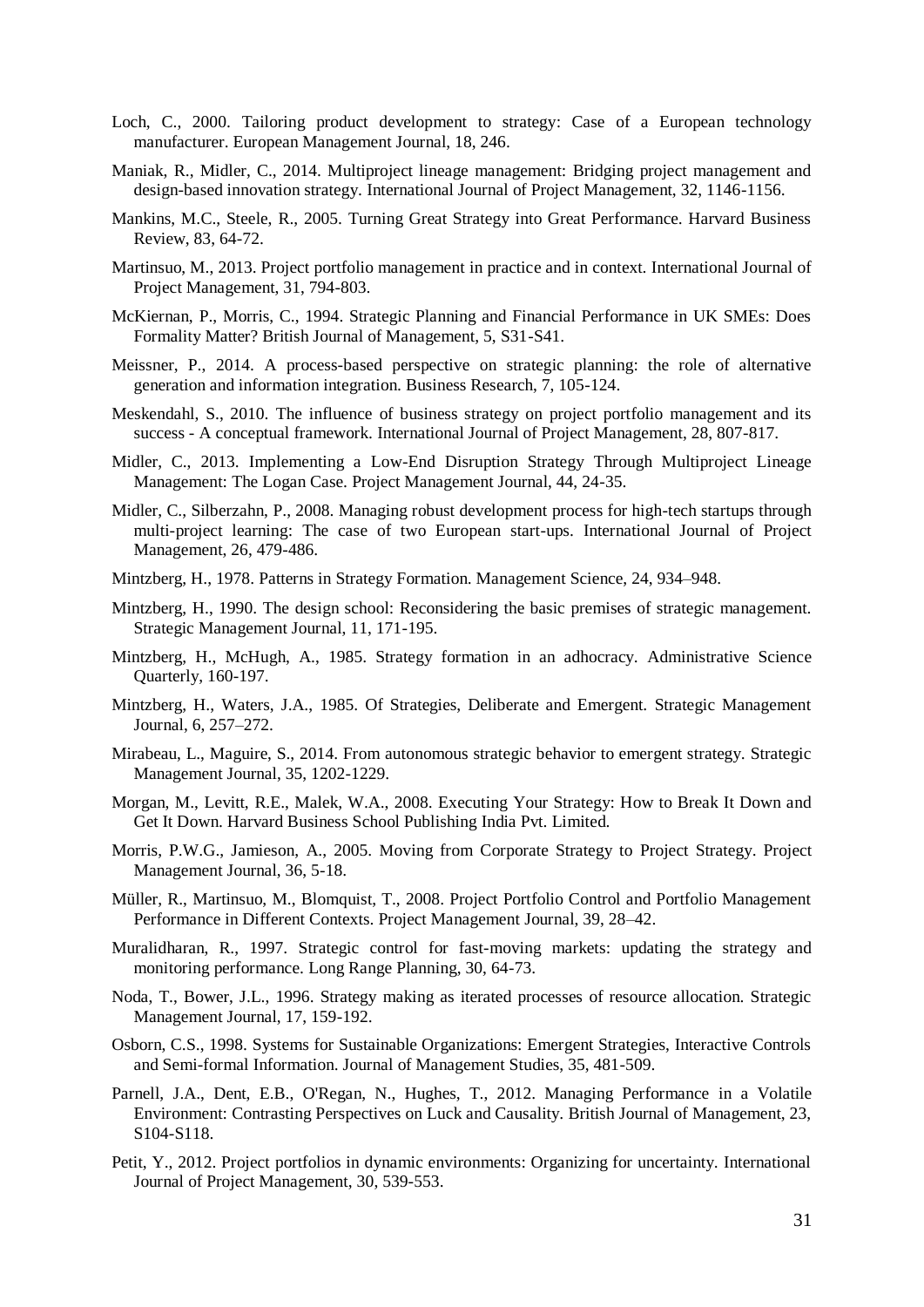- <span id="page-33-9"></span>Petit, Y., Hobbs, B., 2010. Project portfolios in dynamic environments: Sources of uncertainty and sensing mechanisms. Project Management Journal, 41, 46-58.
- <span id="page-33-15"></span>Podsakoff, P.M., MacKenzie, S.B., Lee, J.-Y., Podsakoff, N.P., 2003. Common Method Biases in Behavioral Research: A Critical Review of the Literature and Recommended Remedies. Journal of Applied Psychology, 88, 879-903.
- <span id="page-33-7"></span>Poskela, J., Dietrich, P., Berg, P., Artto, K.A., Lehtonen, T., 2005. Integration of Strategic Level and Operative Level Front-end Innovation Activities, Portland International Conference on Management of Engineering and Technology. PICMET, Portland, Oregon, pp. 1-22.
- <span id="page-33-8"></span>Poskela, J., Martinsuo, M., 2009. Management control and strategic renewal in the front end of innovation. Journal of Product Innovation Management, 26, 671-684.
- <span id="page-33-11"></span>Preble, J.F., 1992. Towards a comprehensive system of strategic control. Journal of Management Studies, 29, 391-408.
- <span id="page-33-2"></span>Raes, A.M.L., Heijltjes, M.G., Glunk, U., Roe, R.A., 2011. THE INTERFACE OF THE TOP MANAGEMENT TEAM AND MIDDLE MANAGERS: A PROCESS MODEL. Academy of Management Review, 36, 102-126.
- <span id="page-33-3"></span>Regner, P., 2003. Strategy Creation in the Periphery: Inductive versus Deductive Strategy Making. Journal of Management Studies, 40, 57-82.
- <span id="page-33-18"></span>Sanderson, D., Ratchev, S., Kelly, E., Busquets, D., Pitt, J., 2015. Self-Organising Electronic Institutions and Flexible Manufacturing Systems. IFAC-PapersOnLine, 48, 2071-2076.
- <span id="page-33-17"></span>Schreyögg, G., Kliesch-Eberl, M., 2007. How dynamic can organizational capabilities be? Towards a dual-process model of capability dynamization. Strategic Management Journal, 28, 913-933.
- <span id="page-33-10"></span>Schreyögg, G., Steinmann, H., 1987. Strategic control: a new perspective. Academy of Management Review, 91-103.
- Sethi, R., Iqbal, Z., 2008. Stage-Gate Controls, Learning Failure, and Adverse Effect on Novel New Products. Journal of Marketing, 72, 118-134.
- <span id="page-33-4"></span>Shenhar, A.J., Dvir, D., Levy, O., Maltz, A.C., 2001. Project success: a multidimensional strategic concept. Long range planning, 34, 699-725.
- <span id="page-33-5"></span>Simons, R., 2013. Levers of Control: How Managers Use Innovative Control Systems to Drive Strategic Renewal. Harvard Business Review Press.
- <span id="page-33-13"></span>Smeds, R., Haho, P., Alvesalo, J., 2003. Bottom-up or top-down? Evolutionary change management in NPD processes. International Journal of Technology Management, 26, 887.
- <span id="page-33-16"></span>Talke, K., Salomo, S., Kock, A., 2011. Top management team diversity and strategic innovation orientation: the relationship and consequences for innovativeness and performance. Journal of Product Innovation Management, 28, 819-832.
- <span id="page-33-14"></span>Teece, D.J., 2007. Explicating dynamic capabilities: the nature and microfoundations of (sustainable) enterprise performance. Strategic Management Journal, 28, 1319-1319.
- <span id="page-33-6"></span>Teece, D.J., Pisano, G., Shuen, A., 1997. Dynamic capabilities and strategic management. Strategic Management Journal, 18, 509-533.
- <span id="page-33-12"></span>Teller, J., Unger, B.N., Kock, A., Gemünden, H.G., 2012. Formalization of project portfolio management: The moderating role of project portfolio complexity. International Journal of Project Management, 30, 596-607.
- <span id="page-33-1"></span>Thomas, L., Ambrosini, V., 2015. Materializing Strategy: The Role of Comprehensiveness and Management Controls in Strategy Formation in Volatile Environments. British Journal of Management, 26, S105-S124.
- <span id="page-33-0"></span>Thomas, L.G., D'Aveni, R., 2009. The changing nature of competition in the US manufacturing sector, 1950—2002. Strategic Organization, 7, 387-431.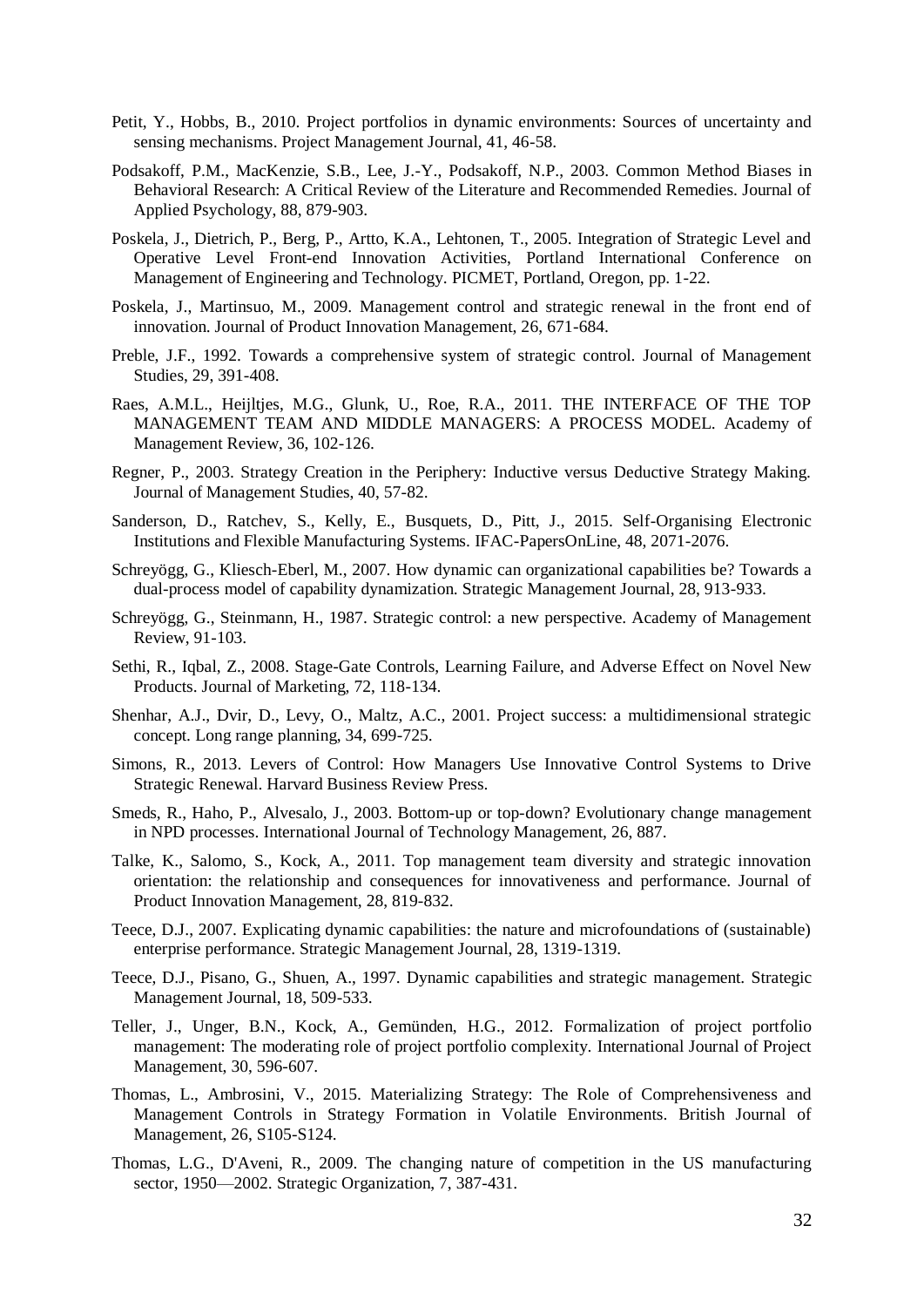- <span id="page-34-2"></span>Unger, B.N., Kock, A., Gemünden, H.G., Jonas, D., 2012. Enforcing strategic fit of project portfolios by project termination: An empirical study on senior management involvement. International Journal of Project Management, 30, 675-685.
- <span id="page-34-0"></span>Vaara, E., Whittington, R., 2012. Strategy-as-practice: taking social practices seriously. The Academy of Management Annals, 6, 285-336.
- <span id="page-34-6"></span>van der Duin, P.A., den Hartigh, E., 2009. Keeping the balance: exploring the link of futures research with innovation and strategy processes. Technology Analysis & Strategic Management, 21, 333-351.
- <span id="page-34-3"></span>van Veen-Dirks, P., Wijn, M., 2002. Strategic control: meshing critical success factors with the balanced scorecard. Long Range Planning, 35, 407-427.
- <span id="page-34-4"></span>Voss, M., Kock, A., 2013. Impact of relationship value on project portfolio success - Investigating the moderating effects of portfolio characteristics and external turbulence. International Journal of Project Management, 31, 847-861.
- <span id="page-34-1"></span>Whittington, R., Yakis-Douglas, B., Ahn, K., Cailluet, L., 2016. Strategic Planners in More Turbulent Times: The Changing Job Characteristics of Strategy Professionals, 1960–2003. Long Range Planning.
- <span id="page-34-5"></span>Zhao, X., Lynch, J.G., Chen, Q., 2010. Reconsidering Baron and Kenny: Myths and Truths about Mediation Analysis. Journal of Consumer Research, 37, 197-206.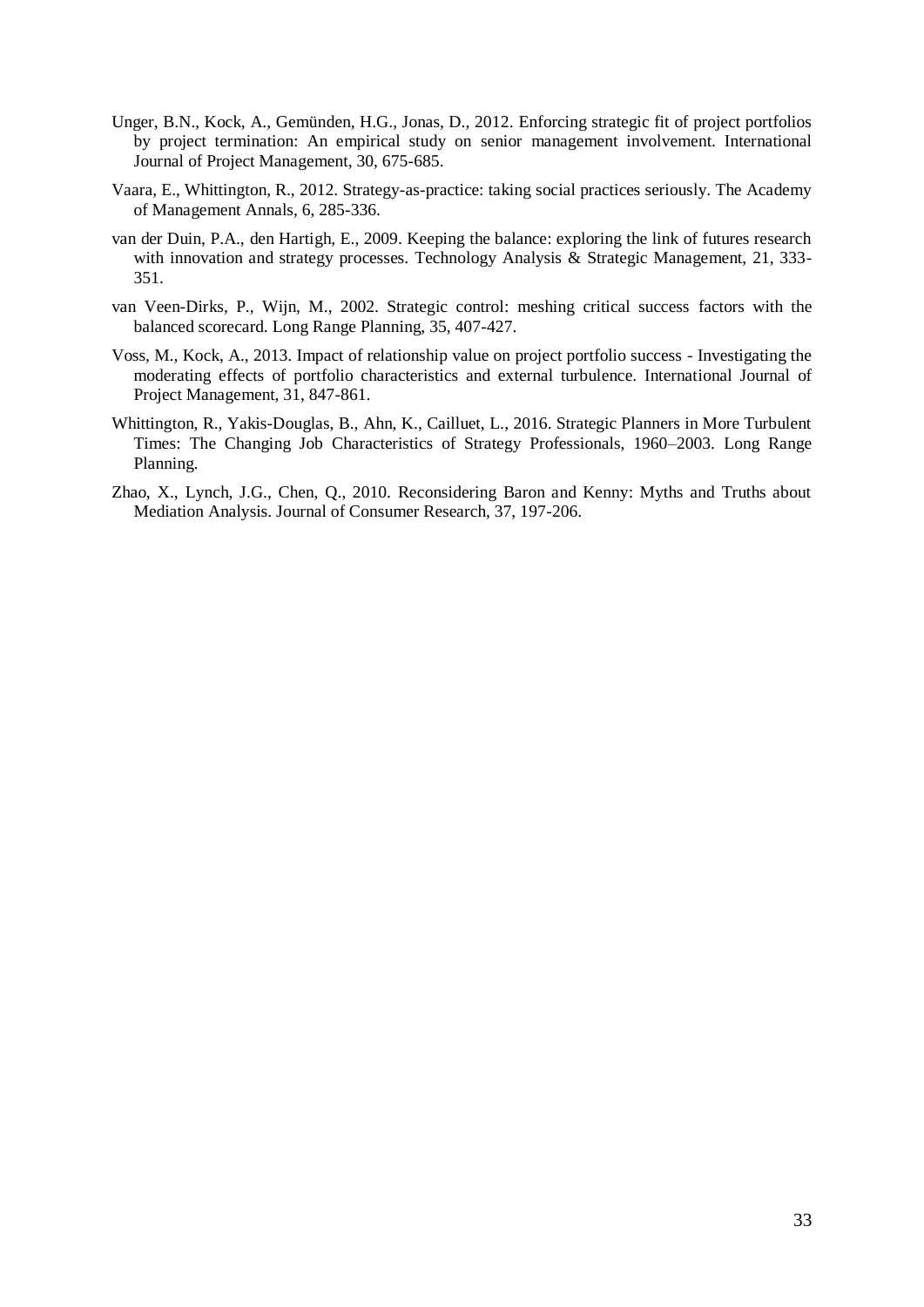## **Figures and Tables**



**Figure 1. Conceptual framework on strategic control and project portfolio success.**



**Figure 2. Marginal effects of deliberate strategy implementation depending on environmental turbulence** (the dashed lines represent 95 percent confidence intervals)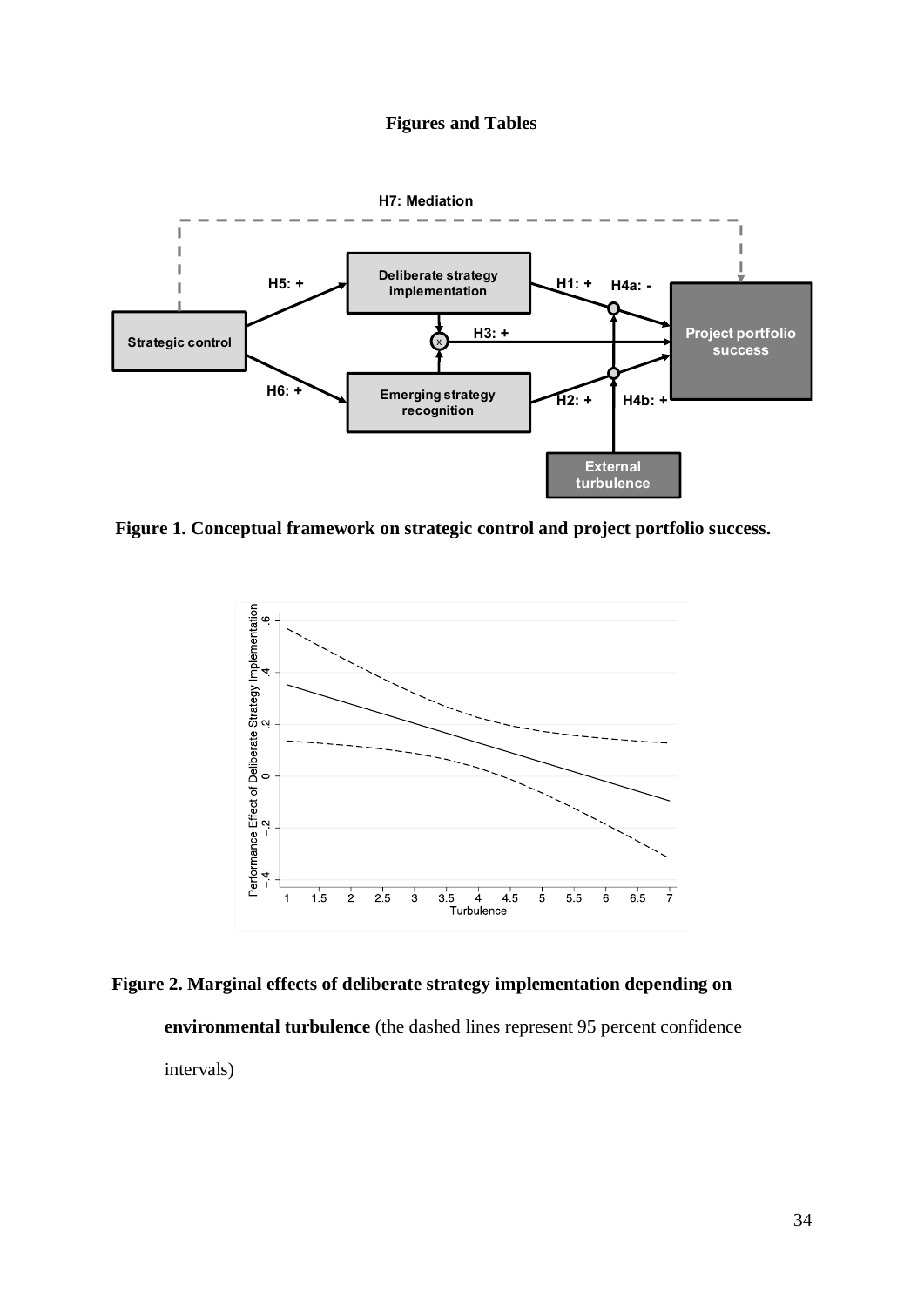| Construct                                                                                                                                                    |              |  |  |  |  |  |
|--------------------------------------------------------------------------------------------------------------------------------------------------------------|--------------|--|--|--|--|--|
| Dimension<br>Description                                                                                                                                     | loading      |  |  |  |  |  |
| Item                                                                                                                                                         |              |  |  |  |  |  |
|                                                                                                                                                              |              |  |  |  |  |  |
| Project Portfolio Success $(2nd order construct)$                                                                                                            |              |  |  |  |  |  |
| Strategic Implementation success (Cronbach's Alpha $\alpha$ = 0.85)                                                                                          | 0.78<br>0.81 |  |  |  |  |  |
| The project portfolio is consistently aligned with the future of the company.                                                                                |              |  |  |  |  |  |
| 0.92<br>The corporate strategy is implemented ideally through our project portfolio.                                                                         |              |  |  |  |  |  |
| Resource allocation to projects reflects our strategic objectives.                                                                                           |              |  |  |  |  |  |
| The implementation of the strategy is considered a great success in the organization.                                                                        |              |  |  |  |  |  |
| Future Preparedness ( $\alpha$ = 0.88)                                                                                                                       | 0.66         |  |  |  |  |  |
| We sufficiently develop new technologies and/or competences in our projects.                                                                                 | 0.70         |  |  |  |  |  |
| With our projects we are a step ahead of our competition with new products, technologies, or services.                                                       | 0.90         |  |  |  |  |  |
| The projects enable us to shape the future of our industry.                                                                                                  | 0.74         |  |  |  |  |  |
| Portfolio Balance (Cronbach's Alpha $\alpha$ = 0.85)                                                                                                         |              |  |  |  |  |  |
| There is a good balance in our project portfolio                                                                                                             |              |  |  |  |  |  |
| between new and old areas of application.                                                                                                                    | 0.82         |  |  |  |  |  |
| between new and existing technologies.                                                                                                                       | 0.89         |  |  |  |  |  |
| of project risks.                                                                                                                                            | 0.60         |  |  |  |  |  |
| Average Product Success ( $\alpha$ = 0.88)                                                                                                                   | 0.69         |  |  |  |  |  |
| Please assess the average success of completed projects:                                                                                                     |              |  |  |  |  |  |
| Our products achieve the target costs defined in the project.                                                                                                | 0.57         |  |  |  |  |  |
| Our products achieve the planned market goals (e.g., market share).                                                                                          | 0.64         |  |  |  |  |  |
| Our products achieve the planned profitability goals (e.g., ROI).                                                                                            | 0.94         |  |  |  |  |  |
| Our products achieve the planned amortization period.                                                                                                        | 0.89         |  |  |  |  |  |
| Synergy Exploitation ( $\alpha$ = 0.88)                                                                                                                      | 0.70         |  |  |  |  |  |
| During the project execution, development synergies (e.g. shared use of modules, platforms, technologies<br>etc.) between projects are rigorously exploited. | 0.83         |  |  |  |  |  |
| After project completion, exploitation synergies (e.g. shared marketing/sales channels, infrastructure, etc.)<br>between projects are rigorously exploited.  | 0.85         |  |  |  |  |  |
| We hardly ever have double work or redundant development.                                                                                                    | 0.66         |  |  |  |  |  |

## **Table 1. Confirmatory Factor Analysis for Project Portfolio Success**

 $\chi^2 = 214.40$  (df = 114; p < 0.00); RMSEA = 0.071; SRMR = 0.068; CFI = 0.94.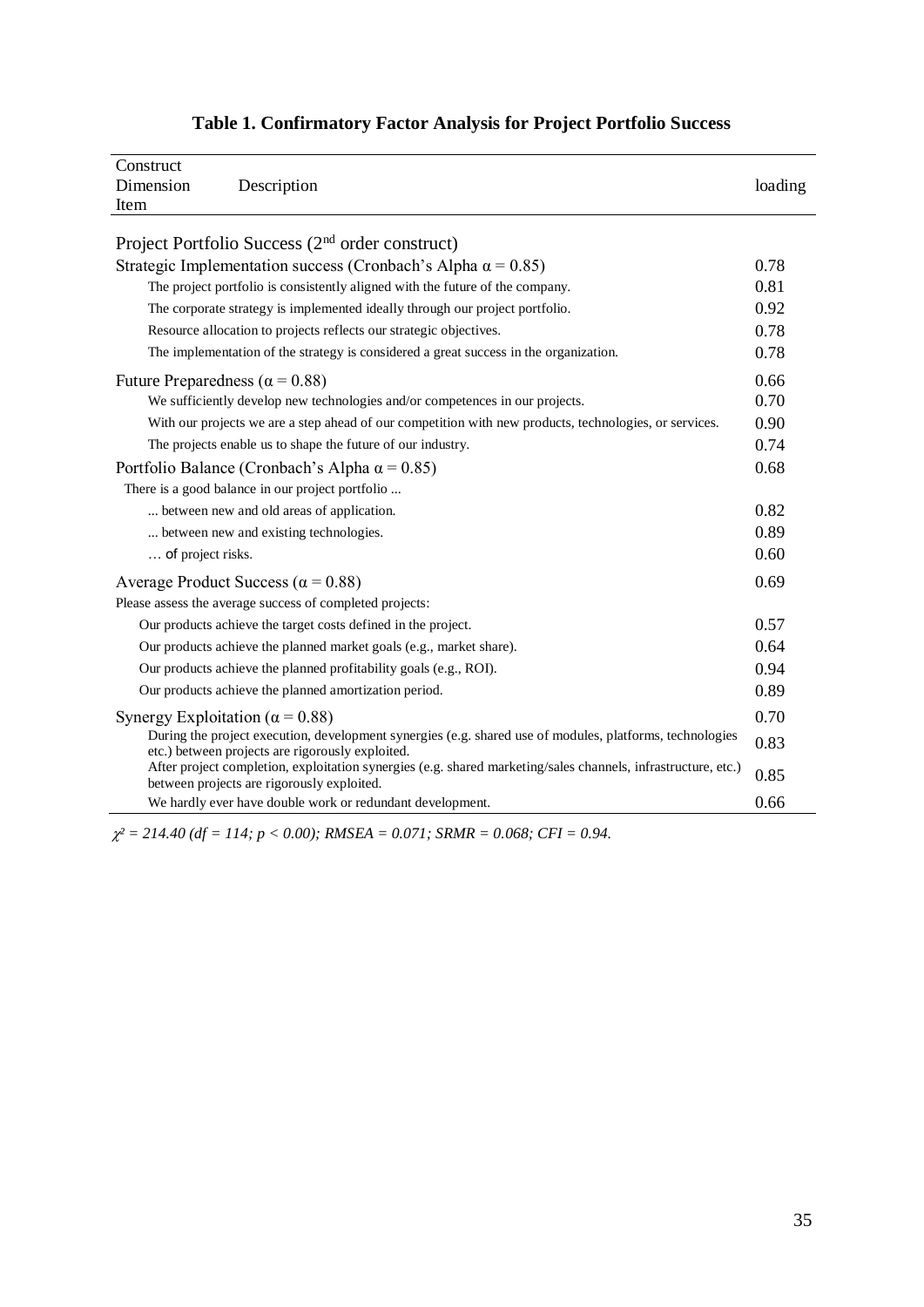| Construct<br>Item                                                                                      | Description                                                                                    | loading |  |  |  |  |
|--------------------------------------------------------------------------------------------------------|------------------------------------------------------------------------------------------------|---------|--|--|--|--|
| Strategic control ( $\alpha = 0.90$ )<br>We frequently review                                          |                                                                                                |         |  |  |  |  |
|                                                                                                        | the feasibility of portfolio strategy based on information acquired in projects.               | 0.87    |  |  |  |  |
| the validity of the premises defined within strategic planning.                                        |                                                                                                |         |  |  |  |  |
| whether the strategy of the project portfolio is further justified in the light of changed conditions. |                                                                                                |         |  |  |  |  |
| Based on the information gained in the projects we deliberately challenge the portfolio strategy.      |                                                                                                |         |  |  |  |  |
|                                                                                                        | Deliberate strategy implementation ( $\alpha = 0.88$ )                                         |         |  |  |  |  |
| We put down the general guidelines for the portfolio via our strategic planning.                       |                                                                                                |         |  |  |  |  |
|                                                                                                        | Portfolio planning and strategic planning are closely linked with each other in our company.   | 0.92    |  |  |  |  |
| The goals of our project portfolio are derived from our company's goals.                               |                                                                                                |         |  |  |  |  |
|                                                                                                        | Emerging strategy recognition ( $\alpha = 0.83$ )                                              |         |  |  |  |  |
|                                                                                                        | Through our project portfolio analyses we obtain valuable impulses for our strategy.           | 0.73    |  |  |  |  |
|                                                                                                        | Through our project portfolio analyses we discover major new investment needs.                 | 0.84    |  |  |  |  |
| Through our project portfolio analyses we discover new business opportunities.                         |                                                                                                |         |  |  |  |  |
|                                                                                                        | Environmental turbulence ( $\alpha = 0.84$ )                                                   |         |  |  |  |  |
|                                                                                                        | The technology in our industry is changing rapidly.                                            | 0.87    |  |  |  |  |
|                                                                                                        | There are frequent technological breakthroughs in our industry.                                | 0.91    |  |  |  |  |
|                                                                                                        | Technological changes provide big opportunities in our industry.                               | 0.70    |  |  |  |  |
|                                                                                                        | In our industry, it is difficult to predict how customers' needs and requirements will evolve. | 0.43    |  |  |  |  |
|                                                                                                        | In our kind of business, customers' product preferences change quite a bit over time.          | 0.54    |  |  |  |  |
|                                                                                                        | In our industry, it is difficult to forecast competitive actions.                              | 0.60    |  |  |  |  |

## **Table 2. CFA results for independent, mediator, and moderator variables**

 $\chi^2 = 167.06$  (df = 97; p < 0.00); RMSEA = 0.064; SRMR = 0.071; CFI = 0.96.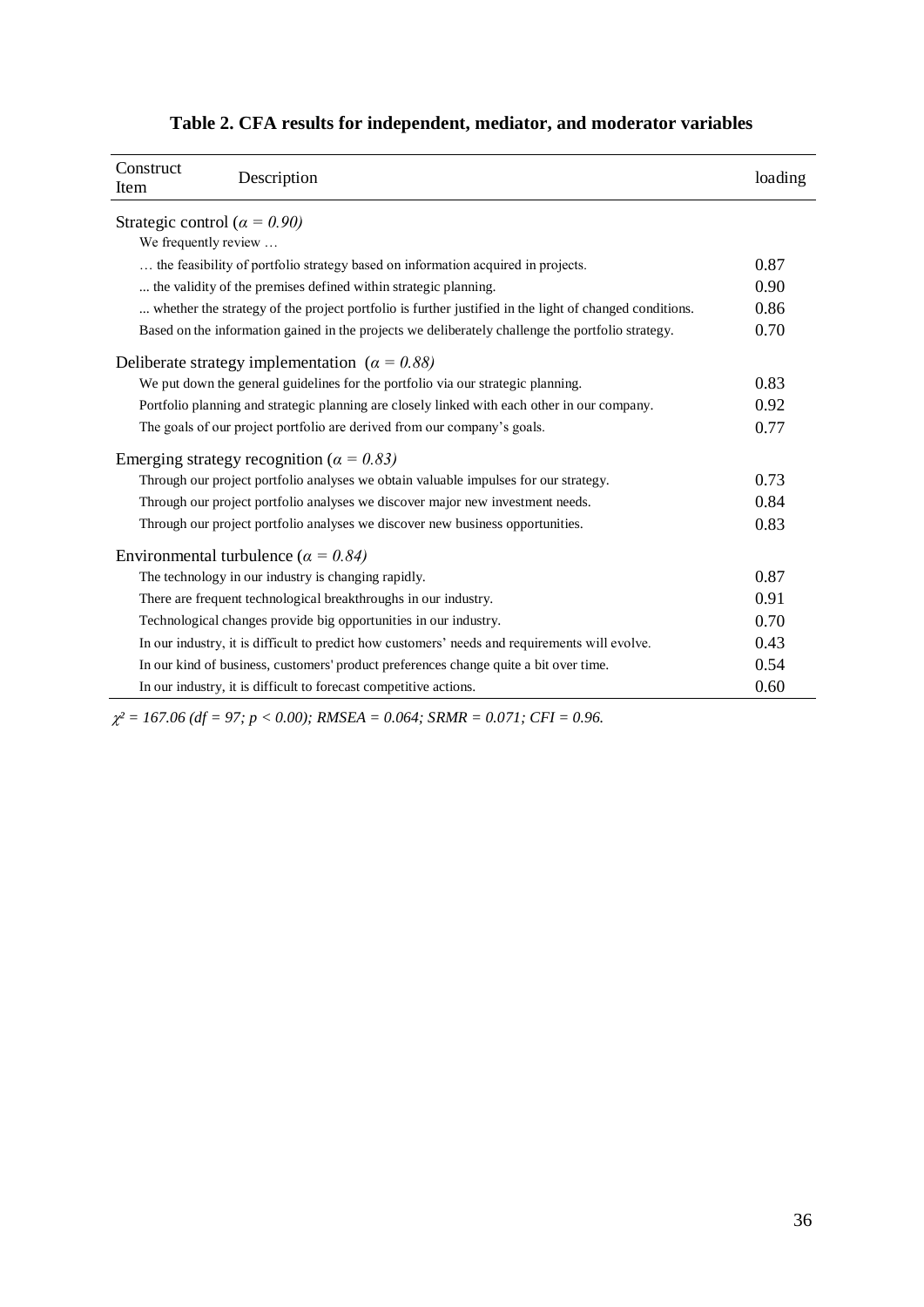|     | Variable                                 | Mean | Std.<br>dev | (1)  | (2)     | (3)     | (4)  | (5)     | (6)  | (7)  | (8)  |
|-----|------------------------------------------|------|-------------|------|---------|---------|------|---------|------|------|------|
| (1) | <b>Project Portfolio Success</b>         | 4.57 | 0.80        | 1.00 |         |         |      |         |      |      |      |
| (2) | Environmental<br>Turbulence              | 4.01 | 1.07        | 0.09 | 1.00    |         |      |         |      |      |      |
| (3) | Firm Size (ln)                           | 7.03 | 1.91        | 0.09 | 0.04    | 1.00    |      |         |      |      |      |
| (4) | Portfolio Budget (ln)                    | 3.39 | 1.65        | 0.06 | 0.08    | 0.36    | 1.00 |         |      |      |      |
| (5) | Portfolio Innovativeness                 | 4.16 | 1.25        | 0.26 | 0.44    | 0.02    | 0.13 | 1.00    |      |      |      |
| (6) | Formalization of<br>Portfolio Management | 4.71 | 1.75        | 0.32 | 0.03    | 0.16    | 0.14 | $-0.03$ | 1.00 |      |      |
| (7) | Strategic Control                        | 3.84 | 1.41        | 0.34 | $-0.04$ | $-0.02$ | 0.01 | 0.04    | 0.39 | 1.00 |      |
| (8) | Deliberate strategy<br>implementation    | 4.67 | 1.43        | 0.38 | $-0.05$ | 0.01    | 0.03 | 0.00    | 0.35 | 0.68 | 1.00 |
| (9) | Emerging strategy<br>recognition         | 3.61 | 1.25        | 0.36 | 0.05    | 0.02    | 0.02 | 0.12    | 0.29 | 0.60 | 0.44 |

## **Table 3. Correlations and Descriptives**

 $n = 182.$